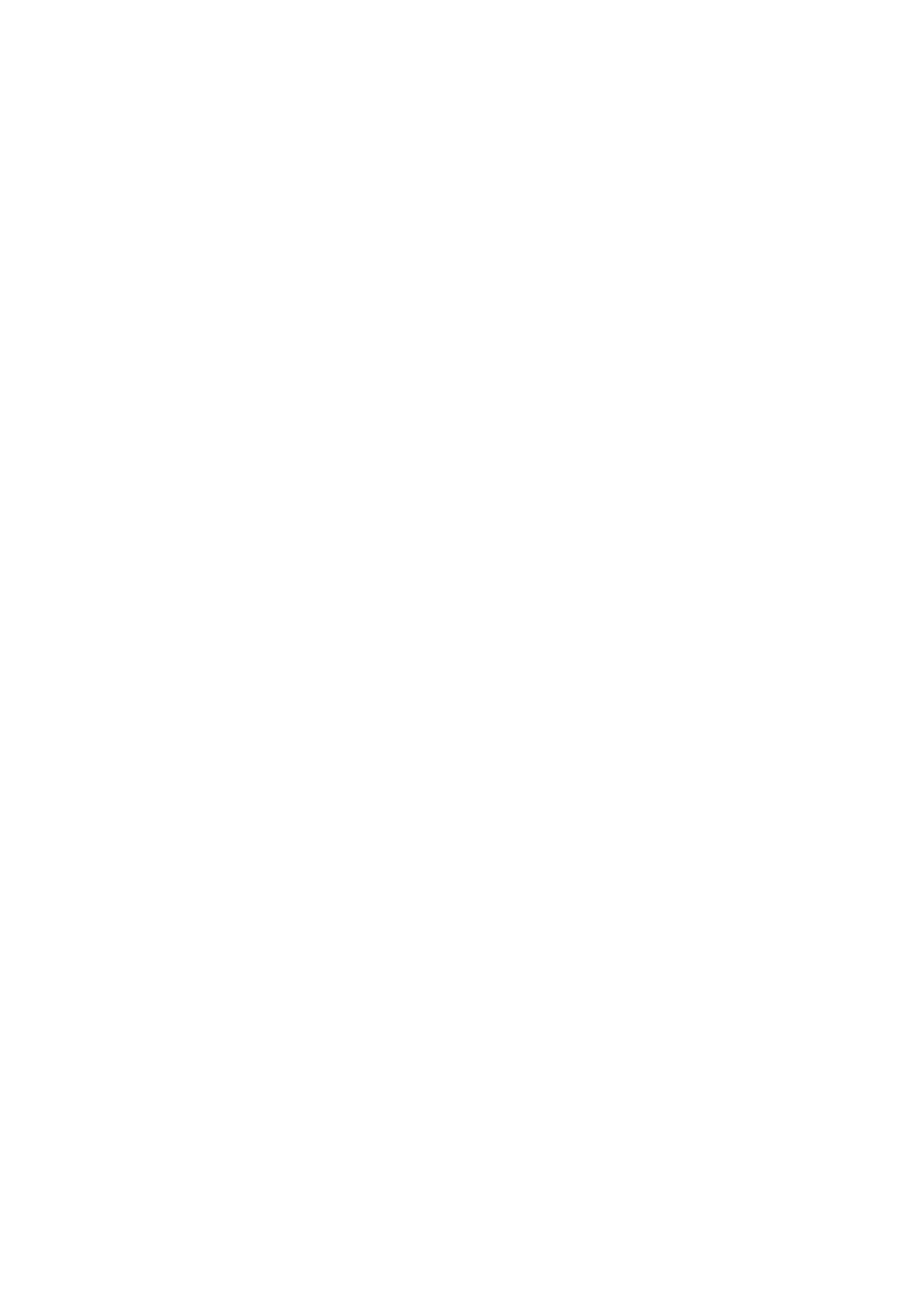

**Queensland** 

### **Building Units and Group Titles and Other Legislation Amendment Bill 2022**

|        |                                                                                                   | Page |
|--------|---------------------------------------------------------------------------------------------------|------|
| Part 1 | Preliminary                                                                                       |      |
| 1.     | Short title $\ldots \ldots \ldots \ldots \ldots \ldots \ldots \ldots \ldots \ldots \ldots \ldots$ | 6    |
| 2      |                                                                                                   | 6    |
| Part 2 | <b>Amendment of Building Units and Group Titles Act 1980</b>                                      |      |
| 3      |                                                                                                   | 6    |
| 4      |                                                                                                   | 6    |
| 5      |                                                                                                   | 7    |
|        | Division 1AA<br>Interpretation                                                                    |      |
|        | 26A<br>Definition for part $\ldots \ldots \ldots \ldots \ldots \ldots \ldots \ldots$              | 8    |
|        | 26B                                                                                               | 8    |
| 6      | Amendment of s 27 (Constitution of bodies corporate)                                              | 9    |
| 7      | Amendment of s 32 (Levies by body corporate on proprietors).                                      | 10   |
| 8      |                                                                                                   | 10   |
|        | 32A<br>Recovery of body corporate debts                                                           | 10   |
| 9      | Amendment of s 38D (Duty of body corporate as to keeping records,<br>convening meetings etc.)     | 11   |
| 10     | Insertion of new pt 4, div 2, sdiv 1 and sdiv 2 hdg $\dots \dots \dots$                           | 12   |
|        | Subdivision 1<br>Interpretation                                                                   |      |
|        | 41A<br>Definitions for division                                                                   | 12   |
|        | 41B<br>Meaning of electable person                                                                | 13   |
|        | Subdivision 2<br>Other provisions                                                                 |      |
| 11     | Amendment of s 42 (Constitution of committees)                                                    | 14   |
| 12     |                                                                                                   | 15   |
|        | 42A<br>Non-voting members of committees                                                           | 15   |
| 13     | Amendment of s 43 (Vacation of office of member of committee)                                     | 16   |
| 14     | Amendment of s 45 (Meetings of committees)                                                        | 17   |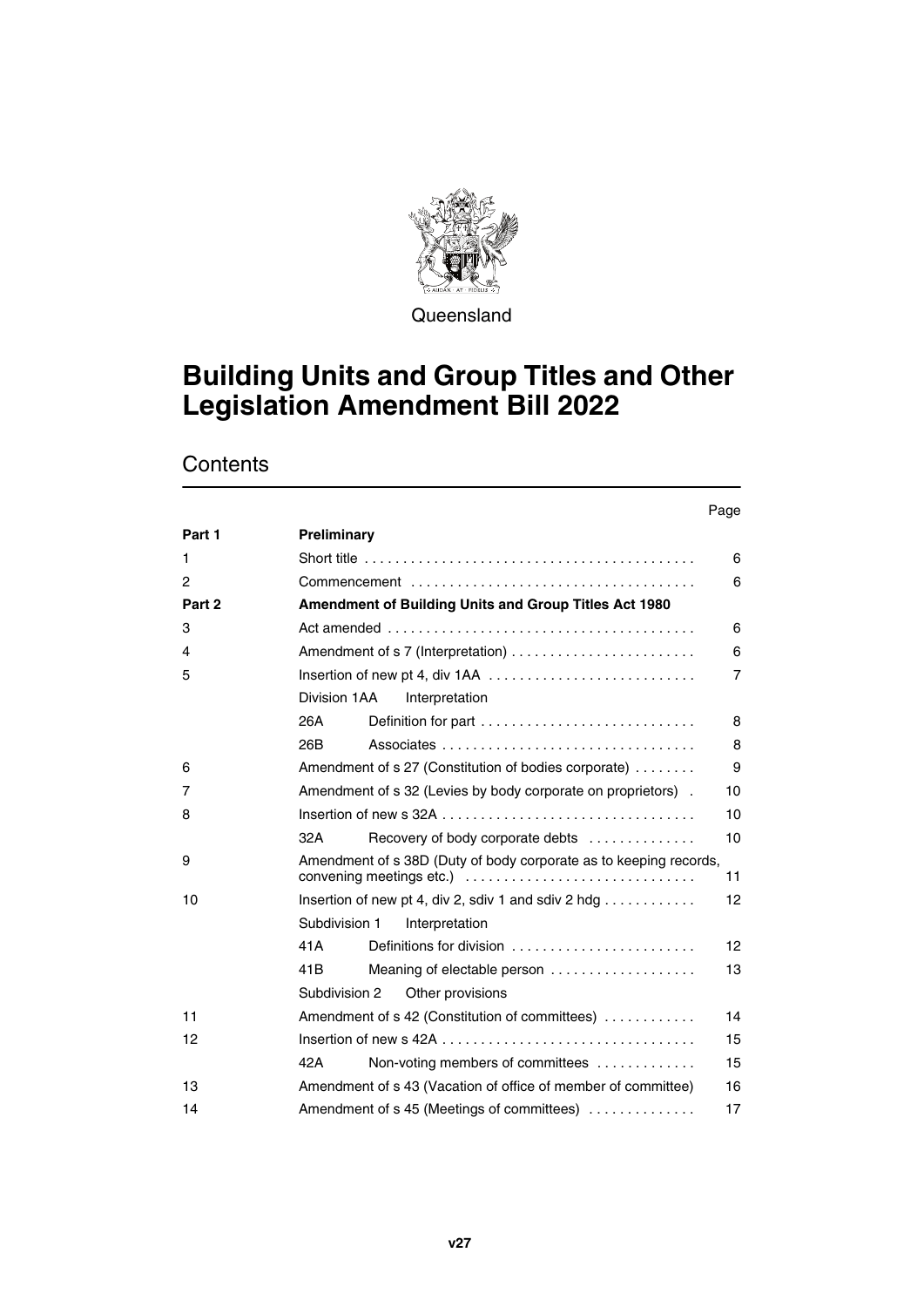### [15](#page-18-2) [Insertion of new ss 45A–45C . . . . . . . . . . . . . . . . . . . . . . . . . . . 17](#page-18-3) [45A](#page-18-4) [When voting member ineligible to vote at committee](#page-18-5)  [meetings . . . . . . . . . . . . . . . . . . . . . . . . . . . . . . . . . . 17](#page-18-5) [45B](#page-19-0) [Conflict of interest . . . . . . . . . . . . . . . . . . . . . . . . . . . 18](#page-19-1) [45C](#page-20-0) [When committee member may receive particular benefits 19](#page-20-1) [16](#page-21-0) [Amendment of s 46 \(Committee's decisions to be decisions of body](#page-21-1)  [corporate\) . . . . . . . . . . . . . . . . . . . . . . . . . . . . . . . . . . . . . . . . . . 20](#page-21-1) [17](#page-21-2) [Insertion of new s 73A . . . . . . . . . . . . . . . . . . . . . . . . . . . . . . . . . 20](#page-21-3) [73A](#page-22-0) [How referee must act . . . . . . . . . . . . . . . . . . . . . . . . 21](#page-22-1) [18](#page-22-2) [Insertion of new s 94C . . . . . . . . . . . . . . . . . . . . . . . . . . . . . . . . . 21](#page-22-3) [94C](#page-22-4) [Order for costs . . . . . . . . . . . . . . . . . . . . . . . . . . . . . . 21](#page-22-5) [19](#page-23-0) **Amendment of s 110 (Refund of prescribed deposit)** . . . . . . . . . 22 [20](#page-23-2) [Amendment of s 121A \(Limited right of action by body corporate\) 22](#page-23-3) [21](#page-23-4) [Insertion of new s 132A . . . . . . . . . . . . . . . . . . . . . . . . . . . . . . . . 22](#page-23-5) [132A](#page-24-0) [Education and information service . . . . . . . . . . . . . . 23](#page-24-1) [22](#page-25-0) [Replacement of s 133B \(Approved forms\) . . . . . . . . . . . . . . . . . 24](#page-25-1) [133B](#page-25-2) [Approved forms . . . . . . . . . . . . . . . . . . . . . . . . . . . . . 24](#page-25-3) [23](#page-25-4) [Insertion of new pt 7, div 5 . . . . . . . . . . . . . . . . . . . . . . . . . . . . . 24](#page-25-5) [Division 5](#page-25-6) [Transitional provisions for Building Units and Group](#page-25-7)  [Titles and Other Legislation Amendment Act 2022](#page-25-7) [144](#page-25-8) [Application of s 32A . . . . . . . . . . . . . . . . . . . . . . . . . . 24](#page-25-9) [145](#page-26-0) [Application of s 38D . . . . . . . . . . . . . . . . . . . . . . . . . 25](#page-26-1) [146](#page-26-2) [Elected persons who are not electable persons . . . . 25](#page-26-3) [147](#page-26-4) [Application of s 45 . . . . . . . . . . . . . . . . . . . . . . . . . . . 25](#page-26-5) [148](#page-26-6) [Existing applications for orders under part 5 . . . . . . . 25](#page-26-7) [149](#page-27-0) [Approved forms . . . . . . . . . . . . . . . . . . . . . . . . . . . . . 26](#page-27-1) [24](#page-27-2) [Amendment of sch 4 \(Provisions applying to committees and office](#page-27-3)  [bearers\) . . . . . . . . . . . . . . . . . . . . . . . . . . . . . . . . . . . . . . . . . . . . 26](#page-27-3) **[Part 3](#page-29-0) [Amendment of Fair Trading Act 1989](#page-29-1)** [25](#page-29-2) [Act amended . . . . . . . . . . . . . . . . . . . . . . . . . . . . . . . . . . . . . . . . 28](#page-29-3) [26](#page-29-4) [Amendment of s 31 \(Issuing infringement notice\) . . . . . . . . . . . . 28](#page-29-5) [27](#page-30-0) [Amendment of s 33 \(Amount of penalty\) . . . . . . . . . . . . . . . . . . . 29](#page-30-1) **[Part 4](#page-30-2) [Amendment of Mixed Use Development Act 1993](#page-30-3)** [28](#page-30-4) [Act amended . . . . . . . . . . . . . . . . . . . . . . . . . . . . . . . . . . . . . . . . 29](#page-30-5) [29](#page-30-6) [Insertion of new pt 9, div 1, sdiv 1 hdg . . . . . . . . . . . . . . . . . . . . 29](#page-30-7) [Subdivision 1](#page-30-8) [General](#page-30-9) [30](#page-30-10) [Amendment of s 166 \(Definitions\) . . . . . . . . . . . . . . . . . . . . . . . . 29](#page-30-11)

#### Building Units and Group Titles and Other Legislation Amendment Bill 2022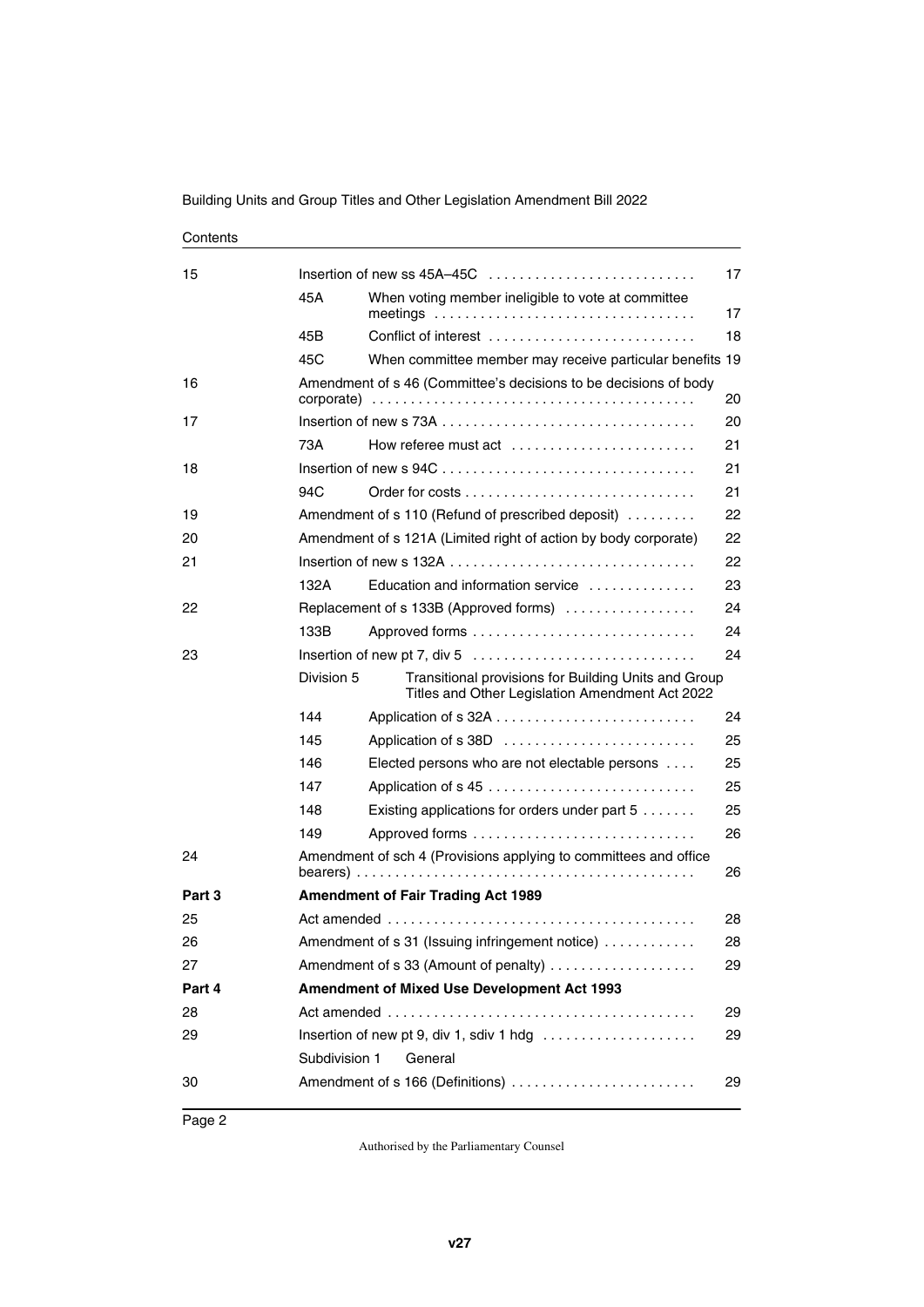| 31 |                   | Insertion of new s 166A and pt 9, div 1, sdiv $2 \ldots \ldots \ldots$                                  | 30 |
|----|-------------------|---------------------------------------------------------------------------------------------------------|----|
|    | 166A              | References to bodies corporate created by the registration of<br>a building units or group titles plan  | 30 |
|    | Subdivision 2     | Electable persons                                                                                       |    |
|    | 166B              | Definitions for subdivision                                                                             | 30 |
|    | 166C              | Meaning of electable person                                                                             | 31 |
| 32 |                   | Amendment of s 167 (Community body corporate)                                                           | 32 |
| 33 |                   | Amendment of s 168 (Precinct body corporate)                                                            | 32 |
| 34 |                   | Amendment of s 169 (Members' nominees)                                                                  | 33 |
| 35 |                   | Amendment of s 172 (Meetings of bodies corporate)                                                       | 34 |
| 36 |                   | Amendment of s 174 (Levies by bodies corporate on members)                                              | 36 |
| 37 |                   | Amendment of s 177 (Duties of bodies corporate)                                                         | 37 |
| 38 |                   | Amendment of s 183 (Delegation by corporate members of bodies                                           | 40 |
| 39 |                   | Amendment of s 185 (Constitution of executive committee)                                                | 40 |
| 40 |                   |                                                                                                         | 40 |
|    | 185B              | Non-voting members of executive committee                                                               | 40 |
| 41 |                   | Amendment of s 186 (Vacation of office of member of executive                                           | 41 |
| 42 |                   | Amendment of s 188 (Meetings of executive committee)                                                    | 42 |
| 43 |                   |                                                                                                         | 43 |
|    | 188AA             | Notice of executive committee meetings                                                                  | 43 |
|    | 188AB             | When voting member ineligible to vote at executive<br>committee meetings                                | 44 |
|    | 188AC             | When executive committee member may receive particular                                                  | 45 |
| 44 |                   | Amendment of s 189 (Executive committee's decisions to be decisions                                     | 45 |
| 45 |                   |                                                                                                         | 46 |
|    | Part 15           | Transitional provisions for Building Units and Group<br>Titles and Other Legislation Amendment Act 2022 |    |
|    | 231               |                                                                                                         | 46 |
|    | 232               | Application of s 177                                                                                    | 46 |
|    | 233               | Elected persons who are not electable persons                                                           | 46 |
|    | 234               |                                                                                                         | 47 |
| 46 | bodies corporate) | Amendment of sch 1 (Election of executive committee members of                                          | 47 |
| 47 |                   | Amendment of sch 5 (Dictionary)                                                                         | 47 |
|    |                   |                                                                                                         |    |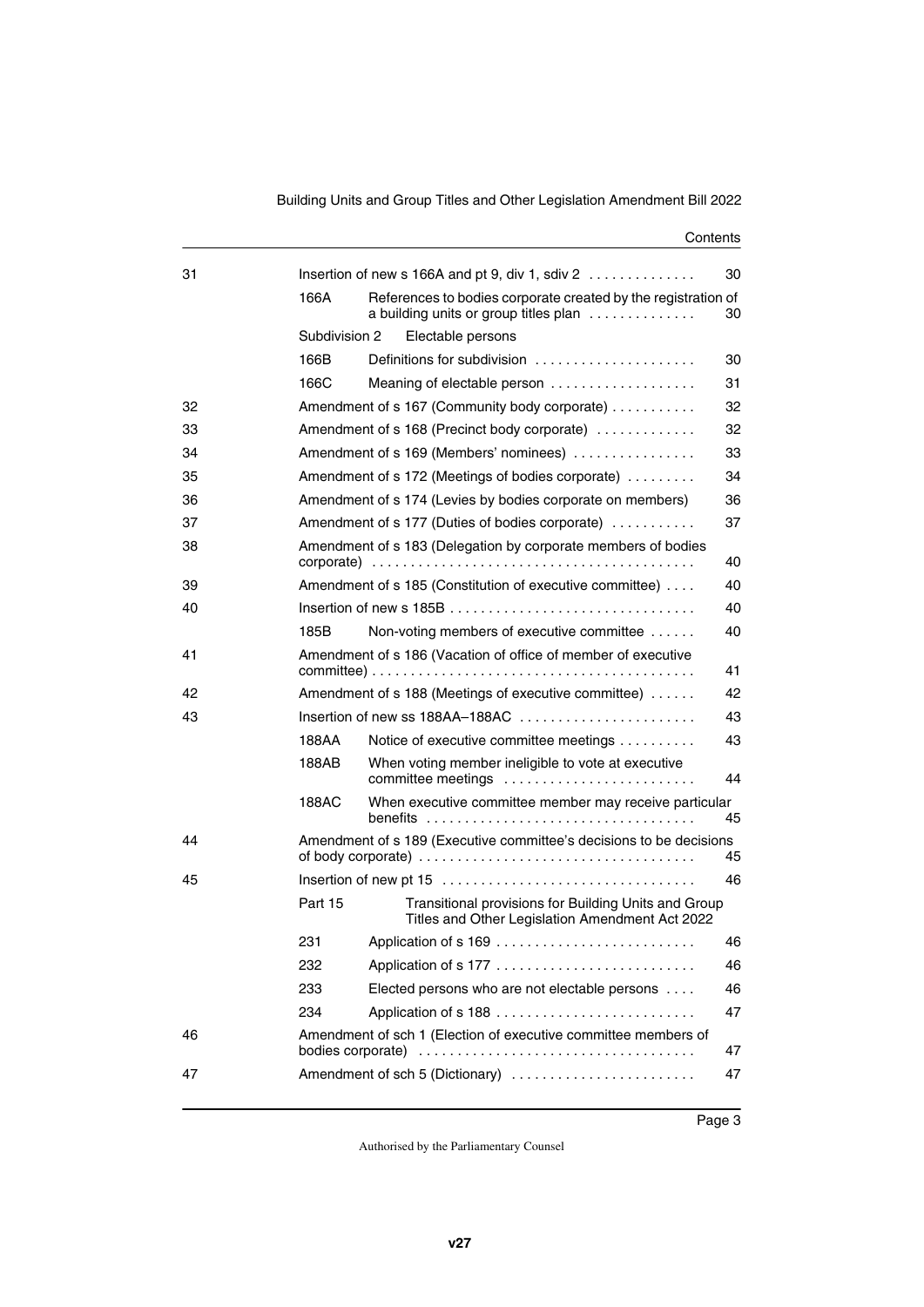Building Units and Group Titles and Other Legislation Amendment Bill 2022

| <b>Other amendments</b>                  |    |
|------------------------------------------|----|
|                                          | 48 |
| Other amendments                         | 49 |
| Building Units and Group Titles Act 1980 | 49 |
|                                          | 52 |
|                                          |    |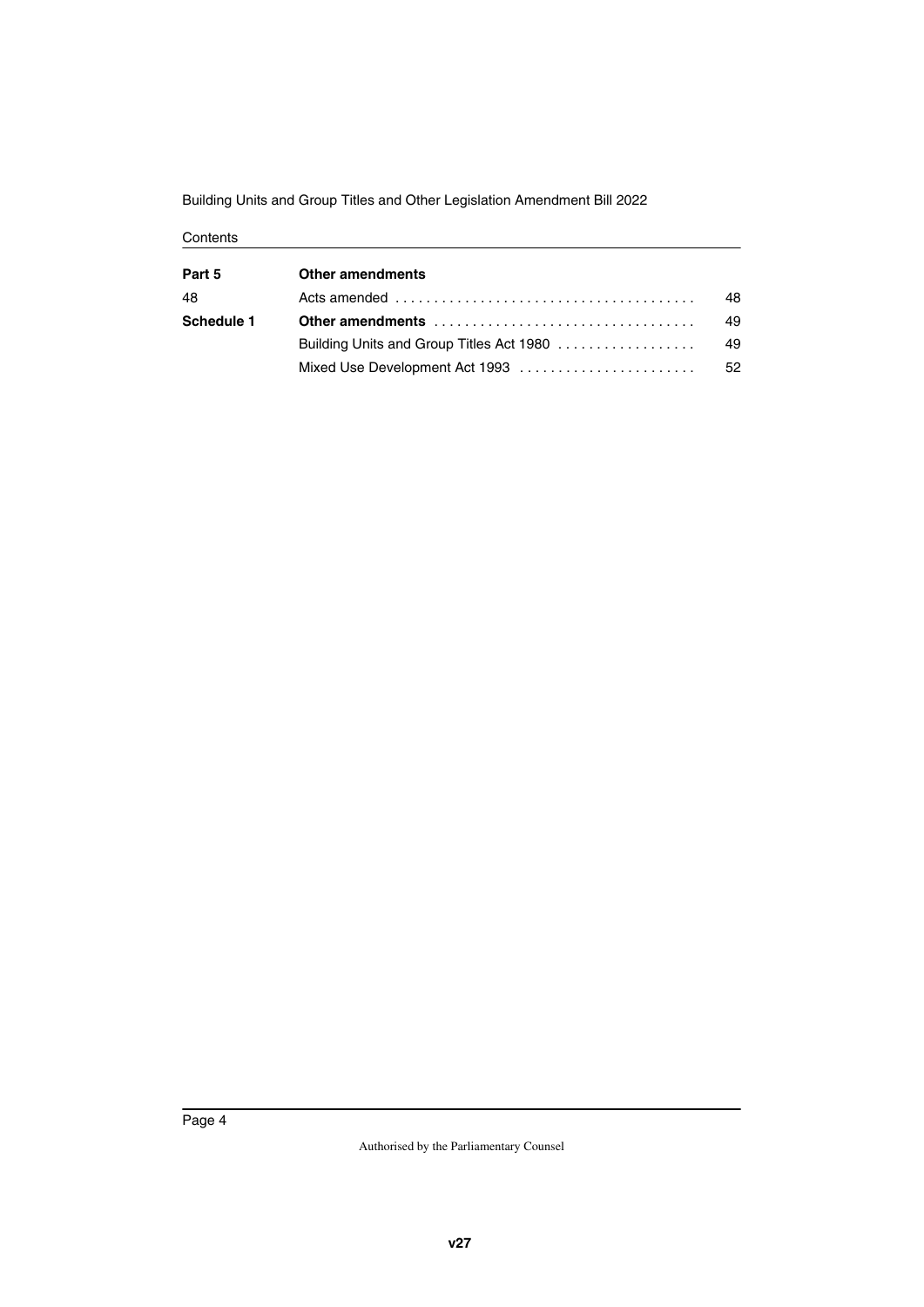## **2022**

# **A Bill**

for

**An Act to amend the** *Building Units and Group Titles Act 1980***, the** *Fair Trading Act 1989* **and the** *Mixed Use Development Act 1993* **for particular purposes**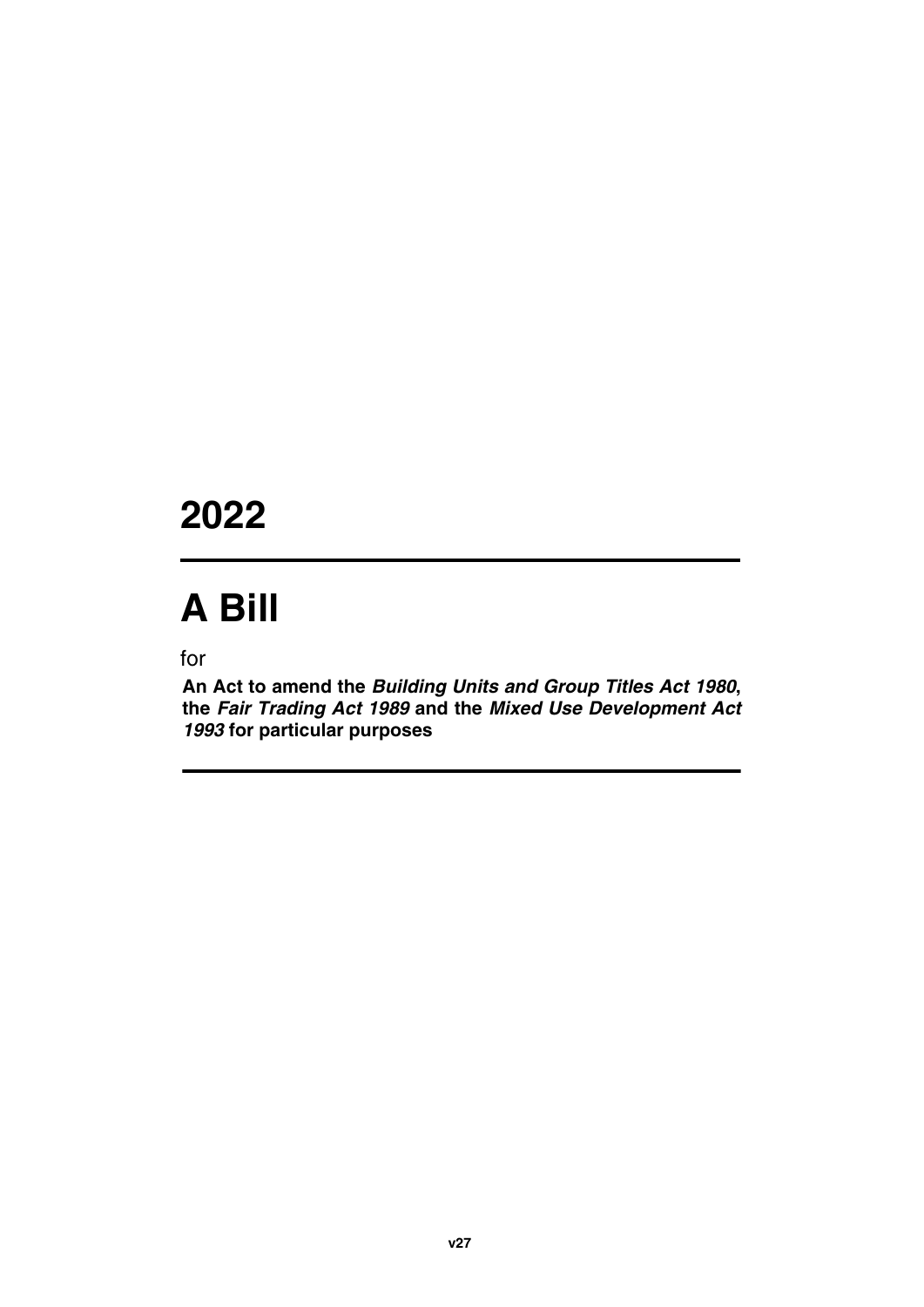Building Units and Group Titles and Other Legislation Amendment Bill 2022 Part 1 Preliminary

<span id="page-7-11"></span><span id="page-7-10"></span><span id="page-7-9"></span><span id="page-7-8"></span><span id="page-7-6"></span><span id="page-7-4"></span><span id="page-7-2"></span>

|               |        | The Parliament of Queensland enacts-                                                                                                                    | $\mathbf{1}$               |
|---------------|--------|---------------------------------------------------------------------------------------------------------------------------------------------------------|----------------------------|
|               | Part 1 | <b>Preliminary</b>                                                                                                                                      | $\overline{2}$             |
| <b>Clause</b> | 1      | <b>Short title</b><br>This Act may be cited as the Building Units and Group Titles<br>and Other Legislation Amendment Act 2022.                         | 3<br>$\overline{4}$<br>5   |
| <b>Clause</b> | 2      | <b>Commencement</b><br>Parts 2, 4 and 5 and schedule 1 commence on a day to be fixed<br>by proclamation.                                                | 6<br>7<br>8                |
|               | Part 2 | <b>Amendment of Building Units</b><br>and Group Titles Act 1980                                                                                         | 9<br>10                    |
| <b>Clause</b> | 3      | <b>Act amended</b><br>This part amends the Building Units and Group Titles Act<br>1980.<br>$Note-$<br>See also the amendments in schedule 1.            | 11<br>12<br>13<br>14<br>15 |
| <b>Clause</b> | 4      | Amendment of s 7 (Interpretation)<br>(1)<br>Section 7, definition <i>body corporate manager</i> —<br><i>omit.</i><br>Section $7(1)$ —<br>(2)<br>insert— | 16<br>17<br>18<br>19<br>20 |
|               |        | <i>associate</i> , of a person, for part 4, see section 26A.                                                                                            | 21                         |

<span id="page-7-7"></span><span id="page-7-5"></span><span id="page-7-3"></span><span id="page-7-1"></span><span id="page-7-0"></span>[s 1]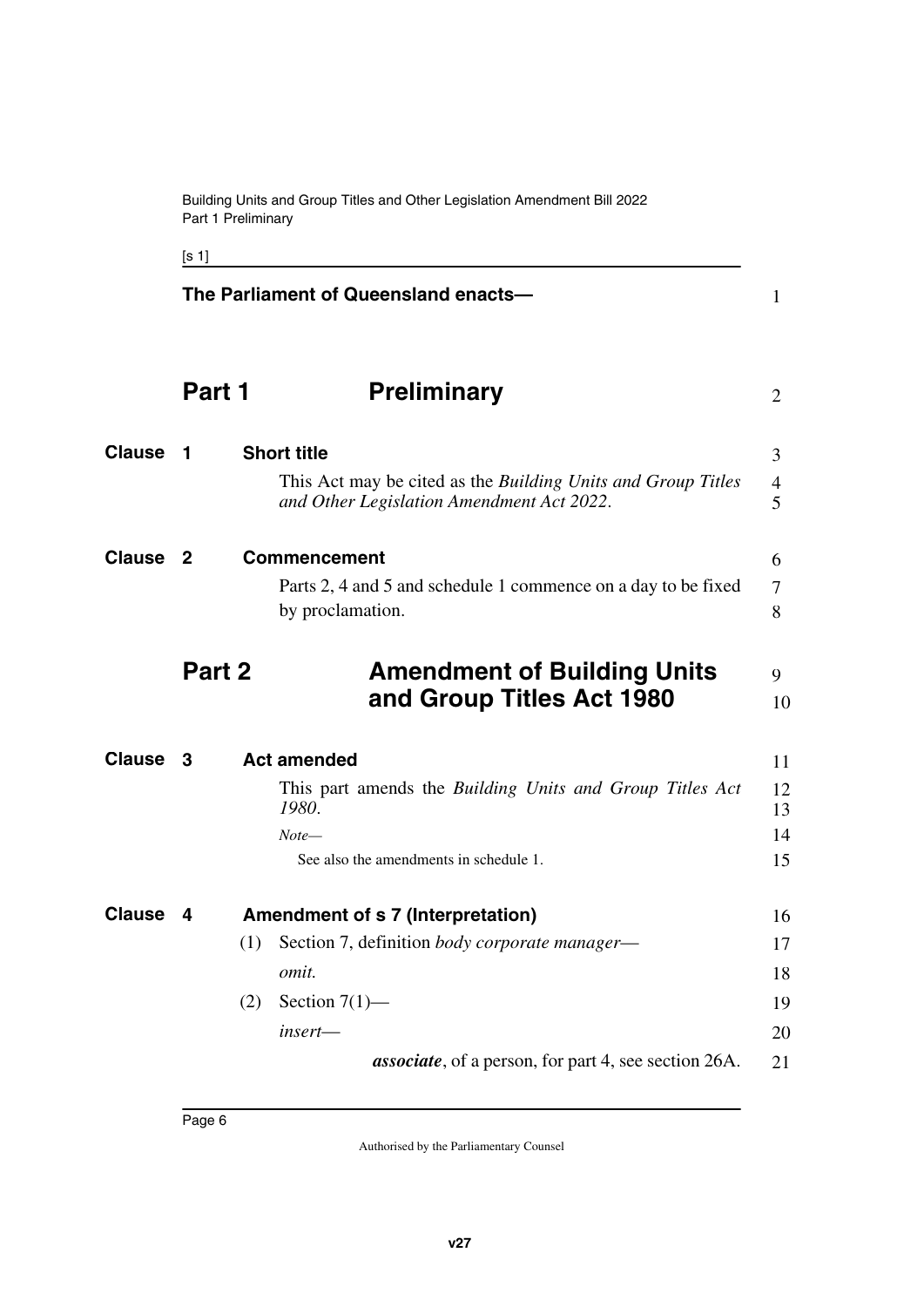<span id="page-8-3"></span>[s 5]

<span id="page-8-2"></span><span id="page-8-1"></span><span id="page-8-0"></span>

|          |            | <b>associated body corporate</b> , for a body corporate,<br>for part 4, division 2, see section 41A.                                                                                               | 1<br>2               |
|----------|------------|----------------------------------------------------------------------------------------------------------------------------------------------------------------------------------------------------|----------------------|
|          |            | body corporate manager—                                                                                                                                                                            | 3                    |
|          |            | generally, means a person appointed under<br>(a)<br>section 50 or 94 as a body corporate<br>manager of a body corporate; and                                                                       | 4<br>5<br>6          |
|          |            | for a body corporate incorporated under a<br>(b)<br>specified Act, for part 4, division 2—see<br>section 41A.                                                                                      | 7<br>8<br>9          |
|          |            | <i>development site</i> , for a body corporate, for part 4,<br>division 2, see section 41A.                                                                                                        | 10<br>11             |
|          |            | <i>electable person</i> , for part 4, division 2, see section<br>41B.                                                                                                                              | 12<br>13             |
|          |            | <i>individual nominee</i> , in relation to a proprietor<br>who is an individual, means an individual who is<br>not a proprietor but is nominated for election to a<br>committee by the proprietor. | 14<br>15<br>16<br>17 |
|          |            | <i>letting arrangement</i> , for part 4, division 2, see<br>section 41A.                                                                                                                           | 18<br>19             |
|          |            | <i>relevant body corporate debt</i> , for part 4, division<br>2, see section 41A.                                                                                                                  | 20<br>21             |
|          |            | <i>service arrangement</i> , for part 4, division 2, see<br>section 41A.                                                                                                                           | 22<br>23             |
|          |            | <i>specified Act</i> see section 5A(3).                                                                                                                                                            | 24                   |
|          |            | <i>voting member</i> , of a committee, means a member<br>of the committee who is entitled to vote at<br>meetings of the committee.                                                                 | 25<br>26<br>27       |
| Clause 5 |            | Insertion of new pt 4, div 1AA                                                                                                                                                                     | 28                   |
|          | Part 4-    |                                                                                                                                                                                                    | 29                   |
|          | $insert$ — |                                                                                                                                                                                                    | 30                   |
|          |            | <b>Division 1AA</b><br>Interpretation                                                                                                                                                              | 31                   |
|          |            |                                                                                                                                                                                                    |                      |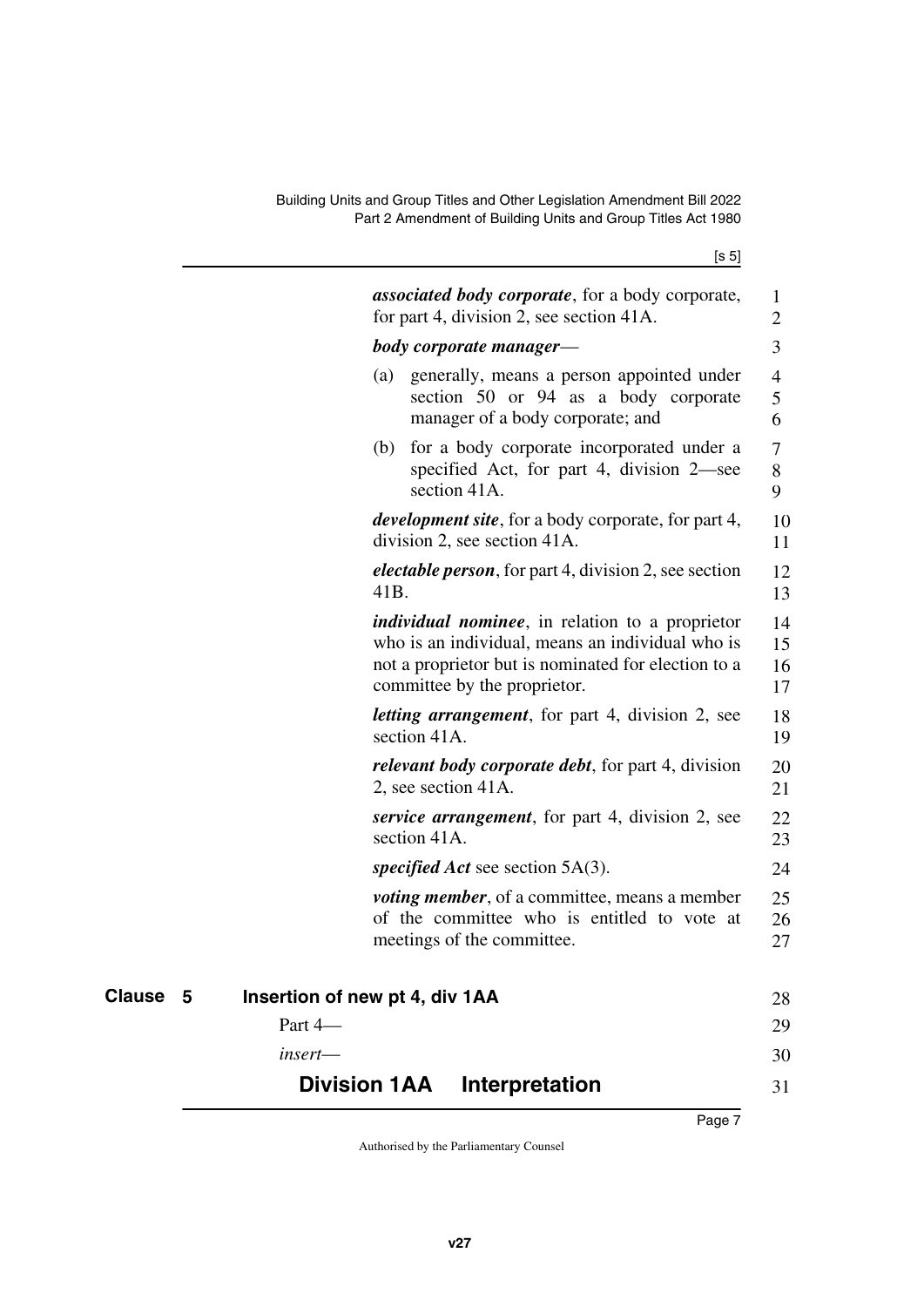[s 5]

<span id="page-9-3"></span><span id="page-9-2"></span><span id="page-9-1"></span><span id="page-9-0"></span>

|                       |     | 26A Definition for part                                                                                                                                                                                 | $\mathbf{1}$               |
|-----------------------|-----|---------------------------------------------------------------------------------------------------------------------------------------------------------------------------------------------------------|----------------------------|
|                       |     | In this part—                                                                                                                                                                                           | $\overline{2}$             |
|                       |     | <i>associate</i> , of a person, means someone else with<br>whom the person is associated under section 26B.                                                                                             | 3<br>$\overline{4}$        |
| <b>26B Associates</b> |     |                                                                                                                                                                                                         | 5                          |
| (1)                   |     | A person is associated with someone else if—                                                                                                                                                            | 6                          |
|                       | (a) | a relationship of a type mentioned in<br>subsection (2) exists between them; or                                                                                                                         | 7<br>8                     |
|                       | (b) | a series of relationships of a type mentioned<br>in subsection (2) can be traced between<br>them through another person or<br>other<br>persons.                                                         | 9<br>10<br>11<br>12        |
| (2)                   |     | For subsection $(1)$ , the relationships<br>are<br>as<br>follows-                                                                                                                                       | 13<br>14                   |
|                       | (a) | marriage or de facto partnership;                                                                                                                                                                       | 15                         |
|                       | (b) | the relationship of ascendant and descendant<br>(including the relationship of parent and<br>child) or the relationship of persons who<br>have a parent or grandparent in common;                       | 16<br>17<br>18<br>19       |
|                       | (c) | business partnership;                                                                                                                                                                                   | 20                         |
|                       | (d) | the relationship of employer and employee;                                                                                                                                                              | 21                         |
|                       | (e) | a fiduciary relationship;                                                                                                                                                                               | 22                         |
|                       | (f) | the relationship of persons, one of whom is<br>accustomed, or under an obligation (whether<br>formal or informal), to act in accordance<br>with the directions, instructions or wishes of<br>the other; | 23<br>24<br>25<br>26<br>27 |
|                       | (g) | the relationship of a corporation<br>and<br>executive officer of the corporation;                                                                                                                       | 28<br>29                   |
|                       | (h) | the relationship of a corporation and a<br>person who is in a position to control or                                                                                                                    | 30<br>31                   |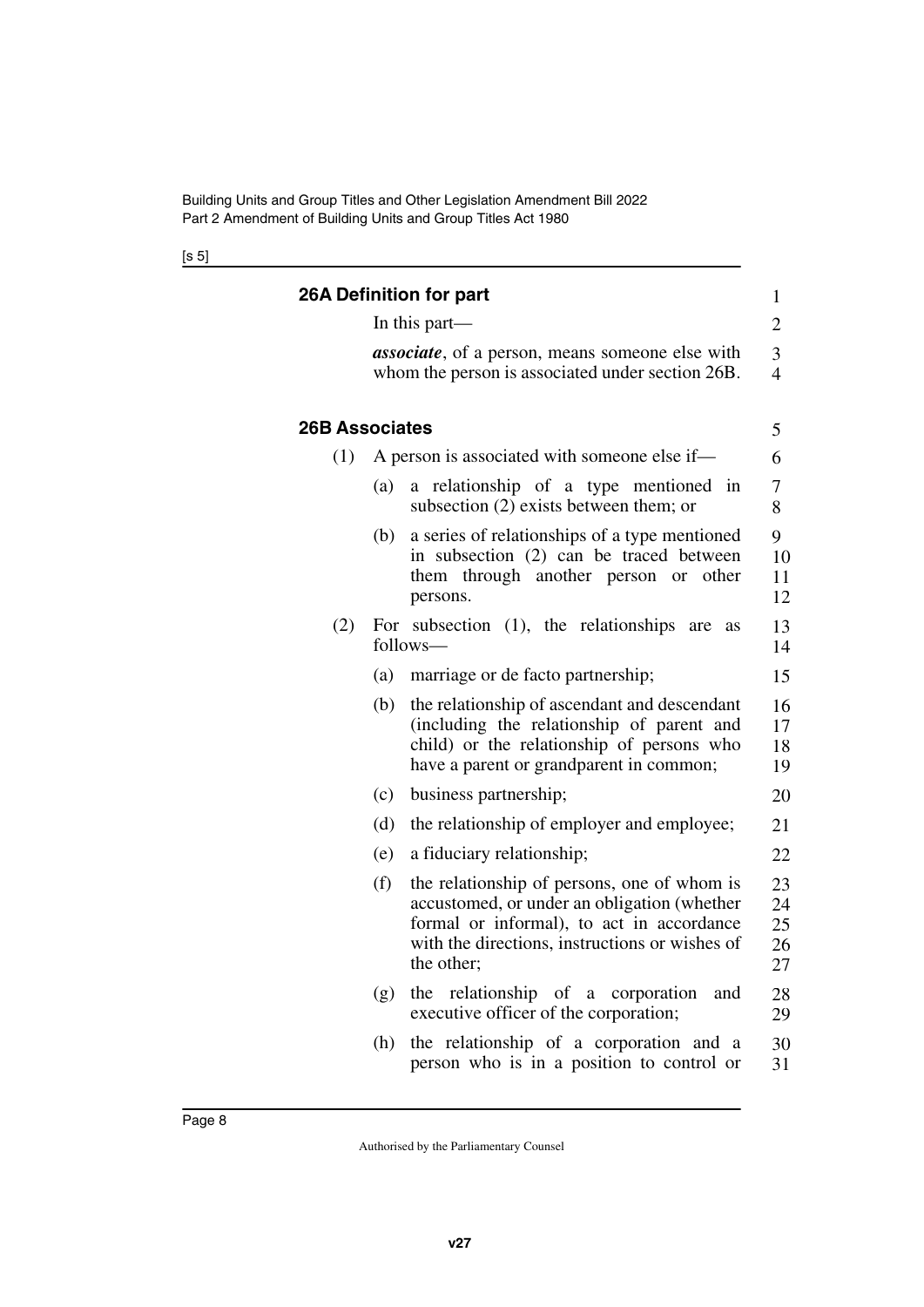[s 6]

<span id="page-10-1"></span><span id="page-10-0"></span>

|          |                    | substantially influence the corporation's<br>conduct;                                                                                                                                                                                                                                | 1<br>$\overline{2}$                |
|----------|--------------------|--------------------------------------------------------------------------------------------------------------------------------------------------------------------------------------------------------------------------------------------------------------------------------------|------------------------------------|
|          |                    | the relationship of a corporation that is a<br>(i)<br>proprietor and a company nominee of the<br>corporation.                                                                                                                                                                        | 3<br>$\overline{\mathcal{A}}$<br>5 |
|          | (3)                | However, despite subsection $(2)(e)$ and $(f)$ , the<br>proprietor of a lot and a person who is a party to a<br>letting arrangement as defined in section 41A are<br>not associated merely because of services<br>provided to the proprietor by the person under the<br>arrangement. | 6<br>7<br>8<br>9<br>10<br>11       |
|          | (4)                | Also, for a person mentioned in section<br>$41B(a)(iii)$ , the proprietor who nominates the<br>person for election is associated with the person.                                                                                                                                    | 12<br>13<br>14                     |
|          | (5)                | In this section—                                                                                                                                                                                                                                                                     | 15                                 |
|          |                    | <i>executive officer</i> , of a corporation, means a<br>person who is concerned with, or takes part in, the<br>corporation's management, whether or not the<br>person is a director or the person's position is<br>given the name of executive officer.                              | 16<br>17<br>18<br>19<br>20         |
| Clause 6 |                    | Amendment of s 27 (Constitution of bodies corporate)                                                                                                                                                                                                                                 | 21                                 |
|          | Section 27-<br>(1) |                                                                                                                                                                                                                                                                                      | 22                                 |
|          | insert—            |                                                                                                                                                                                                                                                                                      | 23                                 |
|          | (3A)               | The body corporate must act reasonably in<br>anything it does under subsection (3), including<br>making, or not making, a decision under the<br>subsection.                                                                                                                          | 24<br>25<br>26<br>27               |
|          | (2)                | Section 27(6)(a) and (b), after $\because$                                                                                                                                                                                                                                           | 28                                 |
|          | insert-            |                                                                                                                                                                                                                                                                                      | 29                                 |
|          |                    | and                                                                                                                                                                                                                                                                                  | 30                                 |
|          | (3)                | Section 27(3A) to $(7)$ —                                                                                                                                                                                                                                                            | 31                                 |
|          |                    | <i>renumber</i> as section $27(4)$ to (8).                                                                                                                                                                                                                                           | 32                                 |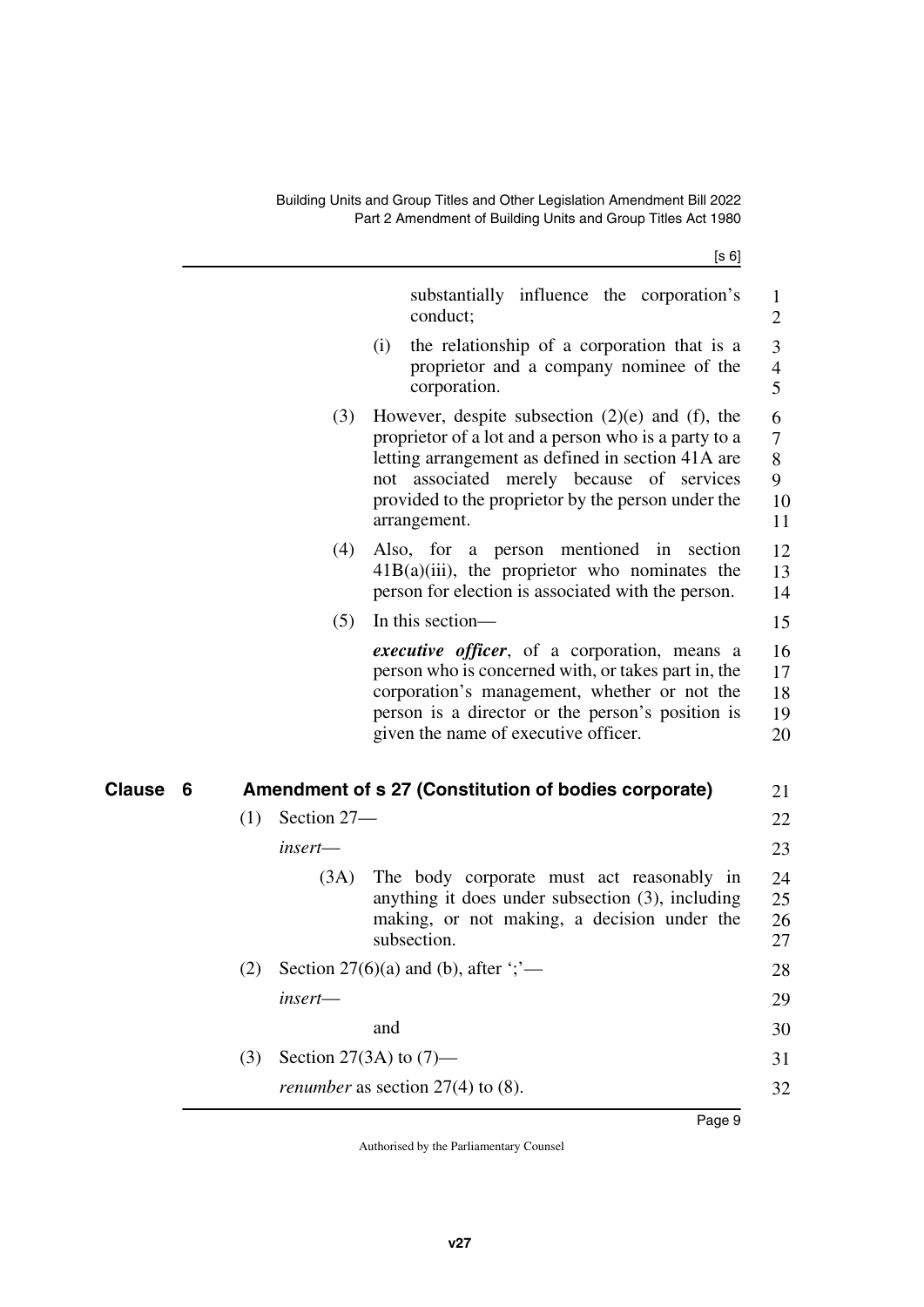<span id="page-11-1"></span><span id="page-11-0"></span>[s 7]

<span id="page-11-5"></span><span id="page-11-4"></span><span id="page-11-3"></span><span id="page-11-2"></span>

| <b>Clause</b> | 7 |     | proprietors)           | Amendment of s 32 (Levies by body corporate on                                                                                                                                                                                                                     | $\bf{l}$<br>$\overline{2}$ |
|---------------|---|-----|------------------------|--------------------------------------------------------------------------------------------------------------------------------------------------------------------------------------------------------------------------------------------------------------------|----------------------------|
|               |   | (1) | Section $32(6)(c)$ —   |                                                                                                                                                                                                                                                                    | 3                          |
|               |   |     | omit, insert-          |                                                                                                                                                                                                                                                                    | 4                          |
|               |   |     |                        | must be paid to the body corporate as a<br>(c)<br>monetary amount;                                                                                                                                                                                                 | 5<br>6                     |
|               |   | (2) | Section 32-            |                                                                                                                                                                                                                                                                    | 7                          |
|               |   |     | insert-                |                                                                                                                                                                                                                                                                    | 8                          |
|               |   |     | (8)                    | Despite subsection $(6)(c)$ , a contribution levied by<br>a body corporate in relation to a lot is taken to be<br>paid in full or part if it is satisfied in full or part by<br>an offset arrangement between the body corporate<br>and the proprietor of the lot. | 9<br>10<br>11<br>12<br>13  |
|               |   |     | (9)                    | Subsection $(8)$ applies only if—                                                                                                                                                                                                                                  | 14                         |
|               |   |     |                        | the terms of the offset arrangement were<br>(a)<br>approved by resolution of the<br>body<br>corporate at a general meeting before the<br>arrangement was completed; and                                                                                            | 15<br>16<br>17<br>18       |
|               |   |     |                        | the fair value of land, goods or services<br>(b)<br>provided as an offset under the offset<br>arrangement equals the value of the<br>contribution sought to be satisfied in full or<br>part by the offset arrangement.                                             | 19<br>20<br>21<br>22<br>23 |
|               |   |     | (10)                   | Neither the proprietor nor an associate of the<br>proprietor is entitled to vote on the motion for the<br>resolution mentioned in subsection $(9)(a)$ .                                                                                                            | 24<br>25<br>26             |
| <b>Clause</b> | 8 |     | Insertion of new s 32A |                                                                                                                                                                                                                                                                    | 27                         |
|               |   |     | After section 32-      |                                                                                                                                                                                                                                                                    | 28                         |
|               |   |     | insert-                |                                                                                                                                                                                                                                                                    | 29                         |
|               |   |     |                        | 32A Recovery of body corporate debts                                                                                                                                                                                                                               | 30                         |
|               |   |     | (1)                    | If a contribution levied by a body corporate is not<br>paid within 30 days after the date when it becomes                                                                                                                                                          | 31<br>32                   |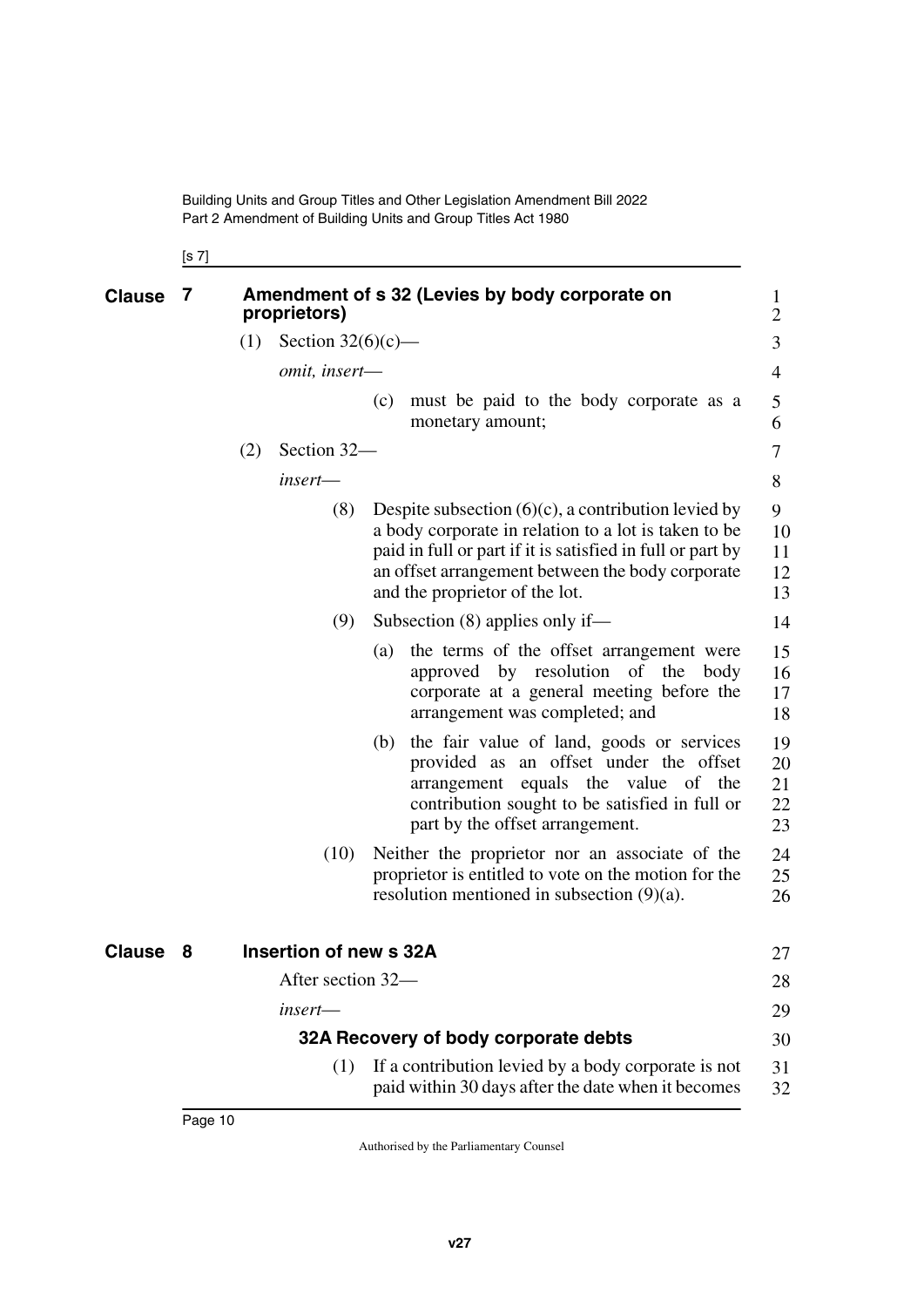[s 9]

<span id="page-12-1"></span><span id="page-12-0"></span>

| due and payable, the body corporate may recover<br>the amount of the contribution as a debt.<br>(2)<br>If the amount of a contribution levied by a body<br>corporate has been outstanding for 2 years and 30<br>days (the <i>relevant period</i> ), the body corporate<br>must, within 2 months after the end of the relevant<br>period, start proceedings to recover the amount.<br>Amendment of s 38D (Duty of body corporate as to<br><b>Clause</b><br>9<br>keeping records, convening meetings etc.)<br>Section 38D(1)(a), (b) and (c) and (2)(a) and (b), after $\dddot{\cdot}$ $\dddot{\cdot}$<br>(1)<br>insert-<br>and<br>(2)<br>Section 38D $(1)(b)$ , after 'or times'—<br>insert-<br>full and accurate<br>(3)<br>Section $38D(1)$ —<br>insert-<br>(ca) give a copy of the minutes of each of its<br>meetings to each proprietor and first<br>mortgagee of a lot within 21 days after the<br>meeting is held; and<br>(4)<br>Section $38D(1)(ca)$ and $(d)$ —<br><i>renumber</i> as section $38D(1)(d)$ and (e).<br>Section 38D-<br>(5)<br>insert—<br>(5)<br>Subsection $(1)(d)$ does not apply in relation to a<br>person who-<br>has given the secretary of the body<br>(a)<br>corporate a written notice instructing the<br>secretary that the person does not wish to be |  |                                  |                                                                                   |
|--------------------------------------------------------------------------------------------------------------------------------------------------------------------------------------------------------------------------------------------------------------------------------------------------------------------------------------------------------------------------------------------------------------------------------------------------------------------------------------------------------------------------------------------------------------------------------------------------------------------------------------------------------------------------------------------------------------------------------------------------------------------------------------------------------------------------------------------------------------------------------------------------------------------------------------------------------------------------------------------------------------------------------------------------------------------------------------------------------------------------------------------------------------------------------------------------------------------------------------------------------------------------------------|--|----------------------------------|-----------------------------------------------------------------------------------|
|                                                                                                                                                                                                                                                                                                                                                                                                                                                                                                                                                                                                                                                                                                                                                                                                                                                                                                                                                                                                                                                                                                                                                                                                                                                                                      |  |                                  | $\mathbf{1}$<br>$\overline{2}$<br>3<br>$\overline{4}$<br>5<br>6<br>$\overline{7}$ |
|                                                                                                                                                                                                                                                                                                                                                                                                                                                                                                                                                                                                                                                                                                                                                                                                                                                                                                                                                                                                                                                                                                                                                                                                                                                                                      |  |                                  | 8<br>9                                                                            |
|                                                                                                                                                                                                                                                                                                                                                                                                                                                                                                                                                                                                                                                                                                                                                                                                                                                                                                                                                                                                                                                                                                                                                                                                                                                                                      |  |                                  | 10                                                                                |
|                                                                                                                                                                                                                                                                                                                                                                                                                                                                                                                                                                                                                                                                                                                                                                                                                                                                                                                                                                                                                                                                                                                                                                                                                                                                                      |  |                                  | 11                                                                                |
|                                                                                                                                                                                                                                                                                                                                                                                                                                                                                                                                                                                                                                                                                                                                                                                                                                                                                                                                                                                                                                                                                                                                                                                                                                                                                      |  |                                  | 12                                                                                |
|                                                                                                                                                                                                                                                                                                                                                                                                                                                                                                                                                                                                                                                                                                                                                                                                                                                                                                                                                                                                                                                                                                                                                                                                                                                                                      |  |                                  | 13                                                                                |
|                                                                                                                                                                                                                                                                                                                                                                                                                                                                                                                                                                                                                                                                                                                                                                                                                                                                                                                                                                                                                                                                                                                                                                                                                                                                                      |  |                                  | 14                                                                                |
|                                                                                                                                                                                                                                                                                                                                                                                                                                                                                                                                                                                                                                                                                                                                                                                                                                                                                                                                                                                                                                                                                                                                                                                                                                                                                      |  |                                  | 15                                                                                |
|                                                                                                                                                                                                                                                                                                                                                                                                                                                                                                                                                                                                                                                                                                                                                                                                                                                                                                                                                                                                                                                                                                                                                                                                                                                                                      |  |                                  | 16                                                                                |
|                                                                                                                                                                                                                                                                                                                                                                                                                                                                                                                                                                                                                                                                                                                                                                                                                                                                                                                                                                                                                                                                                                                                                                                                                                                                                      |  |                                  | 17                                                                                |
|                                                                                                                                                                                                                                                                                                                                                                                                                                                                                                                                                                                                                                                                                                                                                                                                                                                                                                                                                                                                                                                                                                                                                                                                                                                                                      |  |                                  | 18<br>19<br>20<br>21                                                              |
|                                                                                                                                                                                                                                                                                                                                                                                                                                                                                                                                                                                                                                                                                                                                                                                                                                                                                                                                                                                                                                                                                                                                                                                                                                                                                      |  |                                  | 22                                                                                |
|                                                                                                                                                                                                                                                                                                                                                                                                                                                                                                                                                                                                                                                                                                                                                                                                                                                                                                                                                                                                                                                                                                                                                                                                                                                                                      |  |                                  | 23                                                                                |
|                                                                                                                                                                                                                                                                                                                                                                                                                                                                                                                                                                                                                                                                                                                                                                                                                                                                                                                                                                                                                                                                                                                                                                                                                                                                                      |  |                                  | 24                                                                                |
|                                                                                                                                                                                                                                                                                                                                                                                                                                                                                                                                                                                                                                                                                                                                                                                                                                                                                                                                                                                                                                                                                                                                                                                                                                                                                      |  |                                  | 25                                                                                |
|                                                                                                                                                                                                                                                                                                                                                                                                                                                                                                                                                                                                                                                                                                                                                                                                                                                                                                                                                                                                                                                                                                                                                                                                                                                                                      |  |                                  | 26<br>27                                                                          |
|                                                                                                                                                                                                                                                                                                                                                                                                                                                                                                                                                                                                                                                                                                                                                                                                                                                                                                                                                                                                                                                                                                                                                                                                                                                                                      |  | given copies of the minutes; and | 28<br>29<br>30<br>31                                                              |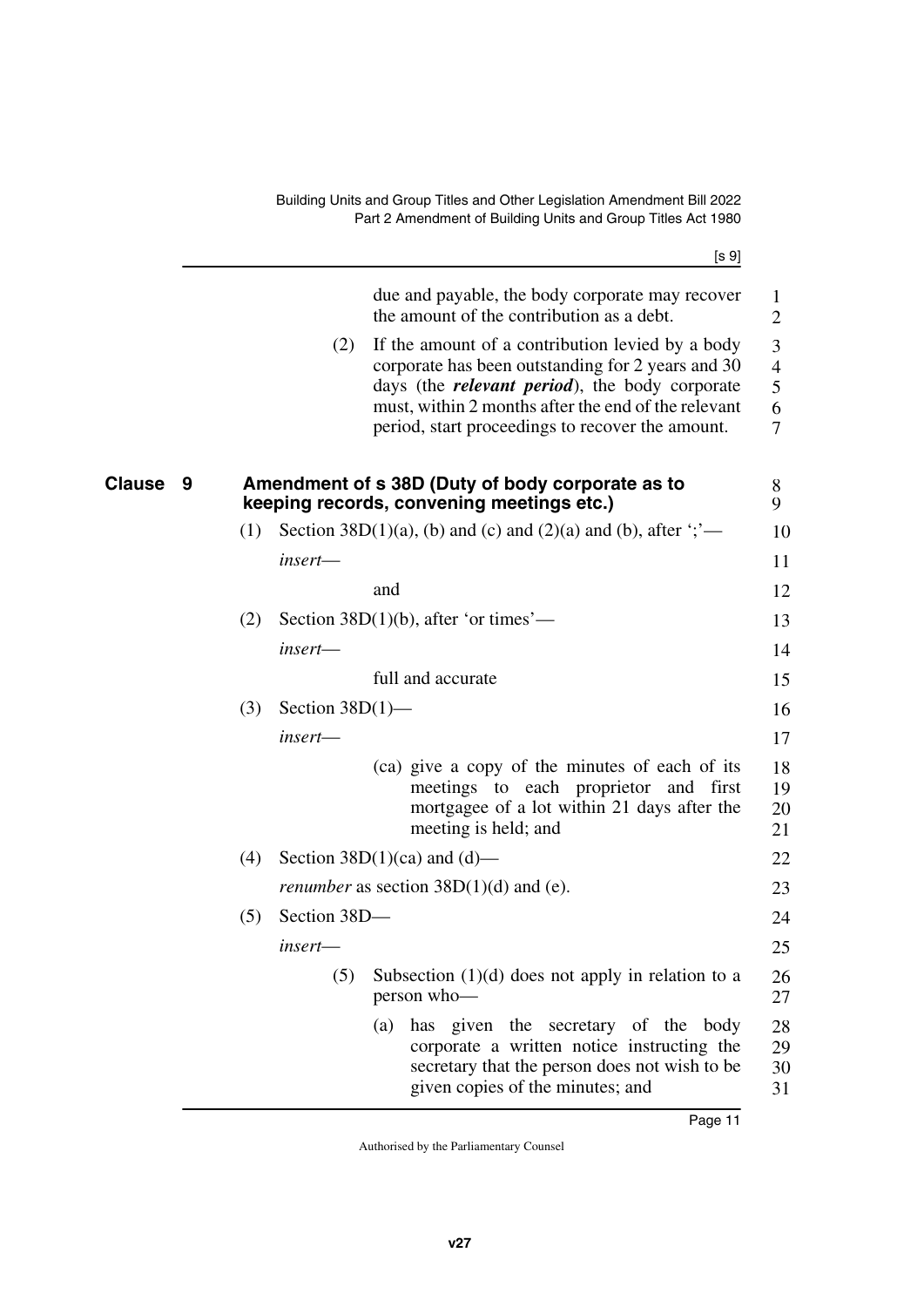<span id="page-13-5"></span><span id="page-13-4"></span><span id="page-13-3"></span><span id="page-13-2"></span><span id="page-13-1"></span><span id="page-13-0"></span>[s 10]

|                     | (b) has not withdrawn the instruction.                                                                                                                                                                                                                                 | 1                          |
|---------------------|------------------------------------------------------------------------------------------------------------------------------------------------------------------------------------------------------------------------------------------------------------------------|----------------------------|
| <b>Clause</b><br>10 | Insertion of new pt 4, div 2, sdiv 1 and sdiv 2 hdg                                                                                                                                                                                                                    | 2                          |
|                     | Part 4, division 2-                                                                                                                                                                                                                                                    | 3                          |
|                     | insert—                                                                                                                                                                                                                                                                | 4                          |
|                     | <b>Subdivision 1</b><br>Interpretation                                                                                                                                                                                                                                 | 5                          |
|                     | <b>41A Definitions for division</b>                                                                                                                                                                                                                                    | 6                          |
|                     | In this division—                                                                                                                                                                                                                                                      | 7                          |
|                     | associated body corporate, for a body corporate,<br>means another body corporate, including a body<br>corporate incorporated under a specified Act, for<br>a lot within the development site for the body<br>corporate.                                                | 8<br>9<br>10<br>11<br>12   |
|                     | <b>body corporate manager</b> , for a body corporate<br>incorporated under a specified Act, means a body<br>corporate manager for the body corporate under<br>that Act.                                                                                                | 13<br>14<br>15<br>16       |
|                     | development site, for a body corporate, means a<br>site developed under a specified Act that includes<br>lots for which the body corporate is constituted.                                                                                                             | 17<br>18<br>19             |
|                     | <i>electable person</i> see section 41B.                                                                                                                                                                                                                               | 20                         |
|                     | <i>letting arrangement</i> means an agreement or<br>arrangement (including an arrangement set out in<br>a by-law under this Act) for the conduct of a<br>business of a kind mentioned in section $7(1)$ ,<br>definition <i>prescribed arrangement</i> , paragraph (g). | 21<br>22<br>23<br>24<br>25 |
|                     | Example of a letting arrangement-                                                                                                                                                                                                                                      | 26                         |
|                     | an arrangement for the conduct of a letting agent<br>business by a letting agent under the Mixed Use<br>Development Act 1993                                                                                                                                           | 27<br>28<br>29             |
|                     | <i>relevant body corporate debt</i> means any of the<br>following amounts relating to a lot that are unpaid                                                                                                                                                            | 30<br>31                   |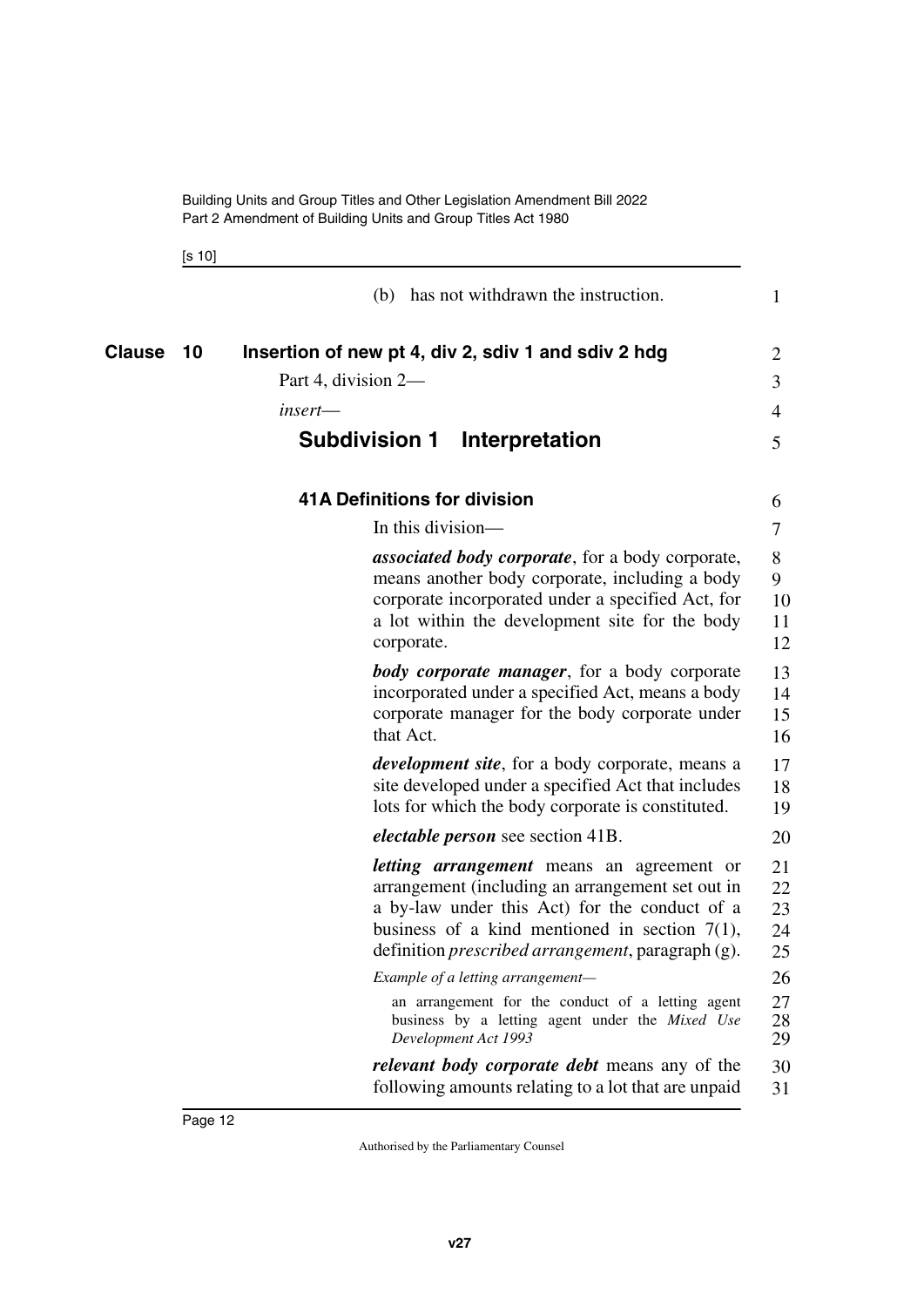[s 10]

<span id="page-14-1"></span><span id="page-14-0"></span>

| days- | and have been due for payment for at least 30                                                                                                                                                                                                            | 1<br>$\overline{2}$        |
|-------|----------------------------------------------------------------------------------------------------------------------------------------------------------------------------------------------------------------------------------------------------------|----------------------------|
| (a)   | a contribution;                                                                                                                                                                                                                                          | 3                          |
| (b)   | another<br>associated<br>with<br>the<br>amount<br>ownership of a lot.                                                                                                                                                                                    | $\overline{4}$<br>5        |
|       | Examples of another amount-                                                                                                                                                                                                                              | 6                          |
|       | an annual payment for the exclusive use and<br>enjoyment of a car park under a by-law made<br>by a body corporate                                                                                                                                        | $\overline{7}$<br>8<br>9   |
|       | amount for lawn mowing<br>services<br>an<br>arranged by a body corporate on behalf of an<br>owner of a lot                                                                                                                                               | 10<br>11<br>12             |
|       | <i>service arrangement</i> means an agreement or<br>arrangement (including an arrangement set out in<br>a by-law under this Act) for carrying out duties of<br>a kind mentioned in section $7(1)$ , definition<br>prescribed arrangement, paragraph (d). | 13<br>14<br>15<br>16<br>17 |
|       | Example of a service arrangement-                                                                                                                                                                                                                        | 18                         |
|       | an arrangement for the supply of services by a service<br>contractor under the Mixed Use Development Act 1993                                                                                                                                            | 19<br>20                   |
|       | 41B Meaning of electable person                                                                                                                                                                                                                          | 21                         |
|       | A person is an <i>electable person</i> for a body<br>corporate if-                                                                                                                                                                                       | 22<br>23                   |
| (a)   | the person is an individual—                                                                                                                                                                                                                             | 24                         |
|       | who is a proprietor; or<br>(i)                                                                                                                                                                                                                           | 25                         |
|       | (ii)<br>who is a company nominee of a<br>corporation that is a proprietor; or                                                                                                                                                                            | 26<br>27                   |
|       | (iii) who is not a proprietor but is<br>nominated for election by a proprietor<br>who is an individual; and                                                                                                                                              | $28\,$<br>29<br>30         |
| (b)   | neither the person nor an associate of the<br>person, other than an associate mentioned in<br>section $26B(2)(a)$ or (b), owes a relevant                                                                                                                | 31<br>32<br>33             |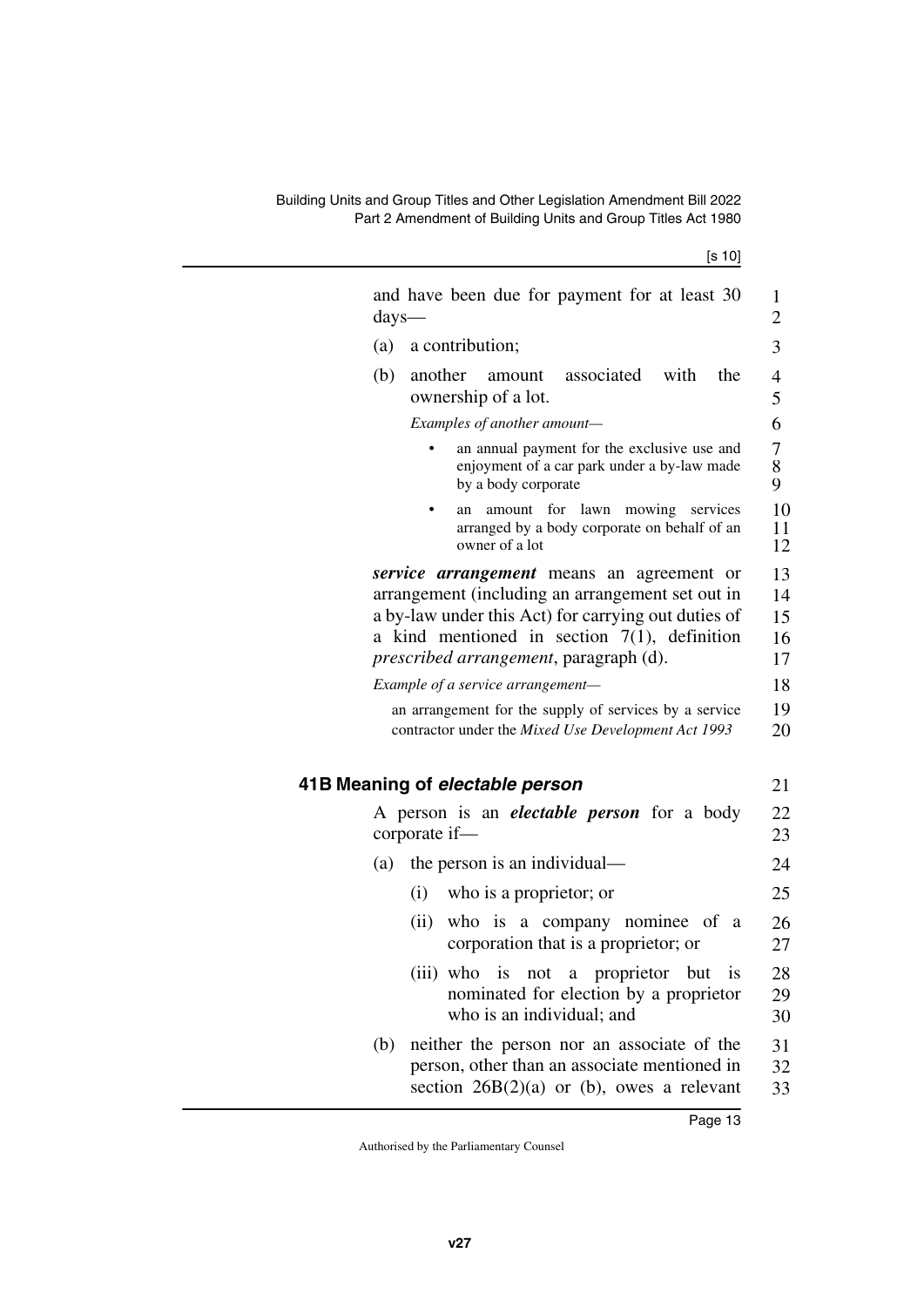<span id="page-15-1"></span>[s 11]

<span id="page-15-3"></span><span id="page-15-2"></span><span id="page-15-0"></span>

|                     | body corporate debt to the body corporate or<br>an associated body corporate; and                                                                                                                                                                                                                                            | 1<br>$\overline{2}$              |
|---------------------|------------------------------------------------------------------------------------------------------------------------------------------------------------------------------------------------------------------------------------------------------------------------------------------------------------------------------|----------------------------------|
|                     | (c)<br>neither the person nor an associate of the<br>person-                                                                                                                                                                                                                                                                 | 3<br>$\overline{4}$              |
|                     | is a body corporate manager for the<br>(i)<br>body corporate or an associated body<br>corporate; or                                                                                                                                                                                                                          | 5<br>6<br>7                      |
|                     | (ii) is a party to a service arrangement or<br>letting arrangement (however called)<br>with the body corporate<br><b>or</b><br>an<br>associated body corporate; or                                                                                                                                                           | 8<br>9<br>10<br>11               |
|                     | (iii) is a party to another agreement or<br>arrangement with the body corporate or<br>an associated body corporate under<br>amenities<br>which<br>services<br><b>or</b><br>are<br>provided to proprietors.                                                                                                                   | 12<br>13<br>14<br>15<br>16       |
|                     | Example of services or amenities-                                                                                                                                                                                                                                                                                            | 17                               |
|                     | a utility service                                                                                                                                                                                                                                                                                                            | 18                               |
|                     | <b>Subdivision 2 Other provisions</b>                                                                                                                                                                                                                                                                                        | 19                               |
| <b>Clause</b><br>11 | Amendment of s 42 (Constitution of committees)                                                                                                                                                                                                                                                                               | 20                               |
|                     | Section $42(5)(a)$ , after 'occur;'—<br>(1)                                                                                                                                                                                                                                                                                  | 21                               |
|                     | insert—                                                                                                                                                                                                                                                                                                                      | 22                               |
|                     | and                                                                                                                                                                                                                                                                                                                          | 23                               |
|                     | Section $42(6)$ —<br>(2)                                                                                                                                                                                                                                                                                                     | 24                               |
|                     | omit, insert-                                                                                                                                                                                                                                                                                                                | 25                               |
|                     | (6)<br>A person is eligible for election as chairperson,<br>secretary or treasurer of the body corporate or as<br>a member of a committee of the body corporate<br>only if the person is an electable person for the<br>body corporate at the time of the meeting of the<br>body corporate at which the person's election is | 26<br>27<br>28<br>29<br>30<br>31 |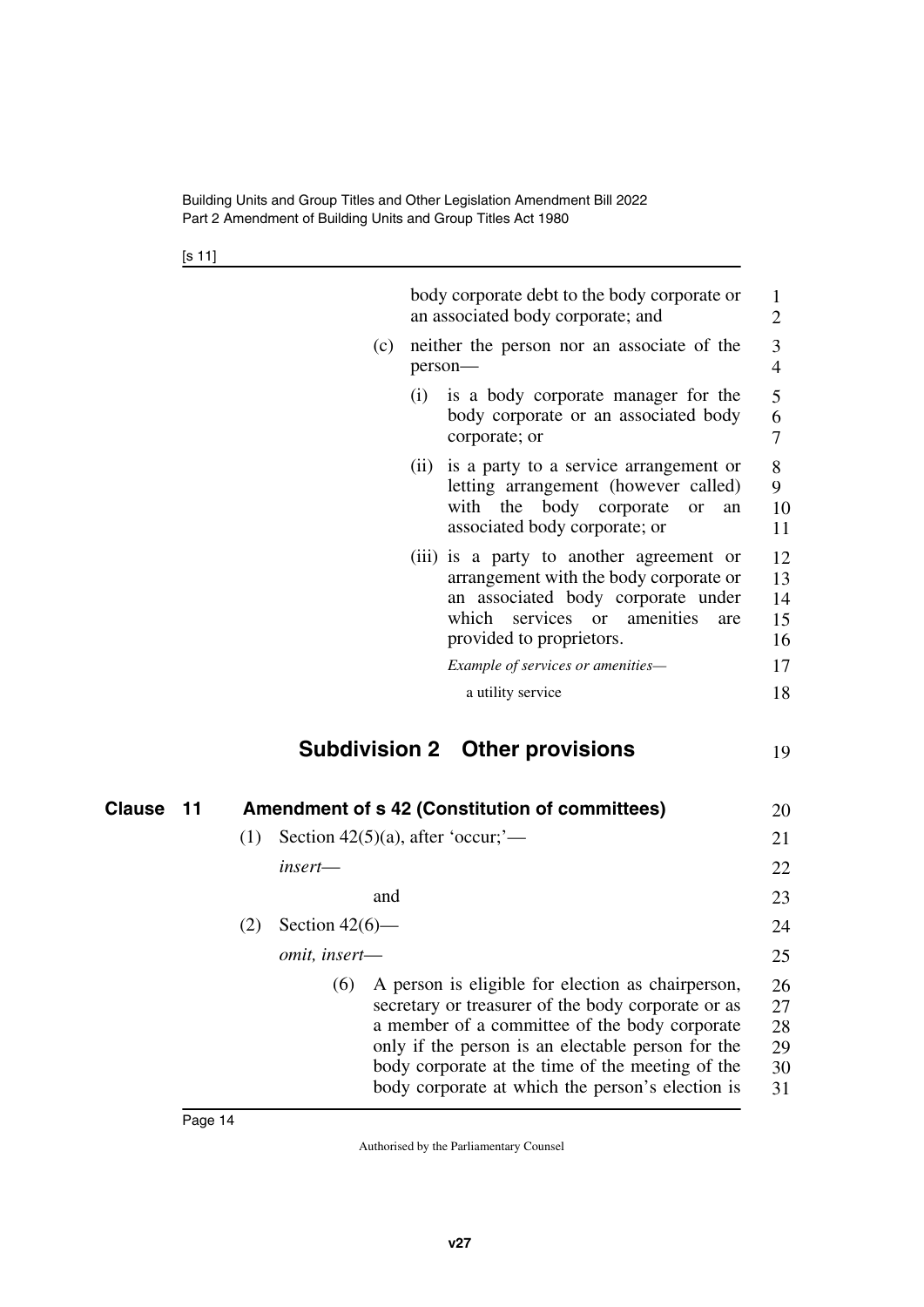<span id="page-16-3"></span><span id="page-16-2"></span><span id="page-16-1"></span><span id="page-16-0"></span>

|        |    |                        |     | [s 12]                                                                                                                                                                                    |                      |
|--------|----|------------------------|-----|-------------------------------------------------------------------------------------------------------------------------------------------------------------------------------------------|----------------------|
|        |    |                        |     | proposed.                                                                                                                                                                                 | $\mathbf{1}$         |
| Clause | 12 | Insertion of new s 42A |     |                                                                                                                                                                                           | 2                    |
|        |    | After section 42-      |     |                                                                                                                                                                                           | 3                    |
|        |    | insert—                |     |                                                                                                                                                                                           | 4                    |
|        |    |                        |     | 42A Non-voting members of committees                                                                                                                                                      | 5                    |
|        |    | (1)                    |     | This section applies to a person who is—                                                                                                                                                  | 6                    |
|        |    |                        | (a) | a body corporate manager of a body<br>corporate; or                                                                                                                                       | 7<br>8               |
|        |    |                        | (b) | a party to both a letting arrangement and<br>service arrangement with a body corporate.                                                                                                   | 9<br>10              |
|        |    | (2)                    |     | The person is, without further election or<br>appointment, a member of the committee of the<br>body corporate.                                                                            | 11<br>12<br>13       |
|        |    | (3)                    |     | Subsection (2) applies even though the person is<br>not an electable person for the body corporate.                                                                                       | 14<br>15             |
|        |    | (4)                    |     | A person who is a member of a committee under<br>this section is not entitled to vote at a meeting of<br>the committee or vote in writing on a resolution<br>under schedule 4, section 7. | 16<br>17<br>18<br>19 |
|        |    | (5)                    |     | Subsection (4) applies even if the person is a<br>person of the type mentioned in section $41B(a)$ .                                                                                      | 20<br>21             |
|        |    | (6)                    |     | A person who is a member of a committee under<br>this section is not to be counted—                                                                                                       | 22<br>23             |
|        |    |                        | (a) | under section $42(4)$ for determining the<br>number of members of the committee; or                                                                                                       | 24<br>25             |
|        |    |                        |     | (b) under section $45(1)$ for determining whether<br>a quorum is constituted at a meeting of the<br>committee.                                                                            | 26<br>27<br>28       |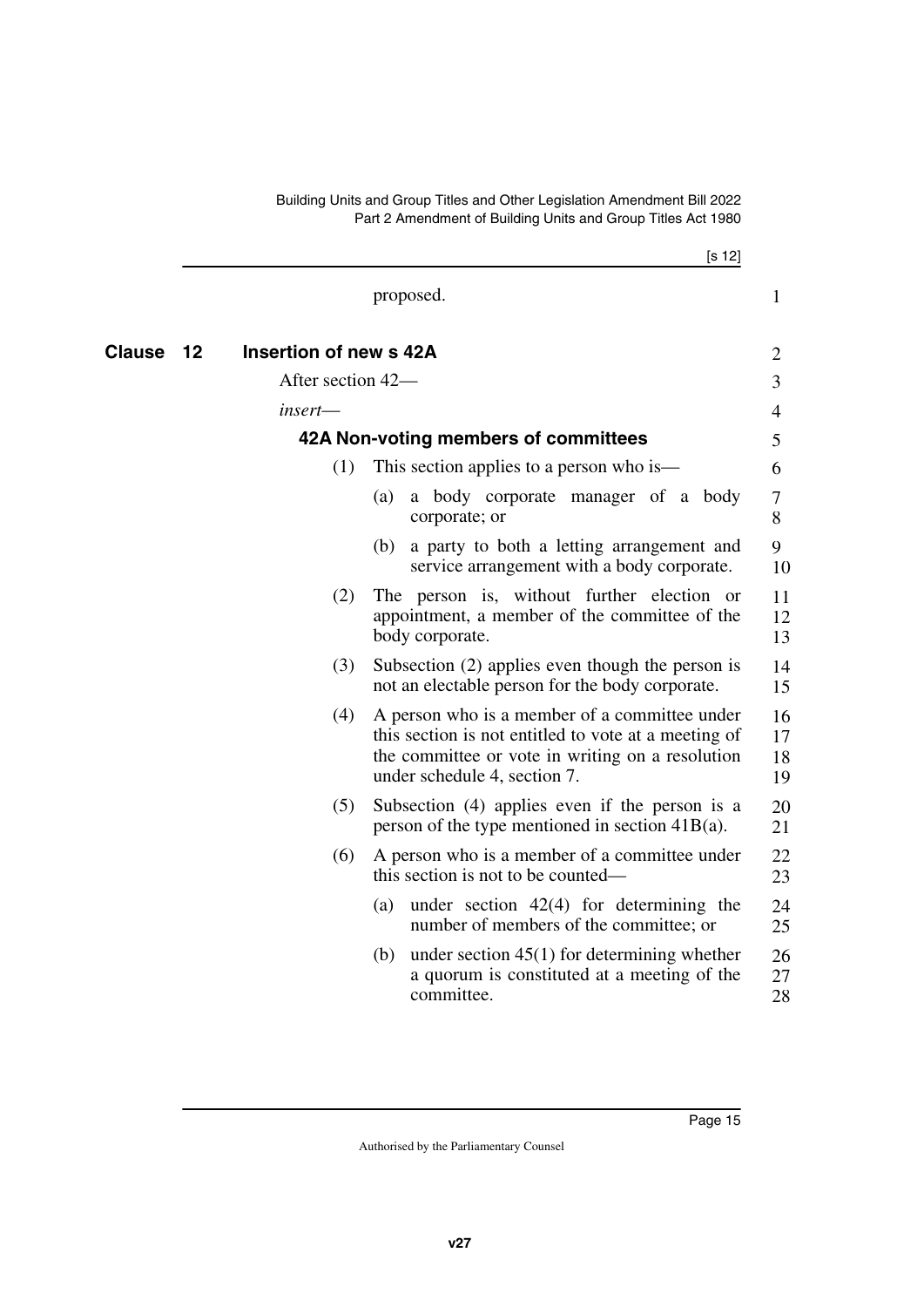<span id="page-17-1"></span><span id="page-17-0"></span>[s 13]

| <b>Clause</b> | 13 |     | Amendment of s 43 (Vacation of office of member of<br>committee) |     |      |                                                                                                                                                                                                                                   |                            |
|---------------|----|-----|------------------------------------------------------------------|-----|------|-----------------------------------------------------------------------------------------------------------------------------------------------------------------------------------------------------------------------------------|----------------------------|
|               |    | (1) | Section $43(1)(a)$ and $(b)$ —                                   |     |      |                                                                                                                                                                                                                                   | 3                          |
|               |    |     | omit, insert-                                                    |     |      |                                                                                                                                                                                                                                   | 4                          |
|               |    |     |                                                                  | (a) |      | if the person ceases to be an electable person<br>for the body corporate under section<br>$41B(a)(i)$ or $(c)(i)$ , $(ii)$ or $(iii)$ ; or                                                                                        | 5<br>6<br>7                |
|               |    |     |                                                                  | (b) |      | for a person who is an individual nominee<br>for a proprietor who is an individual or a<br>company nominee of a proprietor that is a<br>corporation, if-                                                                          | 8<br>9<br>10<br>11         |
|               |    |     |                                                                  |     | (i)  | proprietor notifies the<br>the<br>body<br>corporate, in writing, that the person's<br>office, as a member of the committee,<br>is vacated; or                                                                                     | 12<br>13<br>14<br>15       |
|               |    |     |                                                                  |     | (ii) | the individual or corporation ceases to<br>be a proprietor; or                                                                                                                                                                    | 16<br>17                   |
|               |    | (2) | Section 43-                                                      |     |      |                                                                                                                                                                                                                                   | 18                         |
|               |    |     | insert-                                                          |     |      |                                                                                                                                                                                                                                   | 19                         |
|               |    |     | (1A)                                                             |     |      | However, if a person elected as secretary or<br>treasurer of the body corporate is not a member of<br>the committee under section $42(6A)$ , the person's<br>office cannot be vacated under subsection<br>$(1)(b)(i)$ or $(ii)$ . | 20<br>21<br>22<br>23<br>24 |
|               |    | (3) | Section 43(2), after 'as such'—                                  |     |      |                                                                                                                                                                                                                                   | 25                         |
|               |    |     | insert-                                                          |     |      |                                                                                                                                                                                                                                   | 26                         |
|               |    |     |                                                                  |     |      | at the time of the appointment                                                                                                                                                                                                    | 27                         |
|               |    | (4) |                                                                  |     |      | Section 43(5), (6) and (7), 'subsection $(4)$ '—                                                                                                                                                                                  | 28                         |
|               |    |     | omit, insert-                                                    |     |      |                                                                                                                                                                                                                                   | 29                         |
|               |    |     |                                                                  |     |      | subsection $(5)$                                                                                                                                                                                                                  | 30                         |
|               |    | (5) | Section 43(1A) to $(7)$ —                                        |     |      |                                                                                                                                                                                                                                   | 31                         |
|               |    |     | <i>renumber</i> as section $43(2)$ to $(8)$ .                    |     |      |                                                                                                                                                                                                                                   | 32                         |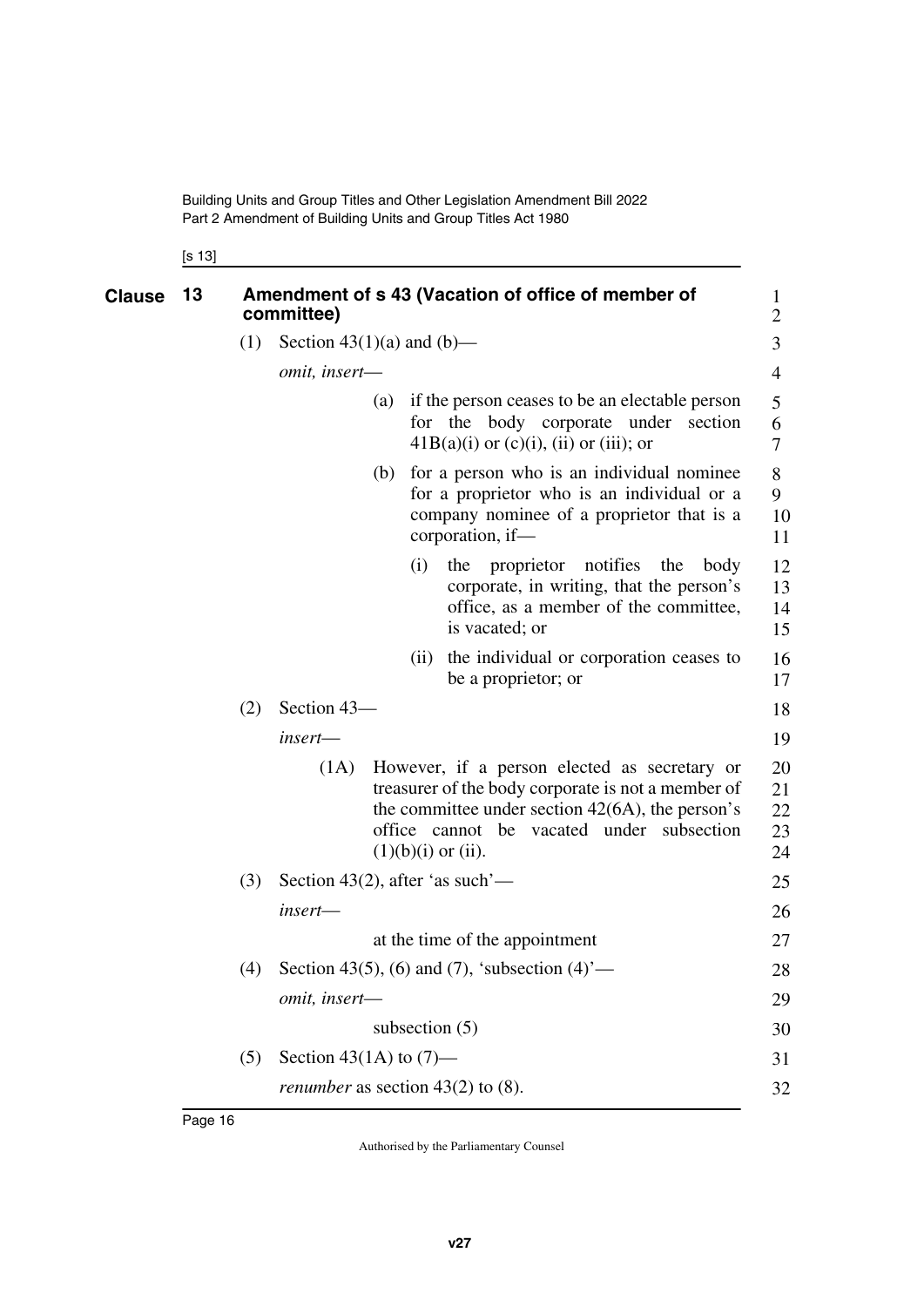$[s_1 14]$ 

<span id="page-18-5"></span><span id="page-18-4"></span><span id="page-18-3"></span><span id="page-18-2"></span><span id="page-18-1"></span><span id="page-18-0"></span>

| <b>Clause</b> | 14 |                   | Amendment of s 45 (Meetings of committees)                                                                                                           | 1                    |
|---------------|----|-------------------|------------------------------------------------------------------------------------------------------------------------------------------------------|----------------------|
|               |    | Section 45-       |                                                                                                                                                      | $\overline{2}$       |
|               |    | insert-           |                                                                                                                                                      | 3                    |
|               |    | (5)               | The secretary of a committee must give a copy of<br>following to each proprietor and first<br>the<br>mortgagee of a lot—                             | 4<br>5<br>6          |
|               |    |                   | (a) the minutes of each of its meetings;                                                                                                             | 7                    |
|               |    |                   | the minutes of resolutions passed under<br>(b)<br>schedule 4, section 7.                                                                             | 8<br>9               |
|               |    | (6)               | Subsection $(5)$ does not apply in relation to a<br>person who-                                                                                      | 10<br>11             |
|               |    |                   | (a) has given the secretary a written notice<br>instructing the secretary that the person does<br>not wish to be given copies of the minutes;<br>and | 12<br>13<br>14<br>15 |
|               |    |                   | (b) has not withdrawn the instruction.                                                                                                               | 16                   |
|               |    | (7)               | A copy of minutes given to a person under<br>subsection $(5)$ must be given—                                                                         | 17<br>18             |
|               |    |                   | for minutes mentioned in subsection<br>(a)<br>$(5)(a)$ —within 21 days after the meeting is<br>held; or                                              | 19<br>20<br>21       |
|               |    |                   | mentioned in<br>for minutes<br>subsection<br>(b)<br>$(5)(b)$ —within 21 days after the resolution<br>is passed.                                      | 22<br>23<br>24       |
| <b>Clause</b> | 15 |                   | Insertion of new ss 45A-45C                                                                                                                          | 25                   |
|               |    | After section 45— |                                                                                                                                                      | 26                   |
|               |    | insert—           |                                                                                                                                                      | 27                   |
|               |    |                   | 45A When voting member ineligible to vote at<br>committee meetings                                                                                   | 28<br>29             |
|               |    | (1)               | For this section, a voting member of a committee<br>is a <b><i>debtor</i></b> member for a meeting of the                                            | 30<br>31             |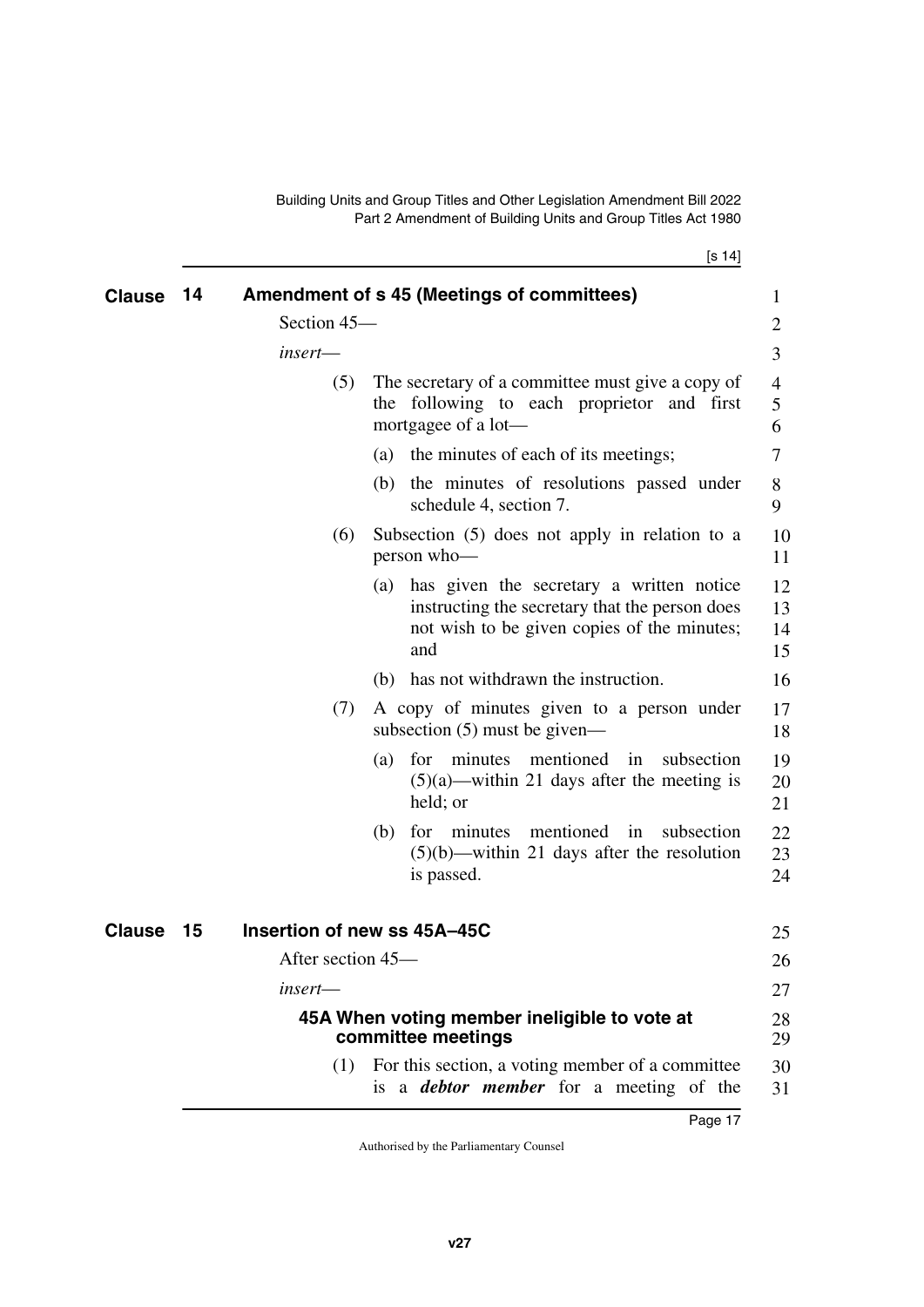[s 15]

|     | committee if-                                                                                                                                                                                                                                                                                                                               | $\mathbf{1}$                                                      |  |  |  |  |
|-----|---------------------------------------------------------------------------------------------------------------------------------------------------------------------------------------------------------------------------------------------------------------------------------------------------------------------------------------------|-------------------------------------------------------------------|--|--|--|--|
|     | (a)<br>the member is a proprietor and at the time of<br>the meeting the member owes a relevant<br>body corporate debt to the body corporate;<br><b>or</b>                                                                                                                                                                                   | $\overline{c}$<br>$\overline{3}$<br>$\overline{\mathcal{L}}$<br>5 |  |  |  |  |
|     | the member is an individual nominee of a<br>(b)<br>proprietor who is an individual or<br>a<br>company nominee of a proprietor that is a<br>corporation and at the time of the meeting<br>proprietor owes<br>the<br>a relevant<br>body<br>corporate debt to the body corporate.                                                              | 6<br>$\overline{7}$<br>8<br>9<br>10<br>11                         |  |  |  |  |
| (2) | A debtor member for a meeting of a committee<br>must not vote at the meeting-                                                                                                                                                                                                                                                               | 12<br>13                                                          |  |  |  |  |
|     | in the member's own right; or<br>(a)                                                                                                                                                                                                                                                                                                        | 14                                                                |  |  |  |  |
|     | (b)<br>as a person appointed under section $42(7)$ to<br>act in another committee member's place.                                                                                                                                                                                                                                           | 15<br>16                                                          |  |  |  |  |
| (3) | Also, a person appointed under section $42(7)$ to<br>act in the place of a debtor member for a meeting<br>of a committee must not exercise a vote on behalf<br>of the debtor member at the meeting.                                                                                                                                         |                                                                   |  |  |  |  |
| (4) | However, nothing in this section prevents a debtor<br>member for a meeting of a committee from being<br>counted, under section 45, for deciding whether<br>there is a quorum for the meeting.                                                                                                                                               |                                                                   |  |  |  |  |
|     | <b>45B Conflict of interest</b>                                                                                                                                                                                                                                                                                                             | 25                                                                |  |  |  |  |
| (1) | A member of a committee must disclose to a<br>meeting of the committee the member's direct or<br>indirect interest in an issue being considered, or<br>about to be considered, by the committee if the<br>interest could conflict with<br>the<br>appropriate<br>performance of the member's duties about the<br>consideration of the issue. | 26<br>27<br>28<br>29<br>30<br>31<br>32                            |  |  |  |  |
|     |                                                                                                                                                                                                                                                                                                                                             |                                                                   |  |  |  |  |

<span id="page-19-1"></span><span id="page-19-0"></span>(2) If a member of a committee required under subsection (1) to disclose an interest in an issue is 33 34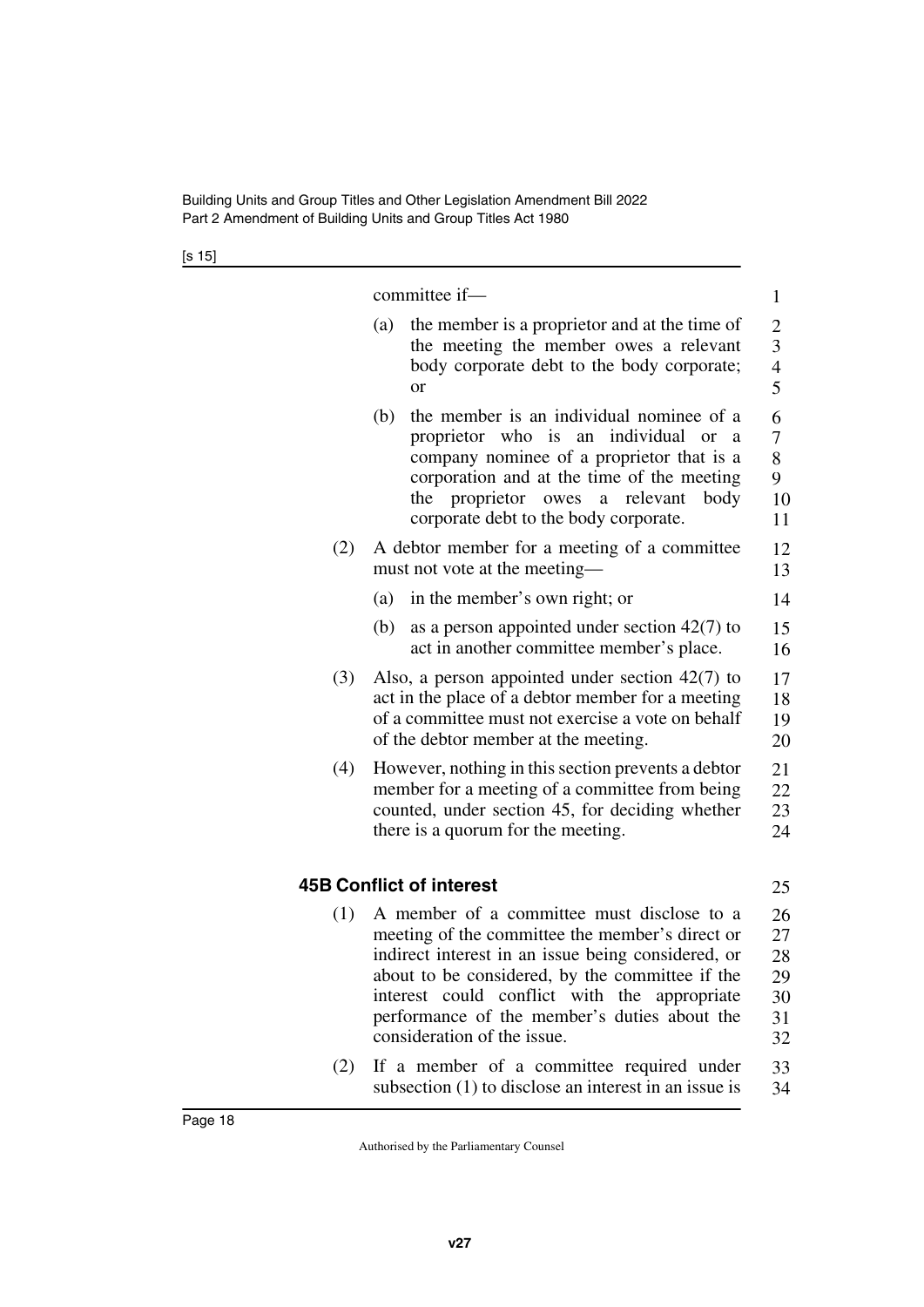<span id="page-20-1"></span><span id="page-20-0"></span>

|     | a voting member, the member is not entitled to<br>vote on a motion involving the issue.                     | $\mathbf{1}$<br>$\overline{2}$ |
|-----|-------------------------------------------------------------------------------------------------------------|--------------------------------|
| (3) | A person who is appointed under section $42(7)$ to                                                          | 3                              |
|     | act in a committee member's place must disclose                                                             | $\overline{4}$                 |
|     | to a meeting of the committee the person's direct<br>or indirect interest in an issue being considered, or  | 5<br>6                         |
|     | about to be considered, by the committee if the                                                             | 7                              |
|     | interest could conflict with<br>the<br>appropriate                                                          | 8                              |
|     | performance of the person's duties about the<br>consideration of the issue.                                 | 9                              |
|     |                                                                                                             | 10                             |
| (4) | A person required under subsection $(3)$ to disclose<br>an interest in an issue must not vote as the person | 11<br>12                       |
|     | appointed under section $42(7)$ to act in the                                                               | 13                             |
|     | committee member's place on a motion involving                                                              | 14                             |
|     | the issue.                                                                                                  | 15                             |
| (5) | A person who is appointed under section $42(7)$ to                                                          | 16                             |
|     | act in a committee member's place must disclose<br>to a meeting of the committee the member's direct        | 17<br>18                       |
|     | or indirect interest in an issue being considered, or                                                       | 19                             |
|     | about to be considered, by the committee if the                                                             | 20                             |
|     | person is aware that the member, if present, would                                                          | 21                             |
|     | be required under subsection (1) to disclose the<br>interest.                                               | 22<br>23                       |
|     |                                                                                                             | 24                             |
| (6) | A person required under subsection $(5)$ to disclose<br>an interest in an issue must not vote as the person | 25                             |
|     | appointed under section $42(7)$ to act in the                                                               | 26                             |
|     | committee member's place on a motion involving                                                              | 27                             |
|     | the issue.                                                                                                  | 28                             |
|     |                                                                                                             |                                |
|     | 45C When committee member may receive<br>particular benefits                                                | 29<br>30                       |
| (1) | A member of a committee may receive a direct or                                                             | 31                             |
|     | indirect benefit from a party to a service                                                                  | 32                             |
|     | arrangement with the body corporate only if—                                                                | 33                             |
|     | the benefit is the supply of, or payment<br>(a)<br>$for-$                                                   | 34<br>35                       |
|     |                                                                                                             |                                |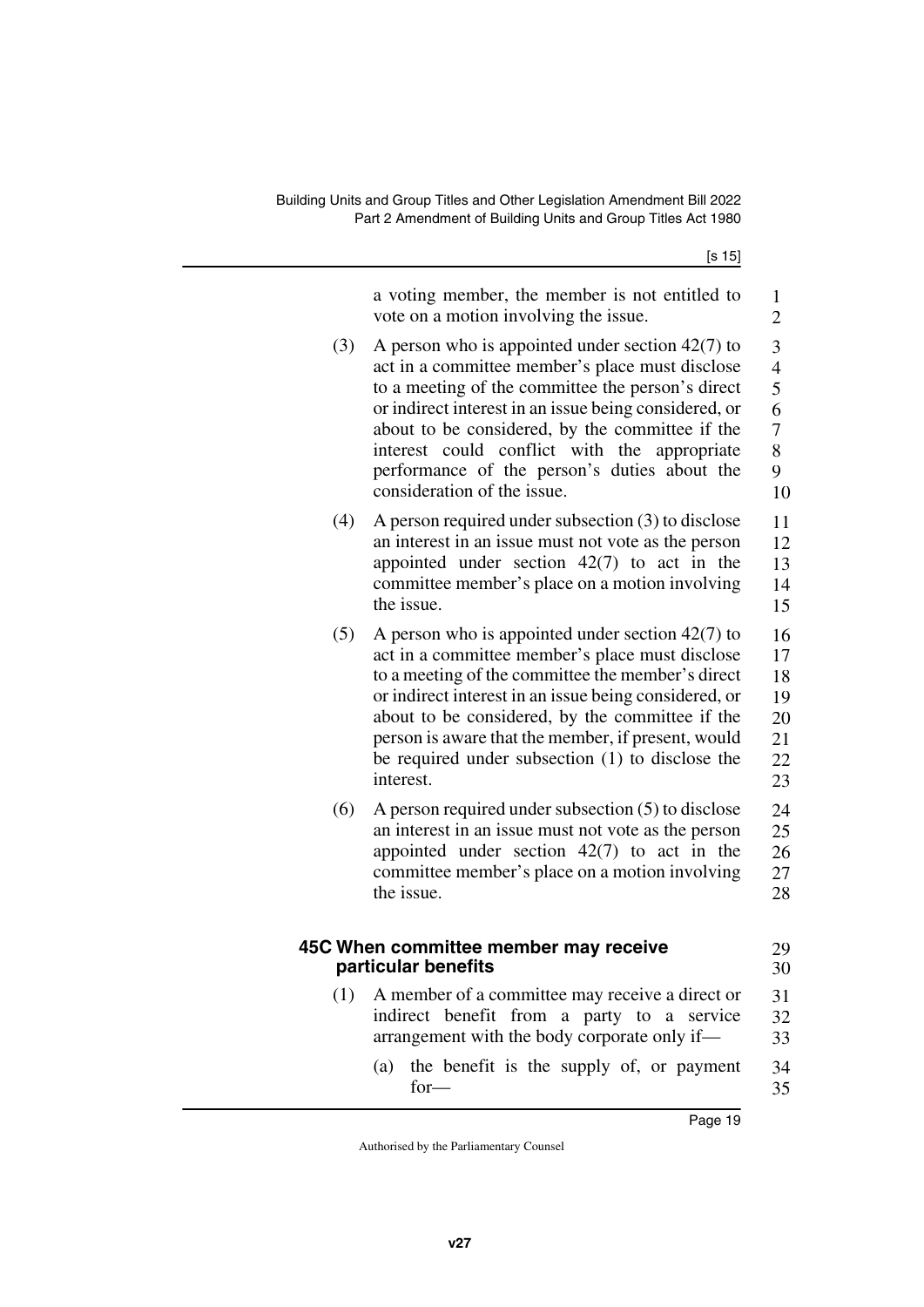[s 16]

<span id="page-21-3"></span><span id="page-21-2"></span><span id="page-21-1"></span><span id="page-21-0"></span>

|               |    |                        | (i)<br>a service that the body corporate has<br>engaged the party to provide; or                                                                                                                                                  | 1<br>$\overline{2}$        |
|---------------|----|------------------------|-----------------------------------------------------------------------------------------------------------------------------------------------------------------------------------------------------------------------------------|----------------------------|
|               |    |                        | (ii) a service that a proprietor has engaged<br>the party to provide at market price; or                                                                                                                                          | 3<br>4                     |
|               |    |                        | Example for subparagraph (ii)-                                                                                                                                                                                                    | 5                          |
|               |    |                        | gardening or<br>maintenance<br>a<br>provided by a person to proprietors                                                                                                                                                           | 6<br>service<br>7          |
|               |    |                        | subsection (3) applies.<br>(b)                                                                                                                                                                                                    | 8                          |
|               |    | (2)                    | A member of a committee may receive a direct or<br>indirect benefit from a party to a letting<br>arrangement with the body corporate only if—                                                                                     | 9<br>10<br>11              |
|               |    |                        | the benefit is the supply of, or payment for, a<br>(a)<br>letting agent business service conducted by<br>the party; or                                                                                                            | 12<br>13<br>14             |
|               |    |                        | subsection $(3)$ applies.<br>(b)                                                                                                                                                                                                  | 15                         |
|               |    | (3)                    | A member of a committee may receive a direct or<br>indirect benefit from a party mentioned in<br>subsection $(1)$ or $(2)$ if the body corporate has<br>authorised the member, by ordinary resolution, to<br>receive the benefit. | 16<br>17<br>18<br>19<br>20 |
| Clause        | 16 |                        | Amendment of s 46 (Committee's decisions to be<br>decisions of body corporate)                                                                                                                                                    | 21<br>22                   |
|               |    | Section 46-<br>(1)     |                                                                                                                                                                                                                                   | 23                         |
|               |    | insert-                |                                                                                                                                                                                                                                   | 24                         |
|               |    | (2A)                   | A committee must act reasonably in making, or<br>not making, a decision.                                                                                                                                                          | 25<br>26                   |
|               |    | (2)                    | Section $46(2A)$ and $(3)$ —                                                                                                                                                                                                      | 27                         |
|               |    |                        | <i>renumber</i> as section $46(3)$ and $(4)$ .                                                                                                                                                                                    | 28                         |
| <b>Clause</b> | 17 | Insertion of new s 73A |                                                                                                                                                                                                                                   | 29                         |
|               |    | After section 73-      |                                                                                                                                                                                                                                   | 30                         |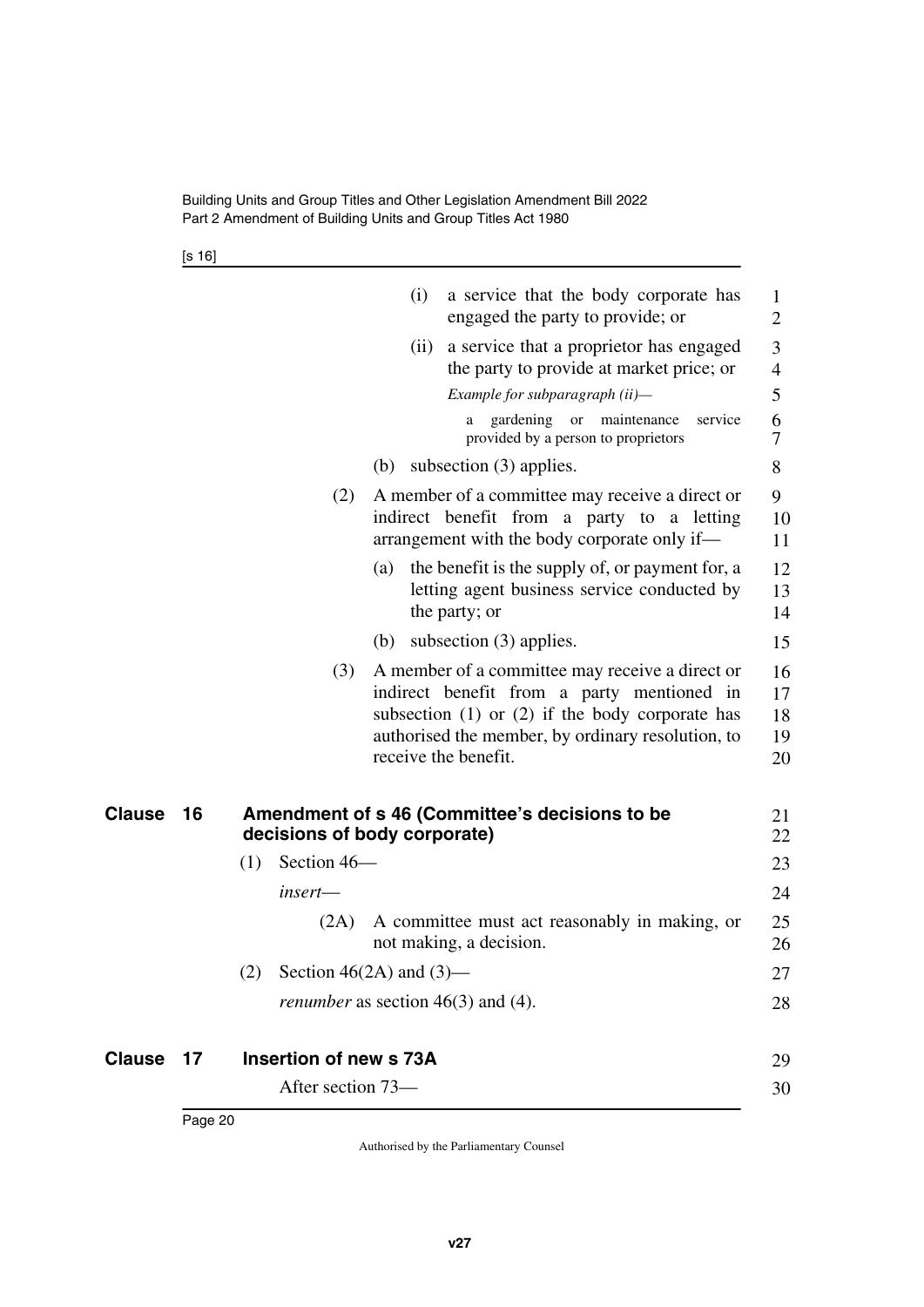[s 18]

<span id="page-22-5"></span><span id="page-22-4"></span><span id="page-22-3"></span><span id="page-22-2"></span><span id="page-22-1"></span><span id="page-22-0"></span>

|              | $insert$ —             |     |                                                                                                                                                                                                                                                                   | $\mathbf{1}$                     |
|--------------|------------------------|-----|-------------------------------------------------------------------------------------------------------------------------------------------------------------------------------------------------------------------------------------------------------------------|----------------------------------|
|              |                        |     | 73A How referee must act                                                                                                                                                                                                                                          | 2                                |
|              |                        |     | When investigating an application for an order<br>under this part, a referee—                                                                                                                                                                                     | 3<br>$\overline{4}$              |
|              |                        | (a) | must observe natural justice; and                                                                                                                                                                                                                                 | 5                                |
|              |                        |     | (b) must act as quickly, and with as little<br>formality and technicality, as is consistent<br>with a fair and proper consideration of the<br>application; and                                                                                                    | 6<br>$\tau$<br>8<br>9            |
|              |                        | (c) | is not bound by the rules of evidence.                                                                                                                                                                                                                            | 10                               |
| Clause<br>18 | Insertion of new s 94C |     |                                                                                                                                                                                                                                                                   | 11                               |
|              | After section 94B-     |     |                                                                                                                                                                                                                                                                   | 12                               |
|              | $insert$ —             |     |                                                                                                                                                                                                                                                                   | 13                               |
|              | 94C Order for costs    |     |                                                                                                                                                                                                                                                                   | 14                               |
|              | (1)                    |     | This section applies if—                                                                                                                                                                                                                                          | 15                               |
|              |                        | (a) | for an application for an order under this<br>part, a referee makes an order under section<br>$75(4)$ for the reason that it appears to the<br>referee that the application is frivolous,<br>vexatious,<br>misconceived<br>without<br><b>or</b><br>substance; and | 16<br>17<br>18<br>19<br>20<br>21 |
|              |                        | (b) | no prescribed deposit accompanied the<br>application.                                                                                                                                                                                                             | 22<br>23                         |
|              | (2)                    |     | The referee—                                                                                                                                                                                                                                                      | 24                               |
|              |                        | (a) | may order costs against the applicant to<br>compensate all or any of the following for<br>loss resulting from the application-                                                                                                                                    | 25<br>26<br>27                   |
|              |                        |     | the respondent to the application;<br>(i)                                                                                                                                                                                                                         | 28                               |
|              |                        |     | the body corporate;<br>(ii)                                                                                                                                                                                                                                       | 29                               |
|              |                        |     | an affected person for the application;<br>(iii)<br>and                                                                                                                                                                                                           | 30<br>31                         |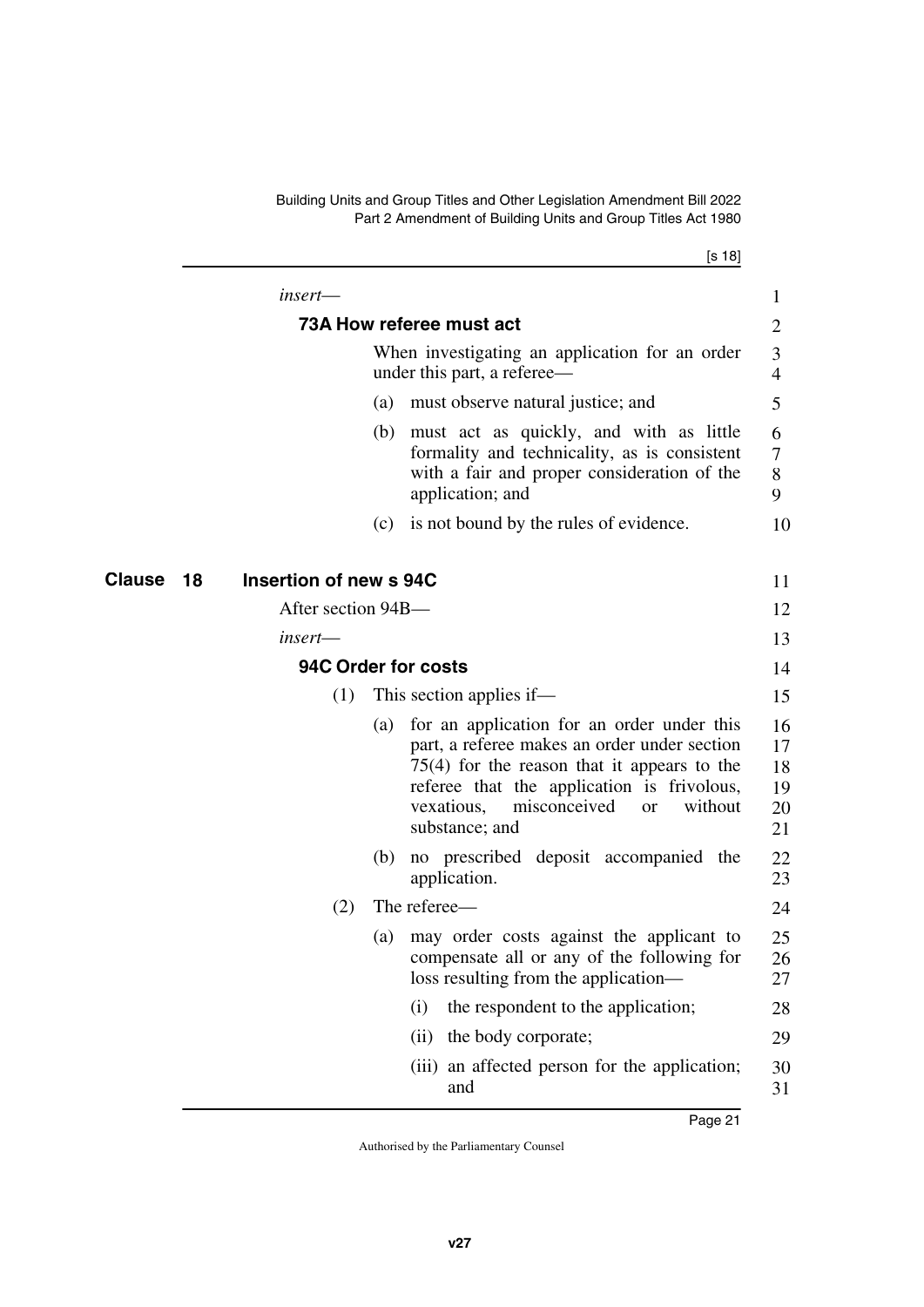[s 19]

<span id="page-23-5"></span><span id="page-23-4"></span><span id="page-23-3"></span><span id="page-23-2"></span><span id="page-23-1"></span><span id="page-23-0"></span>

|           |    |                         | Example of loss for paragraph $(a)$ —                                                                                                                                                                                              | $\mathbf{1}$               |
|-----------|----|-------------------------|------------------------------------------------------------------------------------------------------------------------------------------------------------------------------------------------------------------------------------|----------------------------|
|           |    |                         | legal expenses reasonably incurred by the person<br>in relation to the application                                                                                                                                                 | 2<br>3                     |
|           |    |                         | (b) in ordering the costs, may have regard to<br>previous applications for orders under this<br>part made by the applicant.                                                                                                        | 4<br>5<br>6                |
|           |    | (3)                     | The total amount of costs<br>ordered<br>under<br>subsection $(2)$ must not be more than \$2,000.                                                                                                                                   | 7<br>8                     |
|           |    | (4)                     | In this section-                                                                                                                                                                                                                   | 9                          |
|           |    |                         | <i>affected person</i> , for an application for an order<br>under this part, means a person, other than a party<br>to the application, who would be directly and<br>materially affected by the order sought by the<br>application. | 10<br>11<br>12<br>13<br>14 |
| Clause    | 19 |                         | Amendment of s 110 (Refund of prescribed deposit)                                                                                                                                                                                  | 15                         |
|           |    |                         | Section 110, 'vexatious or frivolous in its nature'—                                                                                                                                                                               | 16                         |
|           |    | omit, insert-           |                                                                                                                                                                                                                                    | 17                         |
|           |    |                         | frivolous, vexatious, misconceived or without<br>substance                                                                                                                                                                         | 18<br>19                   |
| Clause    | 20 | corporate)              | Amendment of s 121A (Limited right of action by body                                                                                                                                                                               | 20<br>21                   |
|           |    | Section 121A-           |                                                                                                                                                                                                                                    | 22                         |
|           |    | insert—                 |                                                                                                                                                                                                                                    | 23                         |
|           |    | (2)                     | This section does not apply to an application by a<br>body corporate under section 72 for an order<br>under part 5, division 3.                                                                                                    | 24<br>25<br>26             |
| Clause 21 |    | Insertion of new s 132A |                                                                                                                                                                                                                                    | 27                         |
|           |    | After section 132-      |                                                                                                                                                                                                                                    | 28                         |
|           |    | insert-                 |                                                                                                                                                                                                                                    | 29                         |
|           |    |                         |                                                                                                                                                                                                                                    |                            |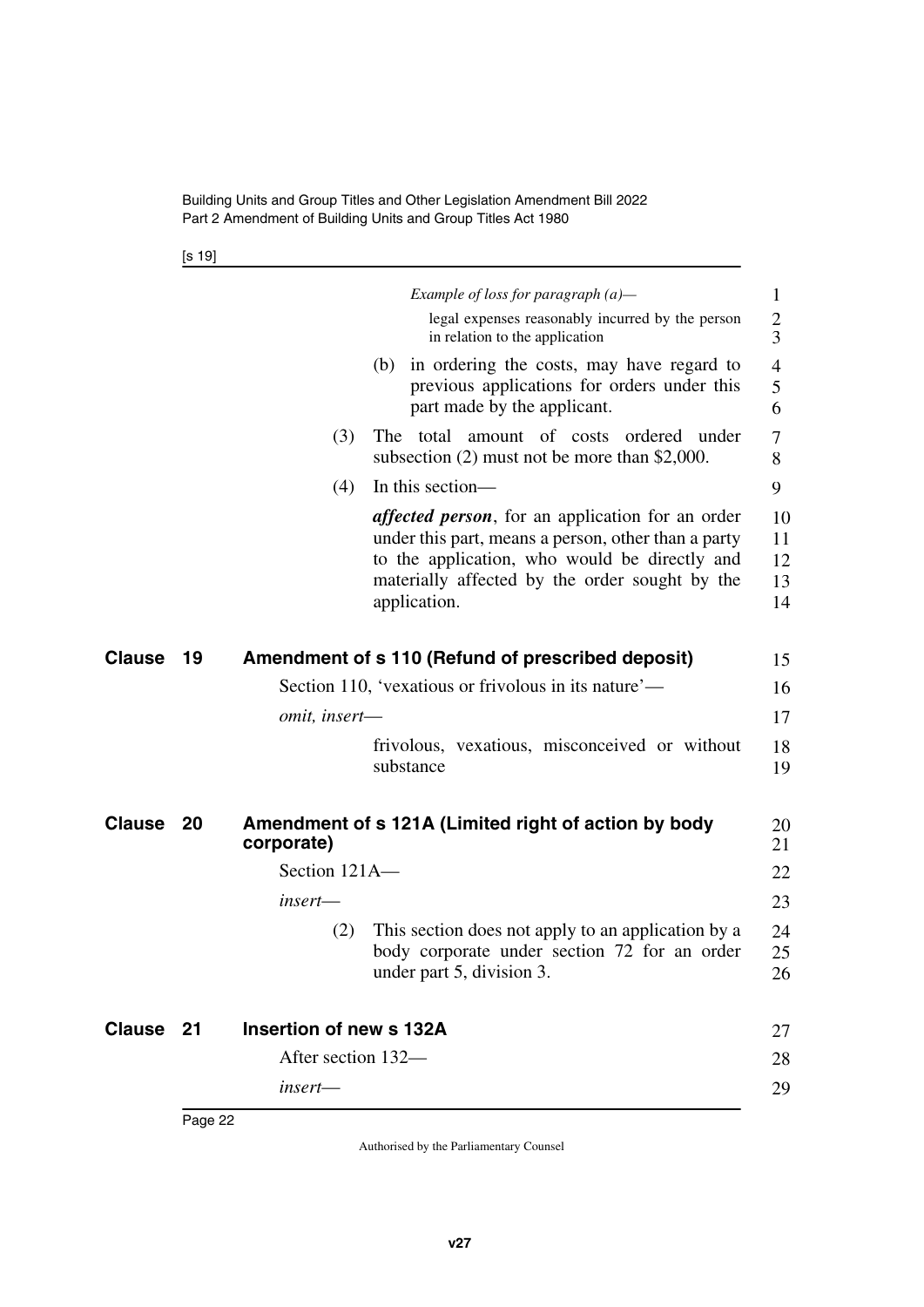[s 21]

<span id="page-24-1"></span><span id="page-24-0"></span>

|     | 132A Education and information service                                                                                                                                                                                                                      |                                                  |
|-----|-------------------------------------------------------------------------------------------------------------------------------------------------------------------------------------------------------------------------------------------------------------|--------------------------------------------------|
| (1) | The chief executive may provide an education and<br>information service for helping—                                                                                                                                                                        | $\mathbf{1}$<br>$\overline{c}$<br>$\overline{3}$ |
|     | proprietors, bodies corporate<br>(a)<br>and other<br>persons who have rights and obligations<br>under this Act or a schedule 2 applied<br>provision to become aware of the rights and<br>obligations; and                                                   | $\overline{4}$<br>5<br>6<br>7<br>8               |
|     | proprietors, bodies corporate<br>(b)<br>and other<br>persons who have rights and obligations<br>under part 5 or a part 5 applied provision to<br>become aware of the processes for dispute<br>resolution under part 5 or a part 5 applied<br>provision; and | 9<br>10<br>11<br>12<br>13<br>14                  |
|     | members of the public to become aware<br>(c)<br>$of$ —                                                                                                                                                                                                      | 15<br>16                                         |
|     | (i)<br>the rights and obligations mentioned in<br>paragraph (a); and                                                                                                                                                                                        | 17<br>18                                         |
|     | the processes for dispute resolution<br>(ii)<br>mentioned in paragraph (b); and                                                                                                                                                                             | 19<br>20                                         |
|     | (d) referees to increase their proficiency.                                                                                                                                                                                                                 | 21                                               |
| (2) | In this section-                                                                                                                                                                                                                                            | 22                                               |
|     | <i>part 5 applied provision</i> means a provision of part<br>5 as applied by any of the following provisions—                                                                                                                                               | 23<br>24                                         |
|     | the Integrated Resort Development Act<br>(a)<br>1987, section 179A;                                                                                                                                                                                         | 25<br>26                                         |
|     | the Mixed Use Development Act 1993,<br>(b)<br>section 214A;                                                                                                                                                                                                 | 27<br>28                                         |
|     | the Sanctuary Cove Resort Act 1985, section<br>(c)<br>104A.                                                                                                                                                                                                 | 29<br>30                                         |
|     | <i>schedule 2 applied provision</i> means a provision<br>of schedule 2 as applied by any of the following<br>provisions-                                                                                                                                    | 31<br>32<br>33                                   |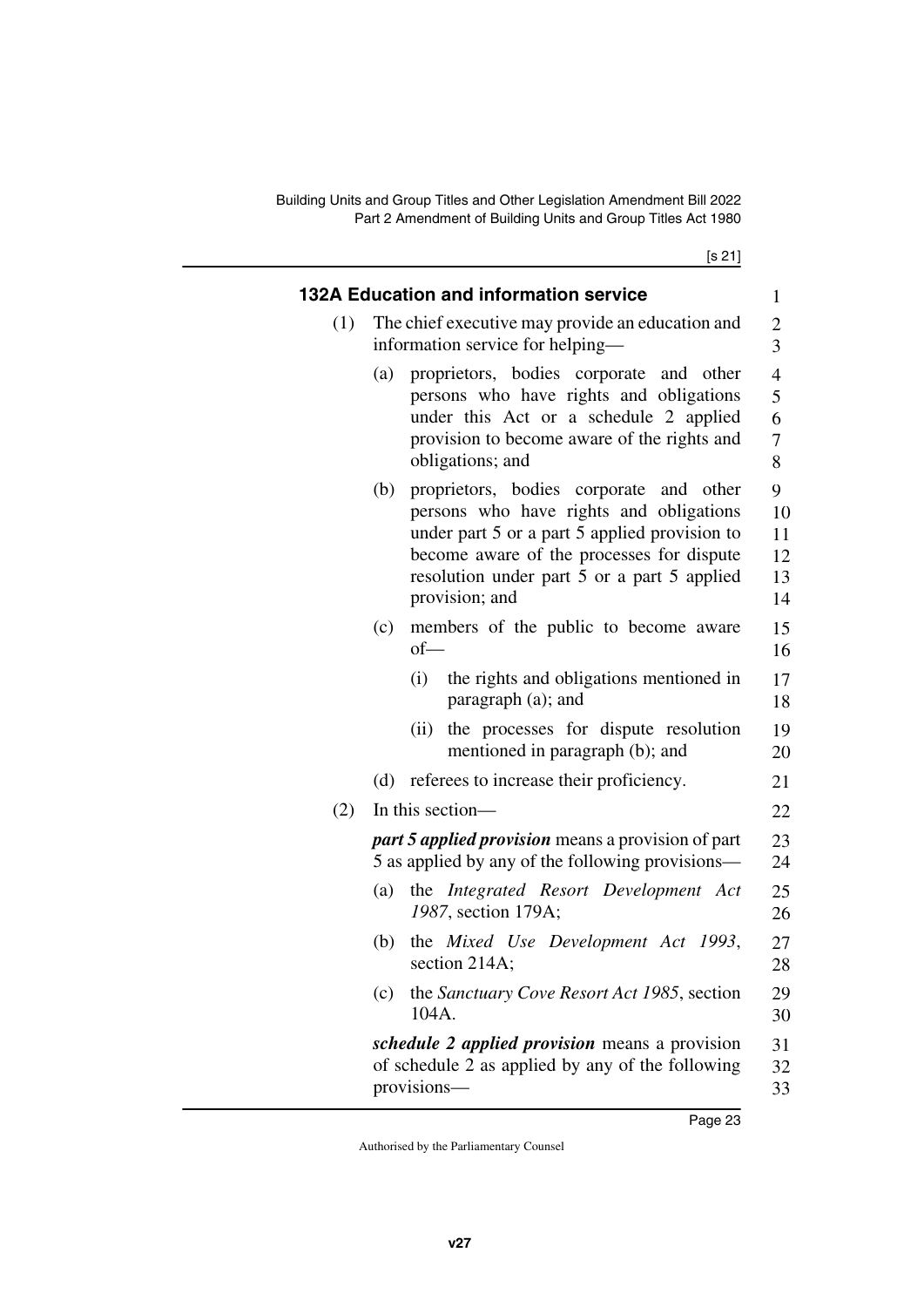<span id="page-25-7"></span><span id="page-25-3"></span><span id="page-25-2"></span><span id="page-25-1"></span>[s 22]

<span id="page-25-9"></span><span id="page-25-8"></span><span id="page-25-6"></span><span id="page-25-5"></span><span id="page-25-4"></span><span id="page-25-0"></span>

|                  |    |                              | (a) | the <i>Integrated</i> Resort Development Act<br>1987, section 106(6);                                                                      | 1<br>$\overline{2}$ |
|------------------|----|------------------------------|-----|--------------------------------------------------------------------------------------------------------------------------------------------|---------------------|
|                  |    |                              |     | (b) the Mixed Use Development Act 1993,<br>section $172(8)$ and $(9)$ ;                                                                    | 3<br>$\overline{4}$ |
|                  |    |                              | (c) | the Sanctuary Cove Resort Act 1985, section<br>$27(5)$ .                                                                                   | 5<br>6              |
| <b>Clause 22</b> |    |                              |     | Replacement of s 133B (Approved forms)                                                                                                     | 7                   |
|                  |    | Section 133B-                |     |                                                                                                                                            | 8                   |
|                  |    | omit, insert-                |     |                                                                                                                                            | 9                   |
|                  |    |                              |     | <b>133B Approved forms</b>                                                                                                                 | 10                  |
|                  |    | (1)                          |     | The registrar of titles may approve forms for use<br>under this Act in relation to a titles registry<br>function performed under this Act. | 11<br>12<br>13      |
|                  |    | (2)                          |     | The chief executive may approve forms for use<br>under this Act other than in circumstances<br>mentioned in subsection (1).                | 14<br>15<br>16      |
| Clause           | 23 | Insertion of new pt 7, div 5 |     |                                                                                                                                            | 17                  |
|                  |    | Part 7-                      |     |                                                                                                                                            | 18                  |
|                  |    | $insert$ —                   |     |                                                                                                                                            | 19                  |
|                  |    | <b>Division 5</b>            |     | <b>Transitional provisions for</b><br><b>Building Units and Group</b>                                                                      | 20<br>21            |
|                  |    |                              |     | <b>Titles and Other</b>                                                                                                                    | 22                  |
|                  |    |                              |     | <b>Legislation Amendment</b><br><b>Act 2022</b>                                                                                            | 23<br>24            |
|                  |    |                              |     | 144 Application of s 32A                                                                                                                   | 25                  |
|                  |    |                              |     | Section $32A(2)$ applies only to a contribution<br>levied by a body corporate that becomes due for<br>payment after the commencement.      | 26<br>27<br>28      |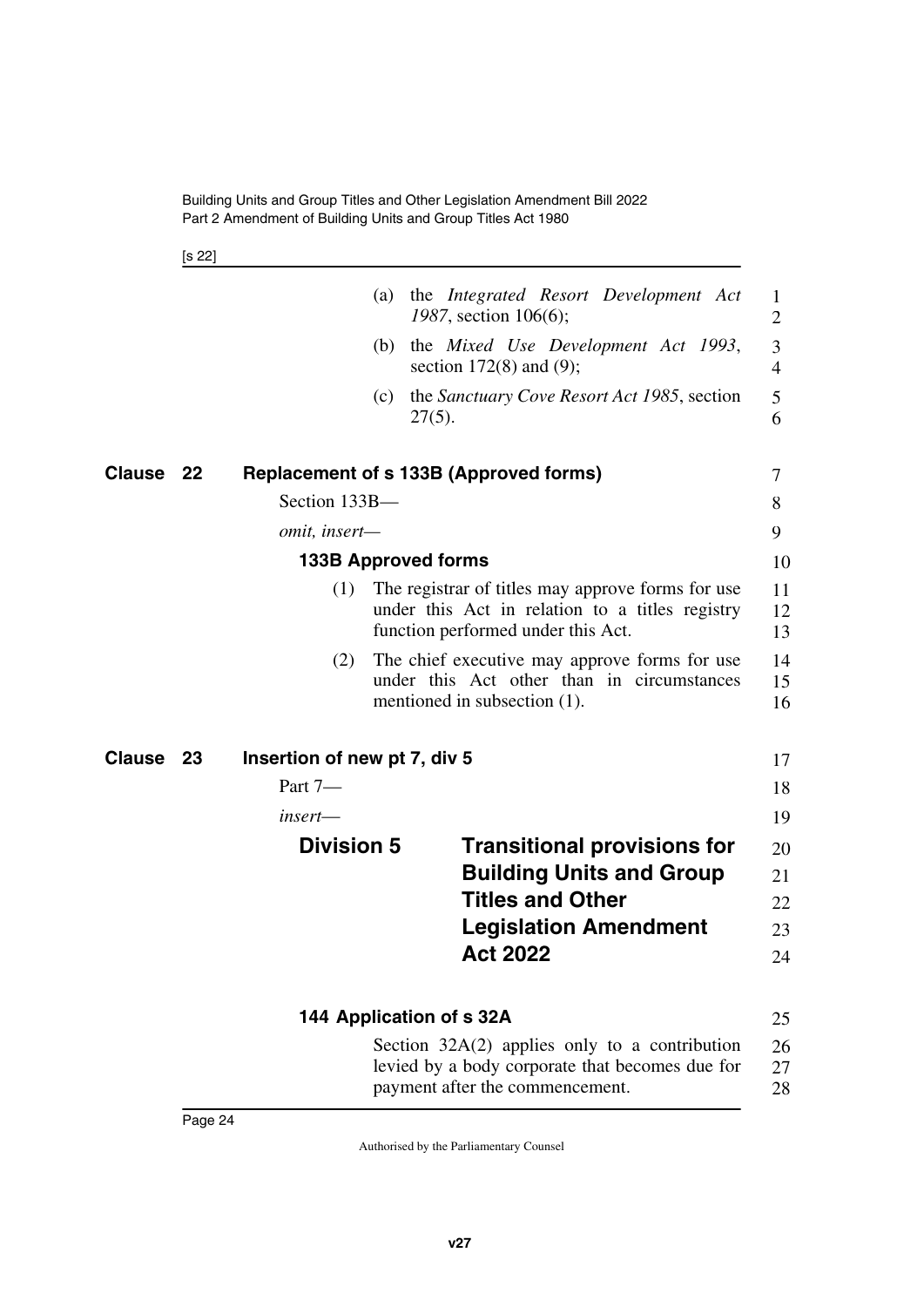[s 23]

<span id="page-26-7"></span><span id="page-26-6"></span><span id="page-26-5"></span><span id="page-26-4"></span><span id="page-26-3"></span><span id="page-26-2"></span><span id="page-26-1"></span><span id="page-26-0"></span>

|     | Section $38D(1)(d)$ applies only in relation to a                                                                                                                                                                                      |
|-----|----------------------------------------------------------------------------------------------------------------------------------------------------------------------------------------------------------------------------------------|
|     | meeting of a body corporate held after the<br>commencement.                                                                                                                                                                            |
|     | 146 Elected persons who are not electable<br>persons                                                                                                                                                                                   |
| (1) | This section applies if a person elected as<br>chairperson, secretary or treasurer of a body<br>corporate, or as a member of a committee,<br>immediately before the commencement is not an<br>electable person for the body corporate. |
| (2) | On the commencement, the person vacates the<br>person's office.                                                                                                                                                                        |
| (3) | Section 43(3) to $(8)$ applies in relation to the<br>vacancy.                                                                                                                                                                          |
| (4) | In this section-                                                                                                                                                                                                                       |
|     | <i>electable person</i> , for a body corporate, see section<br>41B.                                                                                                                                                                    |
|     | 147 Application of s 45                                                                                                                                                                                                                |
| (1) | Section $45(5)(a)$ applies only in relation to a<br>meeting of a committee held after the<br>commencement.                                                                                                                             |
| (2) | Section $45(5)(b)$ applies only in relation to a<br>resolution passed after the commencement.                                                                                                                                          |
|     | 148 Existing applications for orders under part 5                                                                                                                                                                                      |
| (1) | This section applies in relation to an application<br>for an order under part 5 made, but not decided,<br>before the commencement.                                                                                                     |
| (2) | The referee may continue to deal with the<br>application under this Act as in force before the                                                                                                                                         |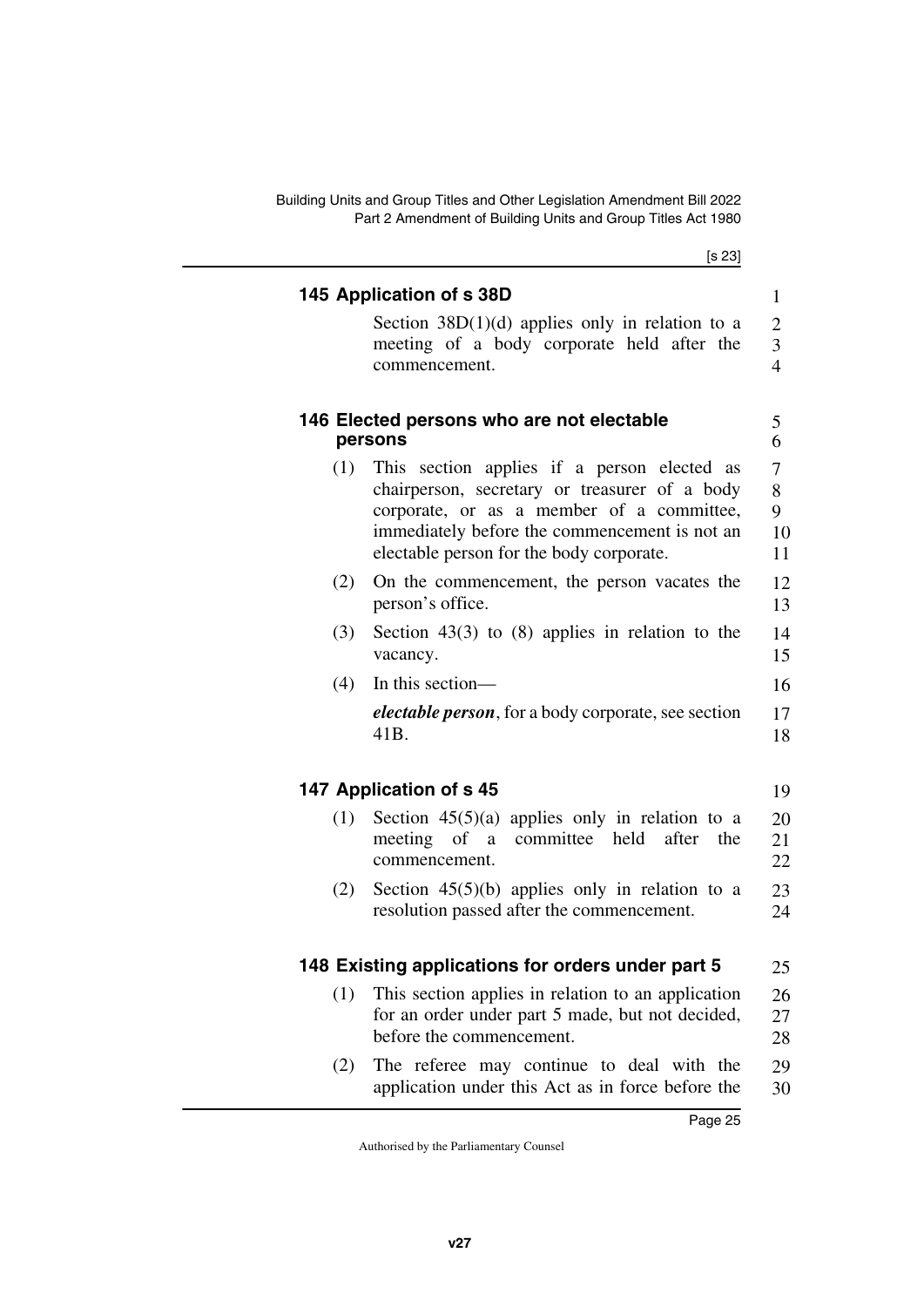<span id="page-27-1"></span><span id="page-27-0"></span>[s 24]

<span id="page-27-3"></span><span id="page-27-2"></span>

|                     |     |                     |               | commencement as if the Building Units and<br>Group Titles and Other Legislation Amendment<br>Act 2022 had not been enacted.                                                                       | $\mathbf{1}$<br>$\mathbf{2}$<br>3 |
|---------------------|-----|---------------------|---------------|---------------------------------------------------------------------------------------------------------------------------------------------------------------------------------------------------|-----------------------------------|
|                     |     |                     |               | <b>149 Approved forms</b>                                                                                                                                                                         | $\overline{4}$                    |
|                     |     | (1)                 | section       | This section applies to a form approved under<br>133B(1)<br>as<br>force<br>before<br>the<br>in<br>commencement if the<br>form<br>force<br><i>is</i><br>in<br>immediately before the commencement. | 5<br>6<br>7<br>8                  |
|                     |     | (2)                 |               | From the commencement, the form is taken to be.<br>a form approved by the chief executive under<br>section $133B(2)$ .                                                                            | 9<br>10<br>11                     |
| <b>Clause</b><br>24 |     | and office bearers) |               | Amendment of sch 4 (Provisions applying to committees                                                                                                                                             | 12<br>13                          |
|                     | (1) |                     |               | Schedule 4, section 3(a), after $\cdot$ ; $\cdot$ —                                                                                                                                               | 14                                |
|                     |     | insert-             |               |                                                                                                                                                                                                   | 15                                |
|                     |     |                     | <sub>or</sub> |                                                                                                                                                                                                   | 16                                |
|                     | (2) |                     |               | Schedule 4, sections 6 and 7-                                                                                                                                                                     | 17                                |
|                     |     | omit, insert-       |               |                                                                                                                                                                                                   | 18                                |
|                     |     | 6                   |               | <b>Notice of committee meetings</b>                                                                                                                                                               | 19                                |
|                     |     | (1)                 |               | The secretary of the committee must serve notice<br>of a meeting of the committee on-                                                                                                             | 20<br>21                          |
|                     |     |                     | (a)           | each member of the committee; and                                                                                                                                                                 | 22                                |
|                     |     |                     | (b)           | each proprietor; and                                                                                                                                                                              | 23                                |
|                     |     |                     | (c)           | each first mortgagee of a lot.                                                                                                                                                                    | 24                                |
|                     |     | (2)                 |               | The notice must be served—                                                                                                                                                                        | 25                                |
|                     |     |                     | (a)           | at least 7 days before the meeting; or                                                                                                                                                            | 26                                |
|                     |     |                     | (b)           | at least 2 days before the meeting, if all<br>voting members of the committee—                                                                                                                    | 27<br>28                          |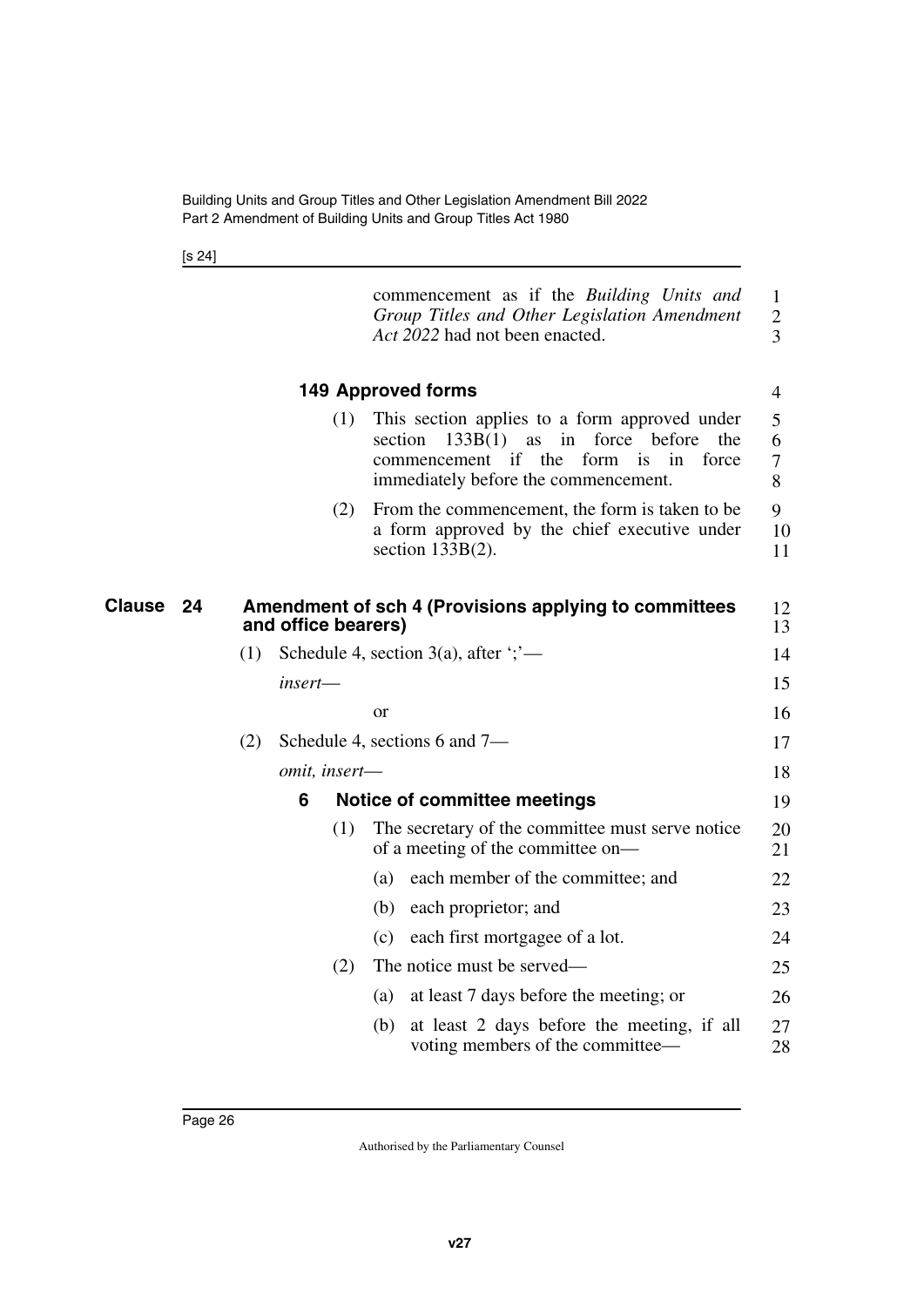[s 24]

|                                                                                                        |                                                                      |     | (i)  | vote, at the last meeting of the<br>committee held before the proposed<br>meeting, in favour of the reduced<br>notice period for the proposed meeting;<br><sub>or</sub>         | $\mathbf{1}$<br>$\overline{c}$<br>$\overline{\mathbf{3}}$<br>$\overline{4}$<br>5 |  |  |
|--------------------------------------------------------------------------------------------------------|----------------------------------------------------------------------|-----|------|---------------------------------------------------------------------------------------------------------------------------------------------------------------------------------|----------------------------------------------------------------------------------|--|--|
|                                                                                                        |                                                                      |     | (ii) | agree in writing to the reduced notice<br>period for the proposed meeting.                                                                                                      | 6<br>7                                                                           |  |  |
|                                                                                                        | (3)                                                                  |     |      | The notice must—                                                                                                                                                                | 8                                                                                |  |  |
|                                                                                                        |                                                                      | (a) |      | state when and where the meeting is to be<br>held; and                                                                                                                          | 9<br>10                                                                          |  |  |
|                                                                                                        |                                                                      | (b) |      | be accompanied by the agenda for the<br>meeting.                                                                                                                                | 11<br>12                                                                         |  |  |
| A copy of the notice must be placed on the<br>(4)<br>noticeboard at least 24 hours before the meeting. |                                                                      |     |      |                                                                                                                                                                                 |                                                                                  |  |  |
|                                                                                                        | (5)<br>Subsection (1) does not apply in relation to a<br>person who- |     |      |                                                                                                                                                                                 |                                                                                  |  |  |
|                                                                                                        |                                                                      | (a) |      | has given the secretary of the committee a<br>written notice instructing the secretary that<br>the person does not wish to be given notice<br>of meetings of the committee; and | 17<br>18<br>19<br>20                                                             |  |  |
|                                                                                                        |                                                                      | (b) |      | has not withdrawn the instruction.                                                                                                                                              | 21                                                                               |  |  |
| 7                                                                                                      |                                                                      |     |      | Voting in writing by members of committee                                                                                                                                       | 22                                                                               |  |  |
|                                                                                                        | (1)                                                                  |     |      | This section applies if—                                                                                                                                                        | 23                                                                               |  |  |
|                                                                                                        |                                                                      | (a) |      | the secretary of the committee—                                                                                                                                                 | 24                                                                               |  |  |
|                                                                                                        |                                                                      |     | (i)  | places a copy of a motion<br>for a<br>resolution<br>proposed<br>the<br>on<br>noticeboard; and                                                                                   | 25<br>26<br>27                                                                   |  |  |
|                                                                                                        |                                                                      |     | (ii) | serves a copy of the motion on each<br>member of the committee; and                                                                                                             | 28<br>29                                                                         |  |  |
|                                                                                                        |                                                                      |     |      | (iii) gives a copy of the motion to each<br>proprietor and first mortgagee of a lot;<br>and                                                                                     | 30<br>31<br>32                                                                   |  |  |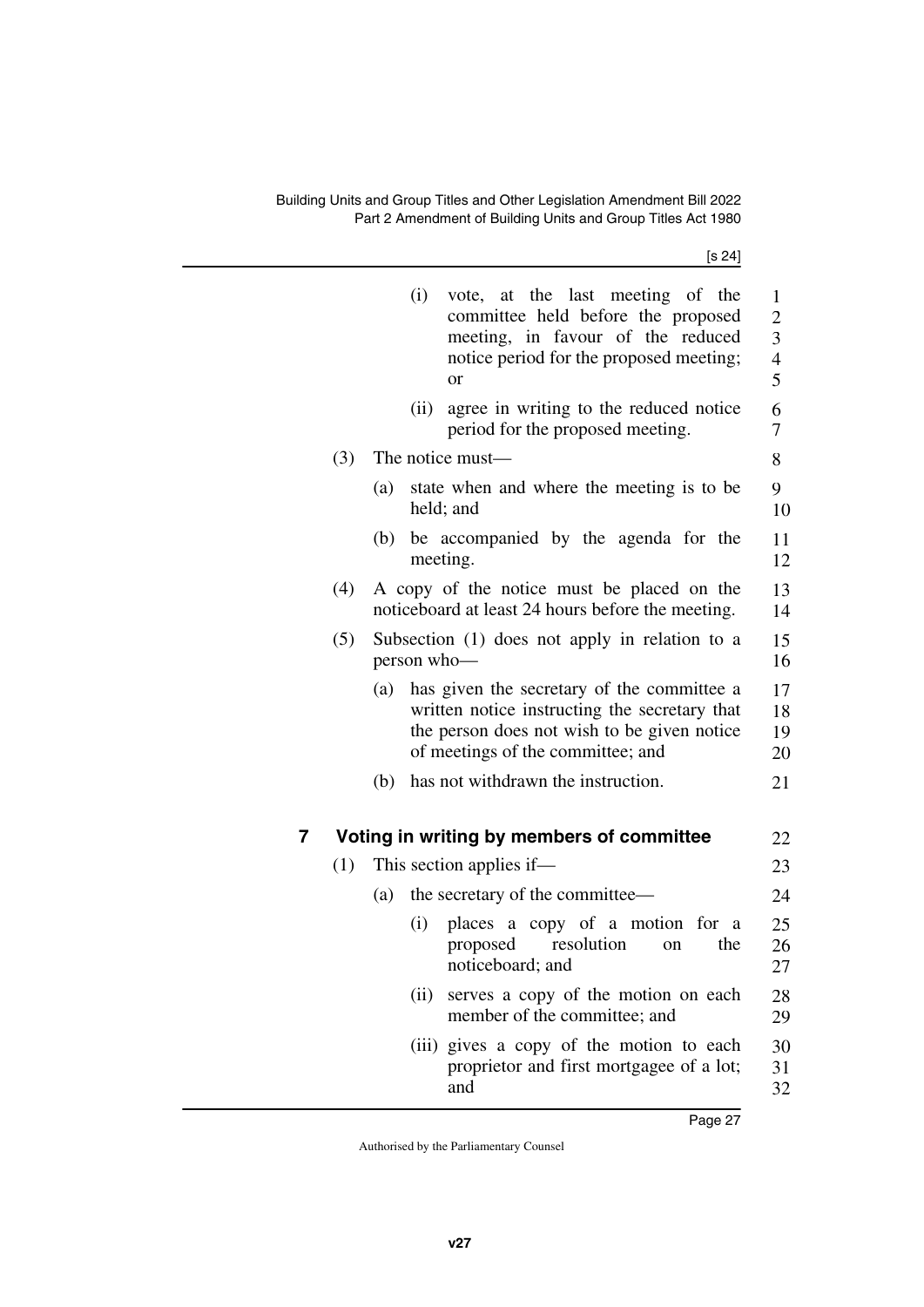Building Units and Group Titles and Other Legislation Amendment Bill 2022 Part 3 Amendment of Fair Trading Act 1989

<span id="page-29-1"></span>[s 25]

<span id="page-29-5"></span><span id="page-29-4"></span><span id="page-29-3"></span><span id="page-29-2"></span><span id="page-29-0"></span>

|               |        |     |                      | (b)  |      | a majority of the members of the committee<br>approve the resolution in writing.                                                                                                                                                                          |     | $\mathbf{1}$<br>$\overline{2}$     |
|---------------|--------|-----|----------------------|------|------|-----------------------------------------------------------------------------------------------------------------------------------------------------------------------------------------------------------------------------------------------------------|-----|------------------------------------|
|               |        |     | (2)                  |      |      | The resolution is, subject to section $45(3)$ of this<br>Act, as valid as if it had been duly passed at a duly<br>convened meeting of the committee.                                                                                                      |     | 3<br>$\overline{\mathcal{A}}$<br>5 |
|               |        |     | (3)                  |      |      | Subsection $(1)(a)(iii)$ does not apply—                                                                                                                                                                                                                  |     | 6                                  |
|               |        |     |                      | (a)  |      | in relation to a proprietor or first mortgagee<br>of a lot who-                                                                                                                                                                                           |     | 7<br>8                             |
|               |        |     |                      |      | (i)  | has<br>given<br>the<br>secretary<br>of<br>committee a written notice instructing<br>the secretary that the person does not<br>wish to be given copies of motions; and                                                                                     | the | 9<br>10<br>11<br>12                |
|               |        |     |                      |      | (11) | has not withdrawn the instruction; or                                                                                                                                                                                                                     |     | 13                                 |
|               |        |     |                      | (b)  |      | in an emergency.                                                                                                                                                                                                                                          |     | 14                                 |
|               |        |     | (4)                  |      |      | Sections 45A and 45B of this Act apply in relation<br>to a voting member of a committee voting under<br>this section in the same way as they apply in<br>relation to a voting member of a committee voting<br>at a meeting of the committee that is held. |     | 15<br>16<br>17<br>18<br>19         |
|               | Part 3 |     |                      | 1989 |      | <b>Amendment of Fair Trading Act</b>                                                                                                                                                                                                                      |     | 20<br>21                           |
| <b>Clause</b> | 25     |     | <b>Act amended</b>   |      |      |                                                                                                                                                                                                                                                           |     | 22                                 |
|               |        |     |                      |      |      | This part amends the Fair Trading Act 1989.                                                                                                                                                                                                               |     | 23                                 |
| <b>Clause</b> | 26     |     |                      |      |      | Amendment of s 31 (Issuing infringement notice)                                                                                                                                                                                                           |     | 24                                 |
|               |        | (1) | Section $31(2)(a)$ — |      |      |                                                                                                                                                                                                                                                           |     | 25                                 |
|               |        |     | insert—              |      |      |                                                                                                                                                                                                                                                           |     | 26                                 |
|               |        |     |                      |      |      | (va) section 99B(1), 99C, 99D(1), 99E or<br>99F(2);                                                                                                                                                                                                       |     | 27<br>28                           |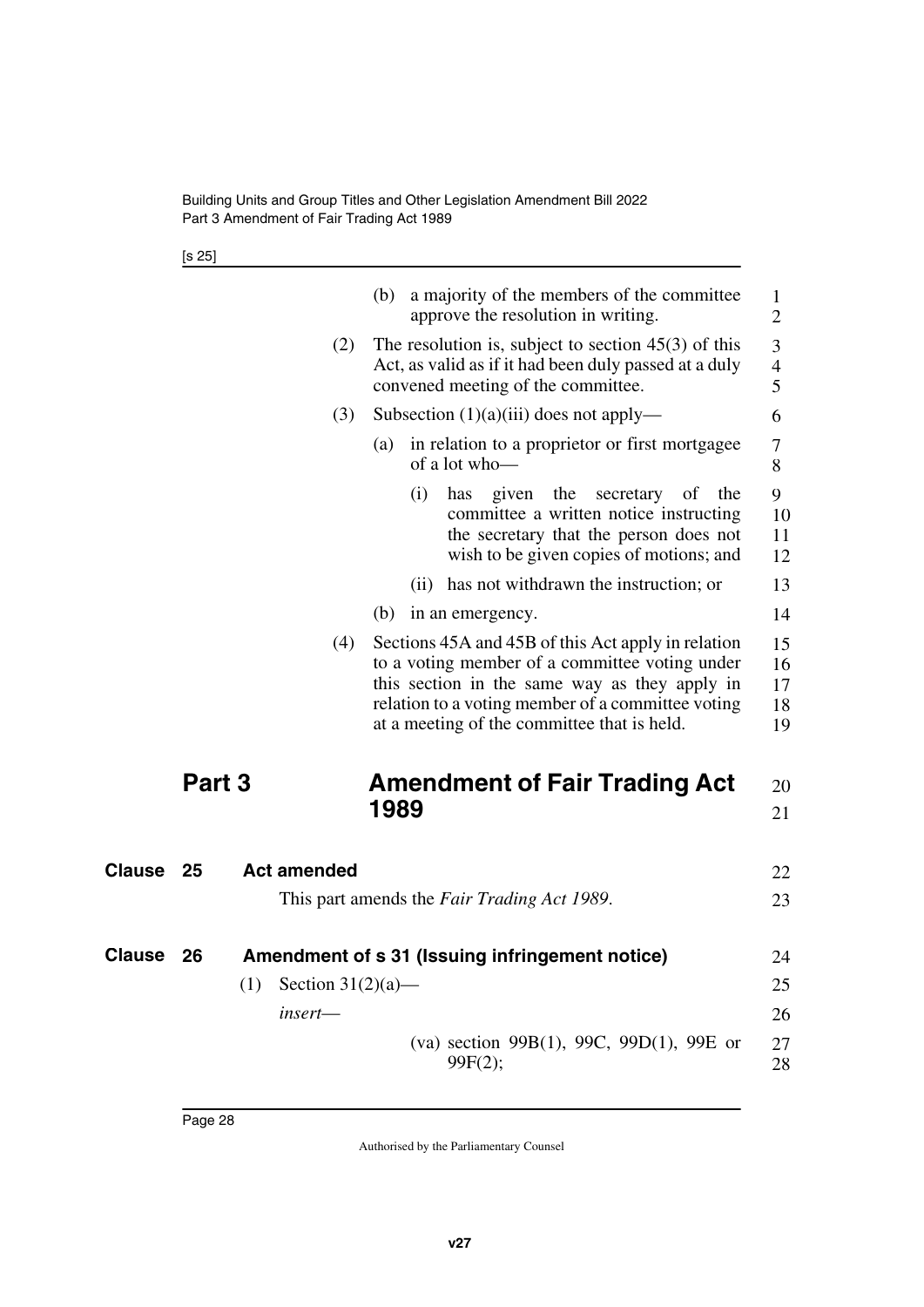<span id="page-30-11"></span><span id="page-30-10"></span><span id="page-30-9"></span><span id="page-30-8"></span><span id="page-30-7"></span><span id="page-30-6"></span><span id="page-30-5"></span><span id="page-30-4"></span><span id="page-30-3"></span><span id="page-30-2"></span><span id="page-30-1"></span><span id="page-30-0"></span>

|                         |    |                                                    |     | [s 27]                                                              |
|-------------------------|----|----------------------------------------------------|-----|---------------------------------------------------------------------|
|                         |    | (2)<br>Section $31(2)(a)(va)$ to $(viii)$ —        |     |                                                                     |
|                         |    | <i>renumber</i> as section $31(2)(a)(vi)$ to (ix). |     |                                                                     |
| <b>Clause</b>           | 27 | Amendment of s 33 (Amount of penalty)              |     |                                                                     |
|                         |    | Section 33(1), table, after item $6-$              |     |                                                                     |
|                         |    | $insert$ —                                         |     |                                                                     |
|                         | 6A | section $99B(1)$ , 99C,<br>99D(1), 99E or 99F(2)   | (a) | if the person is a body<br>corporate—55 penalty units;<br><b>or</b> |
|                         |    |                                                    | (b) | if the person is not a body<br>corporate—11 penalty units.          |
|                         |    |                                                    |     | <b>Development Act 1993</b>                                         |
| <b>Clause</b>           | 28 | <b>Act amended</b>                                 |     |                                                                     |
|                         |    |                                                    |     | This part amends the <i>Mixed Use Development Act 1993</i> .        |
|                         |    |                                                    |     |                                                                     |
|                         |    | $Note-$<br>See also the amendments in schedule 1.  |     |                                                                     |
|                         | 29 | Insertion of new pt 9, div 1, sdiv 1 hdg           |     |                                                                     |
|                         |    | Before section 166—                                |     |                                                                     |
|                         |    | insert-                                            |     |                                                                     |
|                         |    | <b>Subdivision 1</b>                               |     | General                                                             |
|                         | 30 | <b>Amendment of s 166 (Definitions)</b>            |     |                                                                     |
| Clause<br><b>Clause</b> |    | Section 166-                                       |     |                                                                     |
|                         |    | insert-                                            |     |                                                                     |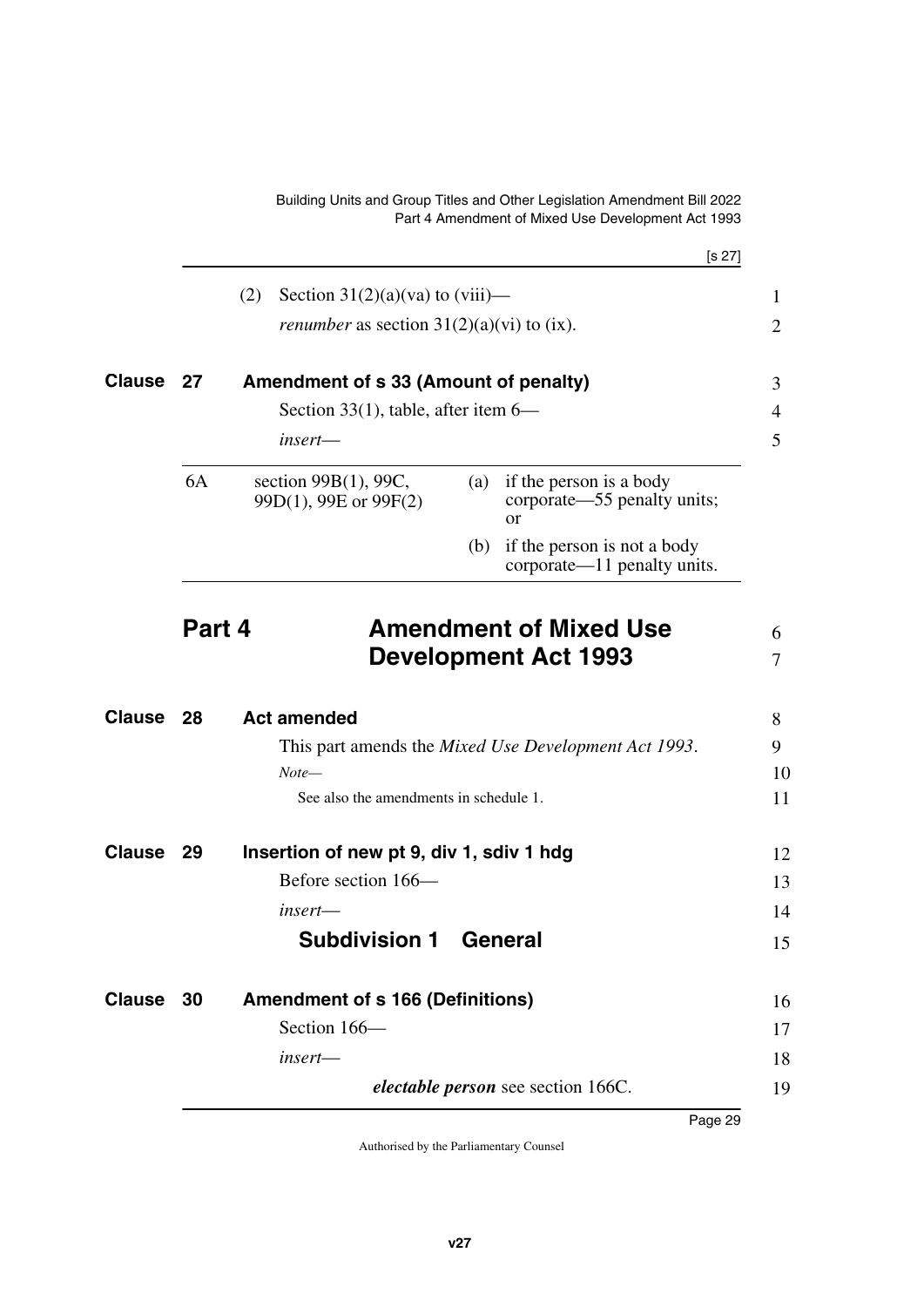<span id="page-31-5"></span><span id="page-31-3"></span><span id="page-31-2"></span><span id="page-31-1"></span><span id="page-31-0"></span>[s 31]

<span id="page-31-7"></span><span id="page-31-6"></span><span id="page-31-4"></span>

| Clause | 31 | Insertion of new s 166A and pt 9, div 1, sdiv 2                                                                                                                                                                                                            | $\mathbf{1}$            |
|--------|----|------------------------------------------------------------------------------------------------------------------------------------------------------------------------------------------------------------------------------------------------------------|-------------------------|
|        |    | After section 166—                                                                                                                                                                                                                                         | $\overline{2}$          |
|        |    | $insert$ —                                                                                                                                                                                                                                                 | 3                       |
|        |    | 166A References to bodies corporate created by<br>the registration of a building units or group<br>titles plan                                                                                                                                             | 4<br>5<br>6             |
|        |    | In this part, a reference to the following terms in<br>relation to a body corporate created by the<br>registration of a building units or group titles plan,<br>has the meaning the term has under the <i>Building</i><br>Units and Group Titles Act 1980- | 7<br>8<br>9<br>10<br>11 |
|        |    | (a) body corporate manager of the body<br>corporate;                                                                                                                                                                                                       | 12<br>13                |
|        |    | committee of the body corporate;<br>(b)                                                                                                                                                                                                                    | 14                      |
|        |    | voting member of a committee of the body<br>(c)<br>corporate.                                                                                                                                                                                              | 15<br>16                |
|        |    | <b>Subdivision 2 Electable persons</b>                                                                                                                                                                                                                     | 17                      |
|        |    | <b>166B Definitions for subdivision</b>                                                                                                                                                                                                                    | 18                      |
|        |    | In this subdivision—                                                                                                                                                                                                                                       | 19                      |
|        |    | <i>associated body corporate</i> , for a body corporate,<br>means another body corporate incorporated or<br>created for the mixed use scheme for which the<br>body corporate was incorporated.                                                             | 20<br>21<br>22<br>23    |
|        |    | <i>letting agent</i> means—                                                                                                                                                                                                                                | 24                      |
|        |    | (a) for a body corporate under this Act—a<br>letting agent for the site or precinct of the<br>body corporate; or                                                                                                                                           | 25<br>26<br>27          |
|        |    | for a body corporate created by the<br>(b)<br>registration of a building units or group<br>titles plan—a party to an arrangement with<br>the body corporate of a type mentioned in                                                                         | 28<br>29<br>30<br>31    |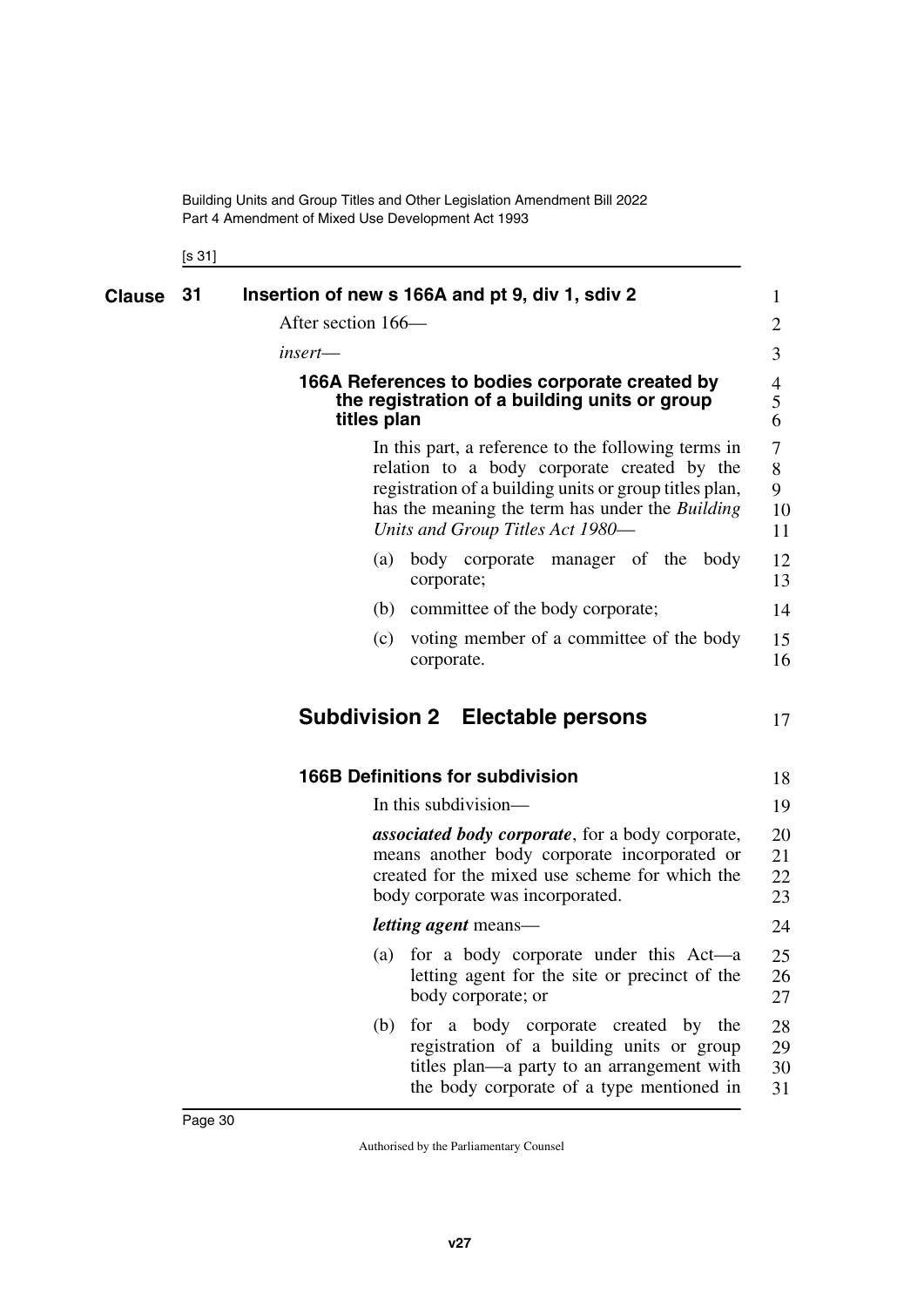[s 31]

<span id="page-32-1"></span><span id="page-32-0"></span>

|     | the Building Units and Group Titles Act<br>1980, section 7(1), definition prescribed<br><i>arrangement</i> , paragraph (g).                                                                                                                                                                                | 1<br>$\overline{c}$<br>3               |
|-----|------------------------------------------------------------------------------------------------------------------------------------------------------------------------------------------------------------------------------------------------------------------------------------------------------------|----------------------------------------|
|     | service provider means—                                                                                                                                                                                                                                                                                    | $\overline{4}$                         |
| (a) | for a body corporate under this Act—a<br>service contractor for the site or precinct of<br>the body corporate; or                                                                                                                                                                                          | 5<br>6<br>$\overline{7}$               |
| (b) | for a body corporate created by the<br>registration of a building units or group<br>titles plan—a party to an arrangement with<br>the body corporate of a type mentioned in<br>the Building Units and Group Titles Act<br>1980, section 7(1), definition prescribed<br><i>arrangement</i> , paragraph (d). | 8<br>9<br>10<br>11<br>12<br>13<br>14   |
|     | 166C Meaning of electable person                                                                                                                                                                                                                                                                           | 15                                     |
|     | A person is an <i>electable person</i> for a body<br>corporate if-                                                                                                                                                                                                                                         | 16                                     |
|     |                                                                                                                                                                                                                                                                                                            | 17                                     |
| (a) | the person is an individual who is—                                                                                                                                                                                                                                                                        | 18                                     |
|     | (i)<br>a member of the body corporate; or                                                                                                                                                                                                                                                                  | 19                                     |
|     | a nominee of a corporation that is a<br>(ii)<br>member of the body corporate; and                                                                                                                                                                                                                          | 20<br>21                               |
| (b) | neither<br>the<br>person, the<br>corporation<br>mentioned in paragraph $(a)(ii)$<br>nor<br>an<br>associate of the person, other than<br>an<br>associate mentioned in section $214E(2)(a)$<br>or (b), owes a relevant body corporate debt<br>to the body corporate or an associated body<br>corporate; and  | 22<br>23<br>24<br>25<br>26<br>27<br>28 |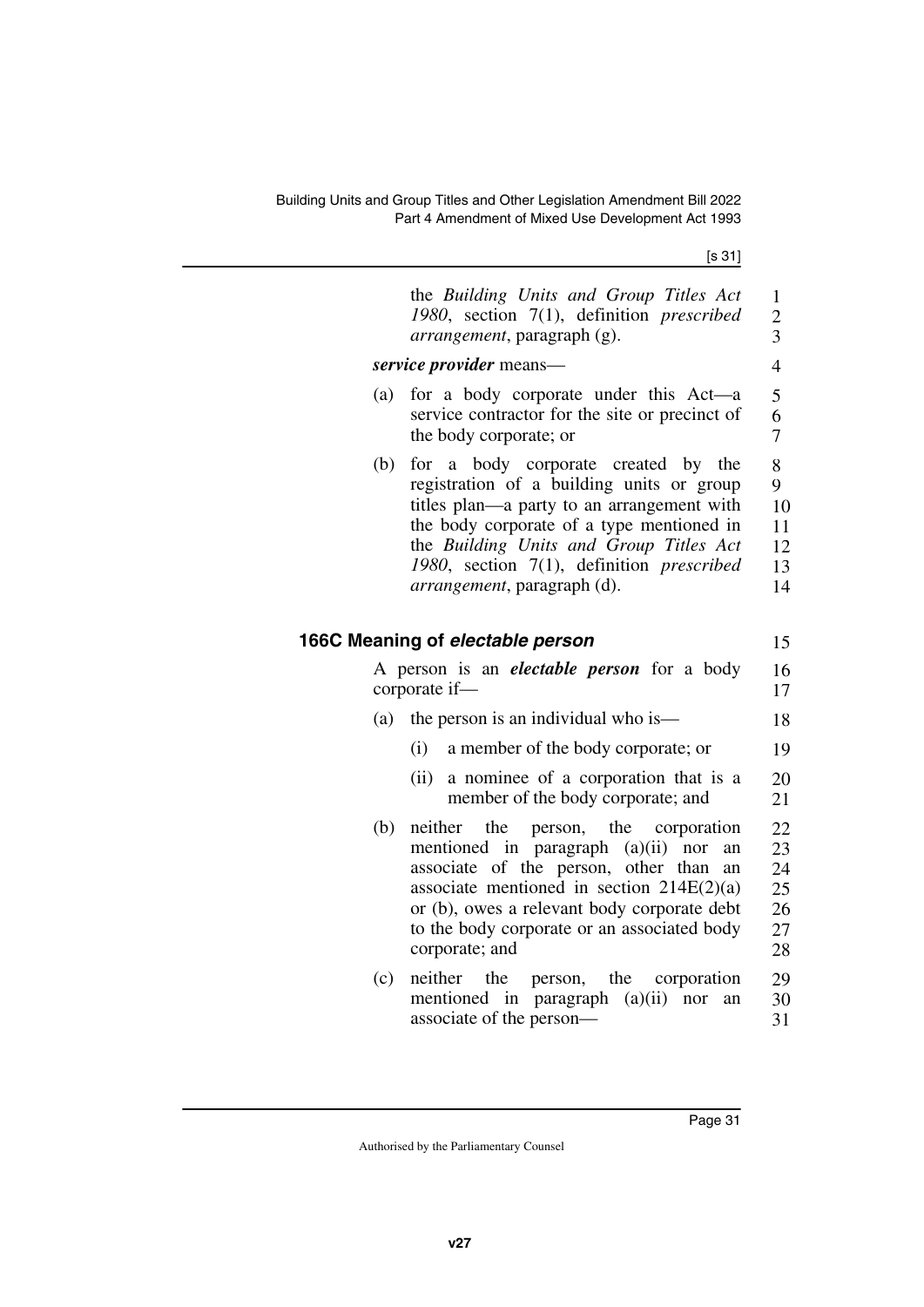<span id="page-33-1"></span>[s 32]

<span id="page-33-3"></span><span id="page-33-2"></span><span id="page-33-0"></span>

|                  |     |                             | (i)               | is a body corporate manager for the<br>body corporate or an associated body<br>corporate; or                                                          | $\mathbf{1}$<br>$\overline{2}$<br>$\overline{3}$ |
|------------------|-----|-----------------------------|-------------------|-------------------------------------------------------------------------------------------------------------------------------------------------------|--------------------------------------------------|
|                  |     |                             | (ii)              | is a service provider or letting agent for<br>the body corporate or an associated<br>body corporate.                                                  | $\overline{4}$<br>5<br>6                         |
| <b>Clause 32</b> |     |                             |                   | Amendment of s 167 (Community body corporate)                                                                                                         | 7                                                |
|                  | (1) | Section 167-                |                   |                                                                                                                                                       | 8                                                |
|                  |     | $insert$ —                  |                   |                                                                                                                                                       | 9                                                |
|                  |     | (9A)                        | subsection.       | The body corporate must act reasonably in<br>anything it does under subsection (9), including<br>making, or not making, a decision under the          | 10<br>11<br>12<br>13                             |
|                  | (2) |                             |                   | Section 167(11), 'subsection $(10)$ '—                                                                                                                | 14                                               |
|                  |     | omit, insert-               |                   |                                                                                                                                                       | 15                                               |
|                  |     |                             | subsection $(11)$ |                                                                                                                                                       | 16                                               |
|                  | (3) | Section 167(9A) to $(12)$ — |                   |                                                                                                                                                       | 17                                               |
|                  |     |                             |                   | <i>renumber</i> as section $167(10)$ to (13).                                                                                                         | 18                                               |
| Clause 33        |     |                             |                   | Amendment of s 168 (Precinct body corporate)                                                                                                          | 19                                               |
|                  | (1) | Section 168-                |                   |                                                                                                                                                       | 20                                               |
|                  |     | insert-                     |                   |                                                                                                                                                       | 21                                               |
|                  |     | (9A)                        | subsection.       | The precinct body corporate must act reasonably<br>in anything it does under subsection (9), including<br>making, or not making, a decision under the | 22<br>23<br>24<br>25                             |
|                  | (2) |                             |                   | Section 168(11), 'subsection $(10)$ '—                                                                                                                | 26                                               |
|                  |     | omit, insert-               |                   |                                                                                                                                                       | 27                                               |
|                  |     |                             | subsection $(11)$ |                                                                                                                                                       | 28                                               |
|                  | (3) | Section 168(9A) to $(12)$ — |                   |                                                                                                                                                       | 29                                               |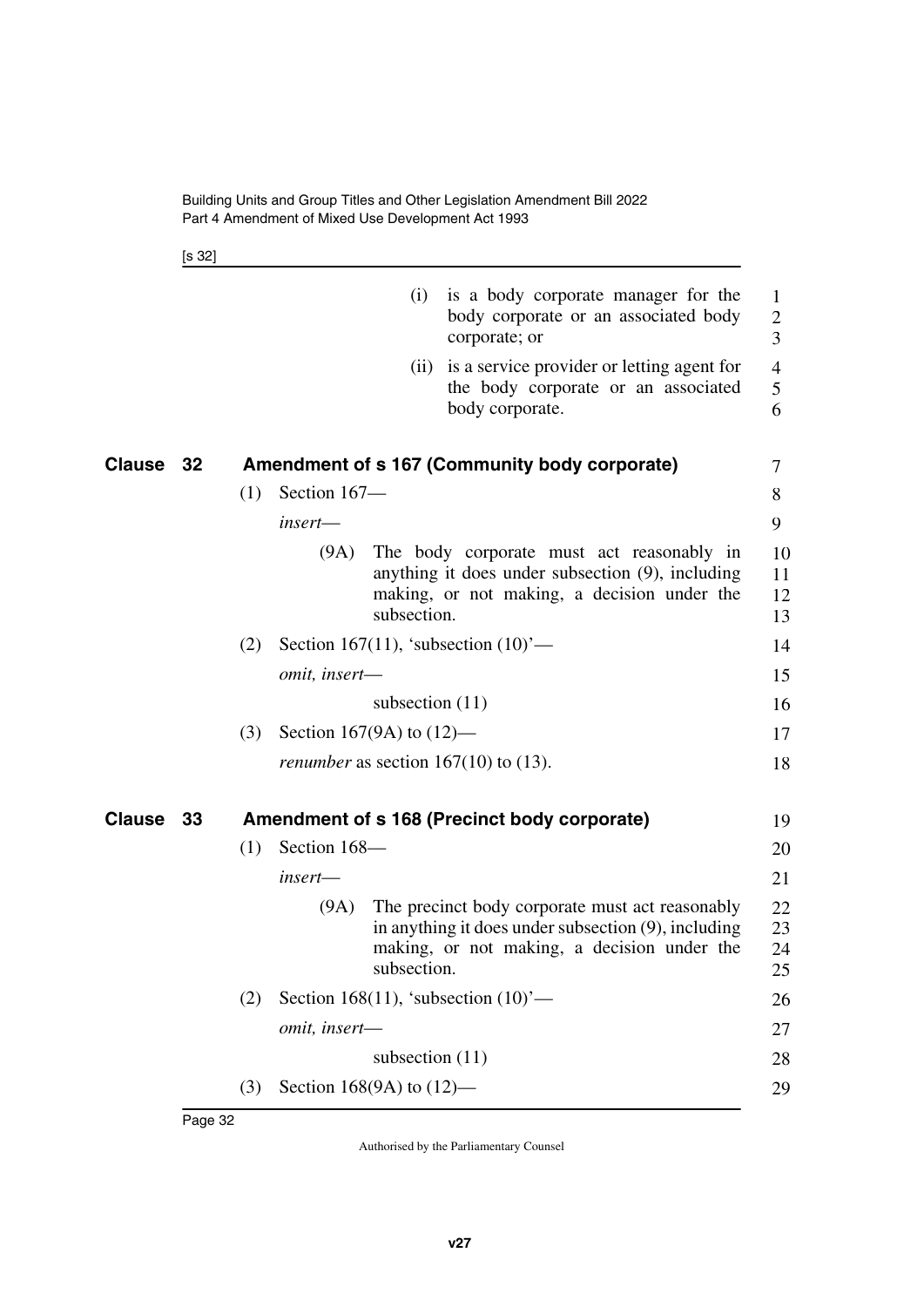<span id="page-34-1"></span><span id="page-34-0"></span>

|        |               | [s 34]                                                                                                                                                                                                                                                                                                                        |                                        |
|--------|---------------|-------------------------------------------------------------------------------------------------------------------------------------------------------------------------------------------------------------------------------------------------------------------------------------------------------------------------------|----------------------------------------|
|        |               | <i>renumber</i> as section $168(10)$ to $(13)$ .                                                                                                                                                                                                                                                                              | $\mathbf{1}$                           |
| Clause | 34            | Amendment of s 169 (Members' nominees)                                                                                                                                                                                                                                                                                        | $\overline{2}$                         |
|        | (1)           | Section 169 $(2)$ and $(3)$ —                                                                                                                                                                                                                                                                                                 | 3                                      |
|        | omit, insert- |                                                                                                                                                                                                                                                                                                                               | 4                                      |
|        | (2)           | If the member is a subsidiary body corporate, the<br>member must-                                                                                                                                                                                                                                                             | 5<br>6                                 |
|        |               | appoint a person under subsection $(1)$ at its<br>(a)<br>first annual general meeting; and                                                                                                                                                                                                                                    | 7<br>8                                 |
|        |               | (b) ensure that at all times there is a person<br>appointed under subsection (1) for the<br>member.                                                                                                                                                                                                                           | 9<br>10<br>11                          |
|        | (3)           | For any period that, despite subsection $(2)(b)$ , no<br>person is appointed under subsection (1) for a<br>member that is a subsidiary body corporate, the<br>chairperson of the executive committee, or<br>committee, of the subsidiary body corporate is<br>taken to be appointed under subsection $(1)$ for the<br>member. | 12<br>13<br>14<br>15<br>16<br>17<br>18 |
|        | (3A)          | A nominee appointed by a subsidiary body<br>corporate must be—                                                                                                                                                                                                                                                                | 19<br>20                               |
|        |               | both<br>(a)                                                                                                                                                                                                                                                                                                                   | 21                                     |
|        |               | a member of the subsidiary body<br>(i)<br>corporate; and                                                                                                                                                                                                                                                                      | 22<br>23                               |
|        |               | a voting member of the executive<br>(ii)<br>committee, or committee, of the<br>subsidiary body corporate; or                                                                                                                                                                                                                  | 24<br>25<br>26                         |
|        |               | a body corporate manager of the subsidiary<br>(b)<br>body corporate to whom the subsidiary body<br>corporate has delegated 1 or more of its<br>powers.                                                                                                                                                                        | 27<br>28<br>29<br>30                   |
|        | (3B)          | However, subsection $(4)(a)(ii)$ does not apply if<br>the subsidiary body corporate has no executive                                                                                                                                                                                                                          | 31<br>32                               |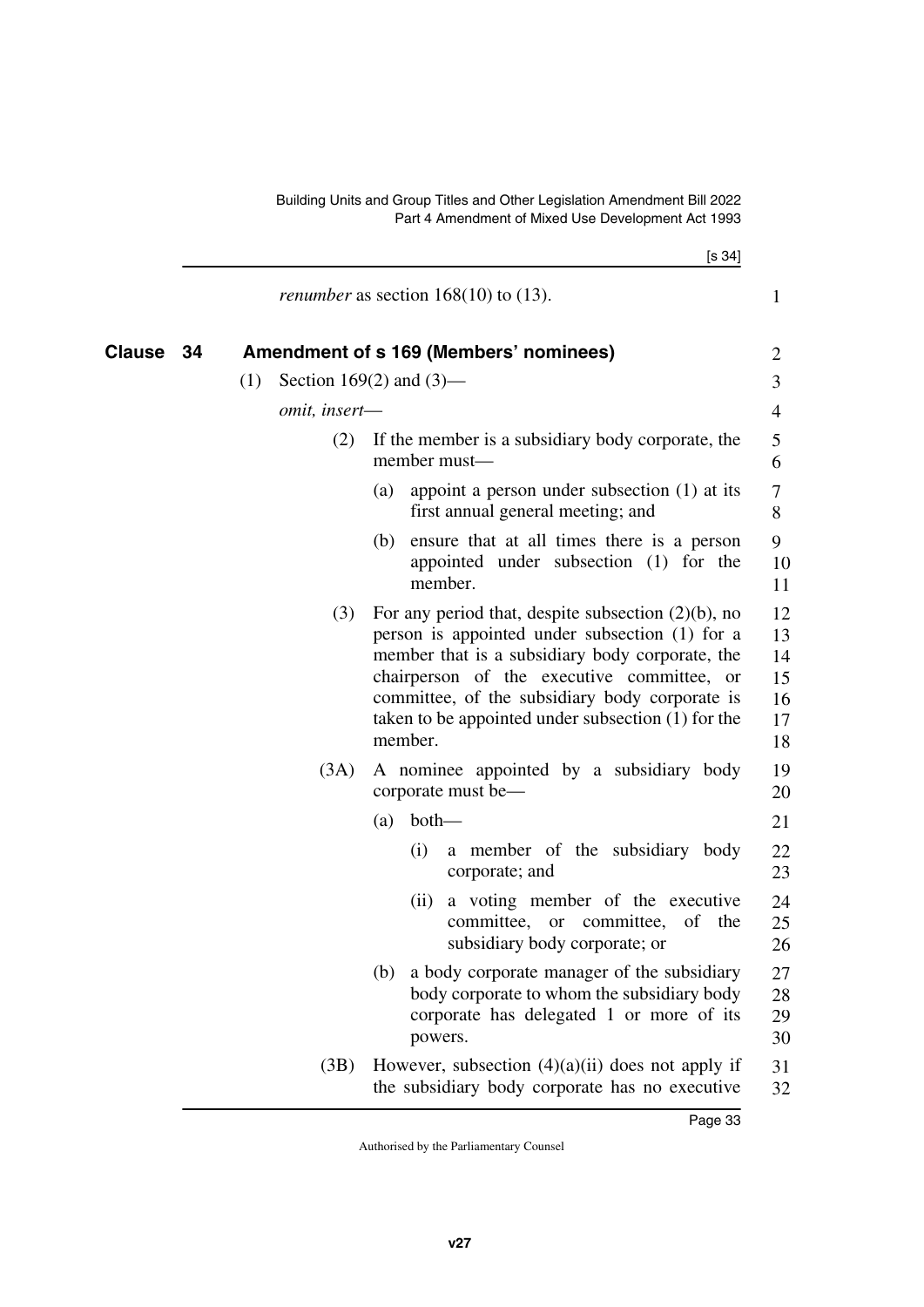|  | ۰, |
|--|----|
|--|----|

<span id="page-35-1"></span><span id="page-35-0"></span>

|              |     |               | committee or committee.                                                                                                                                                                               | 1                    |
|--------------|-----|---------------|-------------------------------------------------------------------------------------------------------------------------------------------------------------------------------------------------------|----------------------|
|              | (2) |               | Section 169(5), after 'appointed'—                                                                                                                                                                    | 2                    |
|              |     | insert-       |                                                                                                                                                                                                       | 3                    |
|              |     |               | , or taken to be appointed,                                                                                                                                                                           | 4                    |
|              | (3) |               | Section 169(7), '(4) or $(6)(b)$ '—                                                                                                                                                                   | 5                    |
|              |     | omit, insert- |                                                                                                                                                                                                       | 6                    |
|              |     |               | $(6)$ or $(8)(b)$                                                                                                                                                                                     | 7                    |
|              | (4) | Section 169-  |                                                                                                                                                                                                       | 8                    |
|              |     | insert-       |                                                                                                                                                                                                       | 9                    |
|              |     | (8)           | In this section—                                                                                                                                                                                      | 10                   |
|              |     |               | <i>member</i> , of a subsidiary body corporate that is a<br>body corporate created by the registration of a<br>building units or group titles plan, means a<br>proprietor of a lot shown on the plan. | 11<br>12<br>13<br>14 |
|              | (5) |               | Section 169(3A) to $(8)$ —                                                                                                                                                                            | 15                   |
|              |     |               | <i>renumber</i> as section $169(4)$ to $(10)$ .                                                                                                                                                       | 16                   |
| Clause<br>35 |     |               | Amendment of s 172 (Meetings of bodies corporate)                                                                                                                                                     | 17                   |
|              | (1) |               | Section 172(3)(b), 'section $177(1)$ (h)'—                                                                                                                                                            | 18                   |
|              |     | omit, insert- |                                                                                                                                                                                                       | 19                   |
|              |     |               | section $177(1)(i)$                                                                                                                                                                                   | 20                   |
|              | (2) | Section 172-  |                                                                                                                                                                                                       | 21                   |
|              |     | insert-       |                                                                                                                                                                                                       | 22                   |
|              |     | (10B)         | Further, the Building Units and Group Titles Act<br>1980, schedule 2, part 2, section 2(6) does not<br>apply, for a meeting of a body corporate, to a<br>member of the body corporate that—           | 23<br>24<br>25<br>26 |
|              |     |               | is a subsidiary body corporate of the body<br>(a)<br>corporate; and                                                                                                                                   | 27<br>28             |
|              |     |               | at the time of the meeting—<br>(b)                                                                                                                                                                    | 29                   |
|              |     |               |                                                                                                                                                                                                       |                      |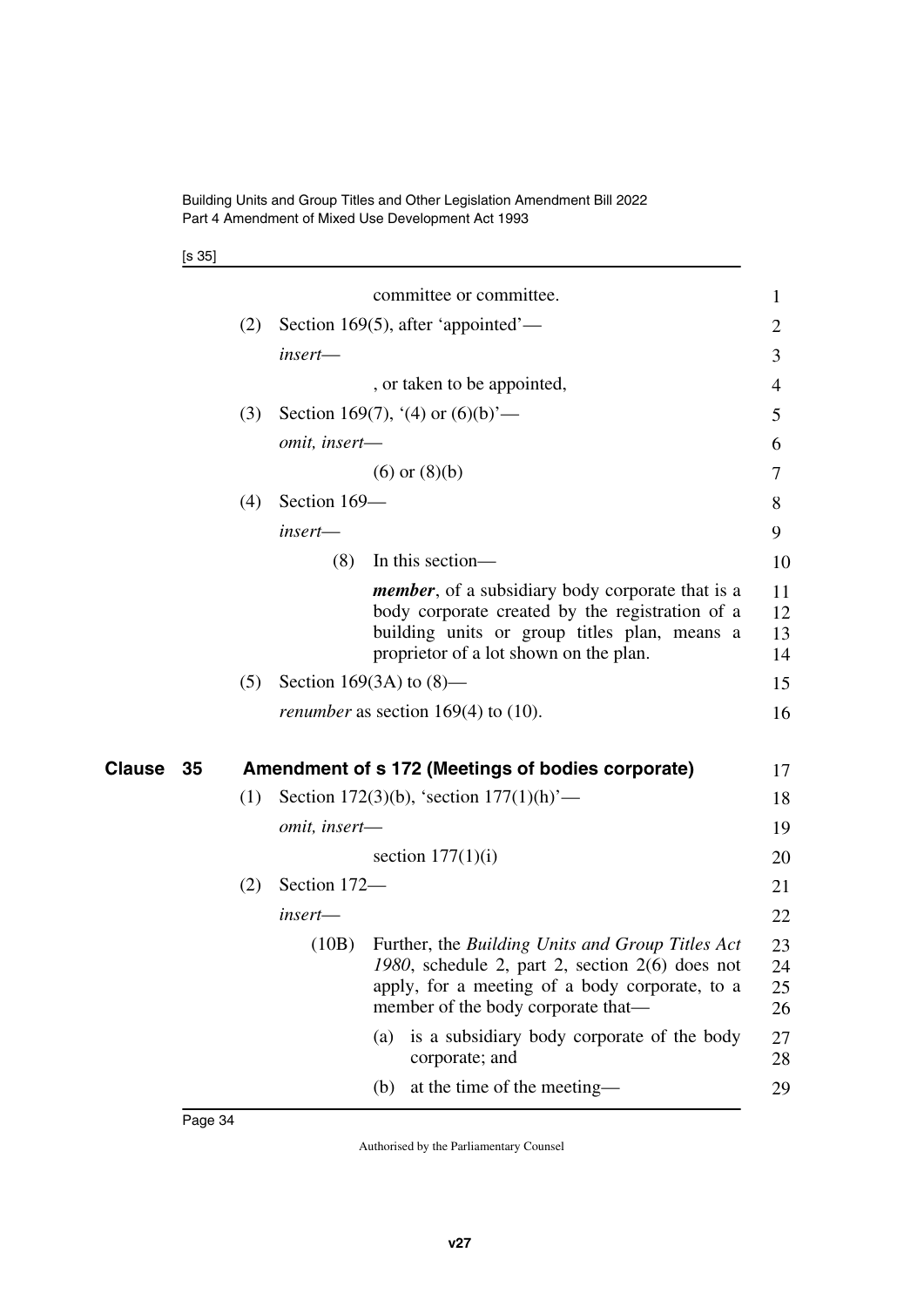| (i)        | owes an overdue amount to the body<br>corporate; and                                                                                                                                                                                                                                                                                                                                                                                                                                                            | 1<br>$\overline{2}$                                |
|------------|-----------------------------------------------------------------------------------------------------------------------------------------------------------------------------------------------------------------------------------------------------------------------------------------------------------------------------------------------------------------------------------------------------------------------------------------------------------------------------------------------------------------|----------------------------------------------------|
| (ii)       | is owed an overdue amount by 1 or<br>more undeveloped lot members of the<br>subsidiary body corporate that is equal<br>in value to at least 50% of the overdue<br>amount mentioned in subparagraph (i);<br>and                                                                                                                                                                                                                                                                                                  | 3<br>$\overline{4}$<br>5<br>6<br>7<br>8            |
|            | (iii) has at least 1 member that is not<br>an<br>undeveloped<br>lot<br>member<br><b>or</b><br>an<br>associate<br>of<br>an undeveloped<br>lot<br>member.                                                                                                                                                                                                                                                                                                                                                         | 9<br>10<br>11<br>12                                |
|            | Example for subsection (10B)-                                                                                                                                                                                                                                                                                                                                                                                                                                                                                   | 13                                                 |
|            | At the time of a meeting of a body corporate, a<br>subsidiary body corporate of the body corporate owes<br>the body corporate \$500,000. At the same time, two<br>undeveloped lot members owe the subsidiary body<br>corporate \$400,000, an amount that is at least 50% of<br>the amount owed by the subsidiary body corporate to the<br>body corporate. The Building Units and Group Titles<br>Act 1980, schedule 2, part 2, section 2(6) does not apply<br>to the subsidiary body corporate for the meeting. | 14<br>15<br>16<br>17<br>18<br>19<br>20<br>21<br>22 |
|            | If subsection (10B) applies to a subsidiary body<br>corporate for a meeting of a body corporate—                                                                                                                                                                                                                                                                                                                                                                                                                | 23<br>24                                           |
| (a)<br>the | subsidiary body corporate must, if<br>requested by the body corporate, provide<br>evidence of the matters mentioned in<br>subsection $(10B)(b)(ii)$ and $(iii)$ ; and                                                                                                                                                                                                                                                                                                                                           | 25<br>26<br>27<br>28                               |
| (b)<br>and | an undeveloped lot member mentioned in<br>subsection $(10B)(b)(ii)$ who is a nominee of<br>the subsidiary body corporate may not<br>or vote on behalf of, the<br>represent,<br>subsidiary body corporate at the meeting;                                                                                                                                                                                                                                                                                        | 29<br>30<br>31<br>32<br>33<br>34                   |
| (c)        | if paragraph (b) applies, the subsidiary body<br>corporate must appoint a person who is not<br>an undeveloped lot member to represent,                                                                                                                                                                                                                                                                                                                                                                          | 35<br>36<br>37                                     |

 $(10C)$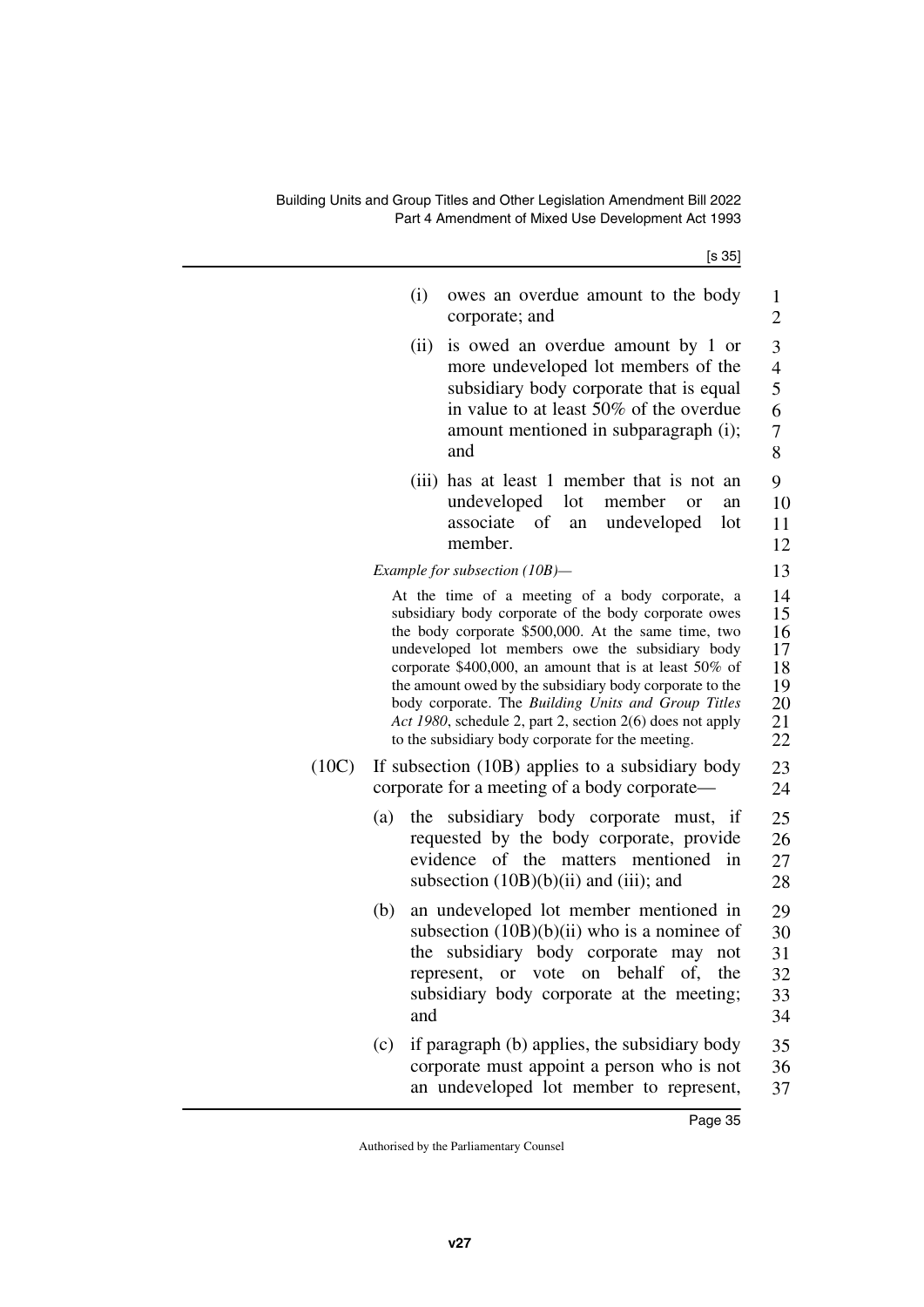[s 36]

<span id="page-37-1"></span><span id="page-37-0"></span>

|                     |     |                    | and to vote on behalf of, the subsidiary body<br>corporate at the meeting.                                                                                                                                                                                                                                                                                                                                       | $\mathbf{1}$<br>$\overline{2}$               |
|---------------------|-----|--------------------|------------------------------------------------------------------------------------------------------------------------------------------------------------------------------------------------------------------------------------------------------------------------------------------------------------------------------------------------------------------------------------------------------------------|----------------------------------------------|
|                     | (3) | Section 172-       |                                                                                                                                                                                                                                                                                                                                                                                                                  | 3                                            |
|                     |     | insert-            |                                                                                                                                                                                                                                                                                                                                                                                                                  | 4                                            |
|                     |     | (21)               | In this section—                                                                                                                                                                                                                                                                                                                                                                                                 | 5                                            |
|                     |     |                    | <i>member</i> , of a subsidiary body corporate that is a<br>body corporate created by the registration of a<br>building units or group titles plan, means a<br>proprietor of a lot shown on the plan.                                                                                                                                                                                                            | 6<br>$\overline{\mathcal{L}}$<br>8<br>9      |
|                     |     |                    | <i>overdue amount</i> , for a body corporate<br><b>or</b><br>subsidiary body corporate, means-                                                                                                                                                                                                                                                                                                                   | 10<br>11                                     |
|                     |     |                    | an amount of a contribution levied by the<br>(a)<br>body corporate or subsidiary body corporate<br>that is unpaid and has been due for payment<br>for 30 or more days; or                                                                                                                                                                                                                                        | 12<br>13<br>14<br>15                         |
|                     |     |                    | any other amount recoverable by the body<br>(b)<br>corporate or subsidiary body corporate that<br>is unpaid.                                                                                                                                                                                                                                                                                                     | 16<br>17<br>18                               |
|                     |     |                    | <i>undeveloped lot member</i> , in relation to a<br>subsidiary body corporate, means a member of<br>the subsidiary body corporate who is an owner of<br>a lot that has not been improved by, or is not part<br>of, a building or other structure that is reasonably<br>capable of being used for a purpose for which the<br>lot may be used under the plan of development for<br>the scheme applying to the lot. | 19<br>20<br>21<br>22<br>23<br>24<br>25<br>26 |
| <b>Clause</b><br>36 |     | members)           | Amendment of s 174 (Levies by bodies corporate on                                                                                                                                                                                                                                                                                                                                                                | 27<br>28                                     |
|                     | (1) |                    | Section 174(1)(a), 'section $177(1)(h)$ '—                                                                                                                                                                                                                                                                                                                                                                       | 29                                           |
|                     |     | omit, insert-      |                                                                                                                                                                                                                                                                                                                                                                                                                  | 30                                           |
|                     |     |                    | section $177(1)(i)$                                                                                                                                                                                                                                                                                                                                                                                              | 31                                           |
|                     | (2) | Section $174(4)$ — |                                                                                                                                                                                                                                                                                                                                                                                                                  | 32                                           |
|                     |     |                    |                                                                                                                                                                                                                                                                                                                                                                                                                  |                                              |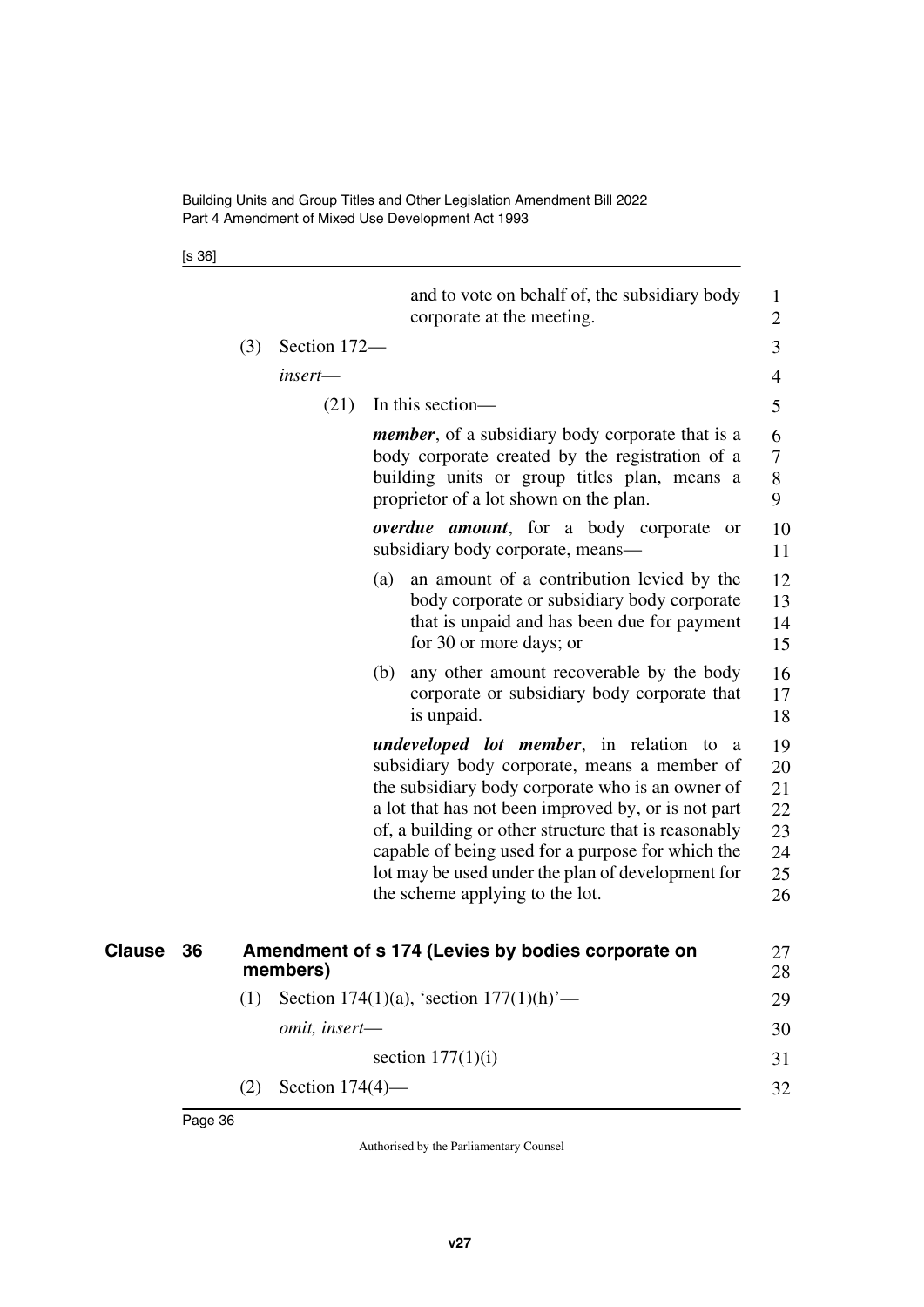[s 37]

<span id="page-38-1"></span><span id="page-38-0"></span>

|              |     | insert—              |                                                                                                                                                                                                                                            | 1                          |
|--------------|-----|----------------------|--------------------------------------------------------------------------------------------------------------------------------------------------------------------------------------------------------------------------------------------|----------------------------|
|              |     |                      | (d) must be paid to the body corporate as a<br>monetary amount.                                                                                                                                                                            | $\overline{c}$<br>3        |
|              | (3) | Section 174-         |                                                                                                                                                                                                                                            | 4                          |
|              |     | insert—              |                                                                                                                                                                                                                                            | 5                          |
|              |     | (6)                  | Despite subsection $(4)(d)$ , a contribution levied<br>by a body corporate on a member is taken to be<br>paid in full or part if it is satisfied in full or part by<br>an offset arrangement between the body corporate<br>and the member. | 6<br>7<br>8<br>9<br>10     |
|              |     | (7)                  | Subsection $(6)$ applies only if—                                                                                                                                                                                                          | 11                         |
|              |     |                      | the terms of the offset arrangement were<br>(a)<br>approved by resolution of the<br>body<br>corporate at a general meeting before the<br>arrangement was completed; and                                                                    | 12<br>13<br>14<br>15       |
|              |     |                      | the fair value of land, goods or services<br>(b)<br>provided as an offset under the offset<br>arrangement equals the value of the<br>contribution sought to be satisfied in full or<br>part by the offset arrangement.                     | 16<br>17<br>18<br>19<br>20 |
|              |     | (8)                  | Neither the member nor an associate of the<br>member is entitled to vote on the motion for the<br>resolution mentioned in subsection $(7)(a)$ .                                                                                            | 21<br>22<br>23             |
| Clause<br>37 |     |                      | Amendment of s 177 (Duties of bodies corporate)                                                                                                                                                                                            | 24                         |
|              | (1) |                      | Section 177 $(1)(a)(i)$ , $\cdot$ ; or —                                                                                                                                                                                                   | 25                         |
|              |     | <i>omit, insert—</i> |                                                                                                                                                                                                                                            | 26                         |
|              |     |                      | ; and                                                                                                                                                                                                                                      | 27                         |
|              | (2) |                      | Section 177(1)(a)(ii), '164.'—                                                                                                                                                                                                             | 28                         |
|              |     | omit, insert-        |                                                                                                                                                                                                                                            | 29                         |
|              |     |                      | $164$ ; and                                                                                                                                                                                                                                | 30                         |
|              | (3) |                      | Section $177(1)(b)(iii)$ , after $\dddot{\cdot}$ ;                                                                                                                                                                                         | 31                         |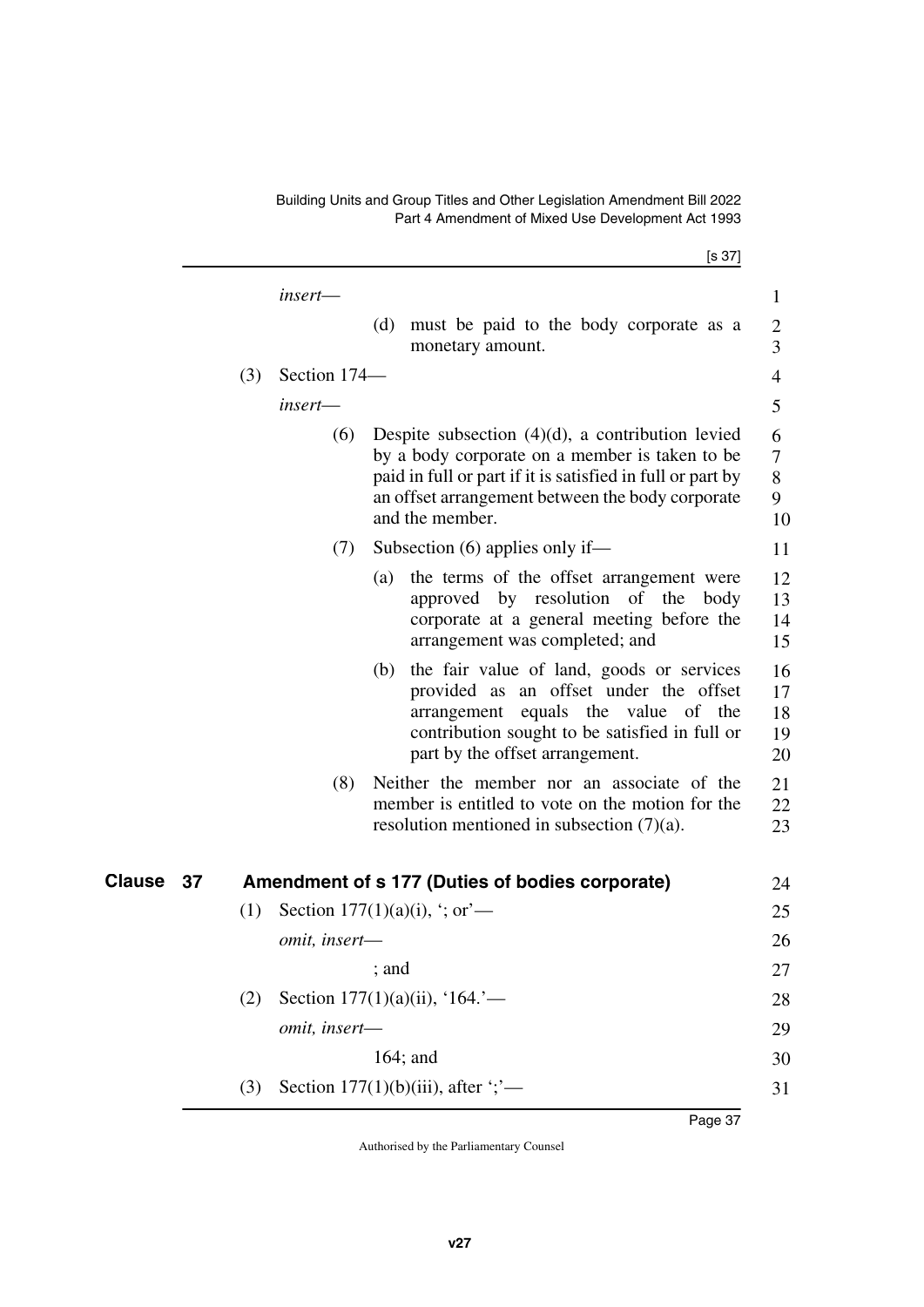[s 37]

|      | insert—                                                                                                                                                                                           | 1                    |
|------|---------------------------------------------------------------------------------------------------------------------------------------------------------------------------------------------------|----------------------|
|      | and                                                                                                                                                                                               | $\overline{2}$       |
| (4)  | Section $177(1)(e)(i)(A)$ , before 'minutes'—                                                                                                                                                     | 3                    |
|      | insert—                                                                                                                                                                                           | $\overline{4}$       |
|      | full and accurate                                                                                                                                                                                 | 5                    |
| (5)  | Section $177(1)$ —                                                                                                                                                                                | 6                    |
|      | insert—                                                                                                                                                                                           | 7                    |
|      | (fa) give a copy of the minutes of each of its<br>meetings to each member of the body<br>corporate and mortgagee of a lot within 21<br>days after the meeting is held; and                        | 8<br>9<br>10<br>11   |
| (6)  | Section $177(1)(h)(ii)$ , 'paragraph $(l)$ '—                                                                                                                                                     | 12                   |
|      | omit, insert-                                                                                                                                                                                     | 13                   |
|      | paragraph (m)                                                                                                                                                                                     | 14                   |
| (7)  | Section 177(1)(i) and (j), 'paragraph $(h)$ '—                                                                                                                                                    | 15                   |
|      | omit, insert-                                                                                                                                                                                     | 16                   |
|      | paragraph (i)                                                                                                                                                                                     | 17                   |
| (8)  | Section 177 $(1)(k)$ , 'paragraph $(i)$ '—                                                                                                                                                        | 18                   |
|      | omit, insert-                                                                                                                                                                                     | 19                   |
|      | paragraph (j)                                                                                                                                                                                     | 20                   |
| (9)  | Section $177(1)(1)(ii)$ , 'paragraph $(i)$ '—                                                                                                                                                     | 21                   |
|      | omit, insert-                                                                                                                                                                                     | 22                   |
|      | $\frac{1}{2}$ paragraph $(k)$                                                                                                                                                                     | 23                   |
| (10) | Section $177(1)$ —                                                                                                                                                                                | 24                   |
|      | insert-                                                                                                                                                                                           | 25                   |
|      | (la) if the body corporate has entered into an<br>agreement under section $176(c)$ or (d) for<br>the provision, by it or another person, of an<br>amenity or service that is an essential utility | 26<br>27<br>28<br>29 |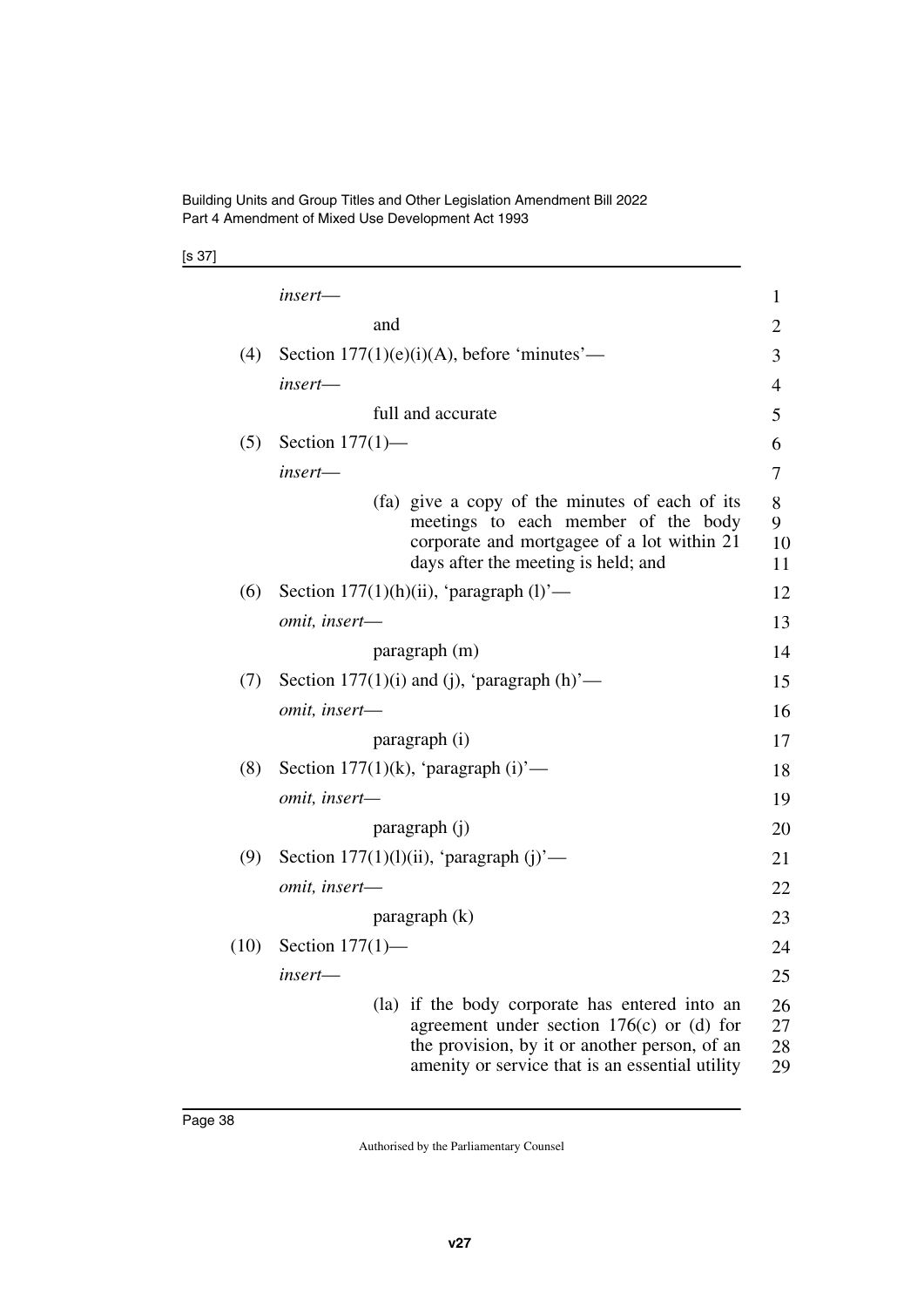| ۰. | ×<br>۰, |
|----|---------|
|----|---------|

|      |                                   |           | service—take all reasonable steps to ensure<br>continuity of the amenity or service; and                                                                                           | $\mathbf{1}$<br>$\overline{2}$ |
|------|-----------------------------------|-----------|------------------------------------------------------------------------------------------------------------------------------------------------------------------------------------|--------------------------------|
|      |                                   |           | Examples of taking reasonable steps to ensure continuity of<br>an amenity or service-                                                                                              | $\frac{3}{4}$                  |
|      |                                   |           | carrying out repairs to an amenity or service                                                                                                                                      | 5                              |
|      |                                   | $\bullet$ | ensuring that a service contractor carries out repairs<br>to an amenity or service                                                                                                 | 6<br>7                         |
| (11) | Section 177 $(1)$ (fa) to $(m)$ — |           |                                                                                                                                                                                    | 8                              |
|      |                                   |           | <i>renumber</i> as section $177(1)(g)$ to (o).                                                                                                                                     | 9                              |
| (12) |                                   |           | Section 177(2), 'subsection $(1)(h)$ or $(l)$ '—                                                                                                                                   | 10                             |
|      | omit, insert-                     |           |                                                                                                                                                                                    | 11                             |
|      |                                   |           | subsection $(1)(i)$ or $(m)$                                                                                                                                                       | 12                             |
| (13) |                                   |           | Section 177(3)(b), 'subsection $(1)(1)$ '—                                                                                                                                         | 13                             |
|      | omit, insert-                     |           |                                                                                                                                                                                    | 14                             |
|      |                                   |           | subsection $(1)(m)$                                                                                                                                                                | 15                             |
| (14) |                                   |           | Section 177(4), 'subsection $(1)(h)$ '—                                                                                                                                            | 16                             |
|      | omit, insert-                     |           |                                                                                                                                                                                    | 17                             |
|      |                                   |           | subsection $(1)(i)$                                                                                                                                                                | 18                             |
| (15) |                                   |           | Section 177(5), 'subsection $(1)(g)$ '—                                                                                                                                            | 19                             |
|      | omit, insert-                     |           |                                                                                                                                                                                    | 20                             |
|      |                                   |           | subsection $(1)(h)$                                                                                                                                                                | 21                             |
| (16) | Section 177-                      |           |                                                                                                                                                                                    |                                |
|      | insert-                           |           |                                                                                                                                                                                    | 22                             |
|      |                                   |           |                                                                                                                                                                                    | 23                             |
|      | (6)                               |           | Subsection $(1)(g)$ does not apply in relation to a<br>person who-                                                                                                                 | 24<br>25                       |
|      |                                   | (a)       | given<br>the<br>secretary of the<br>has<br>body<br>corporate a written notice instructing the<br>secretary that the person does not wish to be<br>given copies of the minutes; and | 26<br>27<br>28<br>29           |
|      |                                   | (b)       | has not withdrawn the instruction.                                                                                                                                                 | 30                             |
|      |                                   |           |                                                                                                                                                                                    |                                |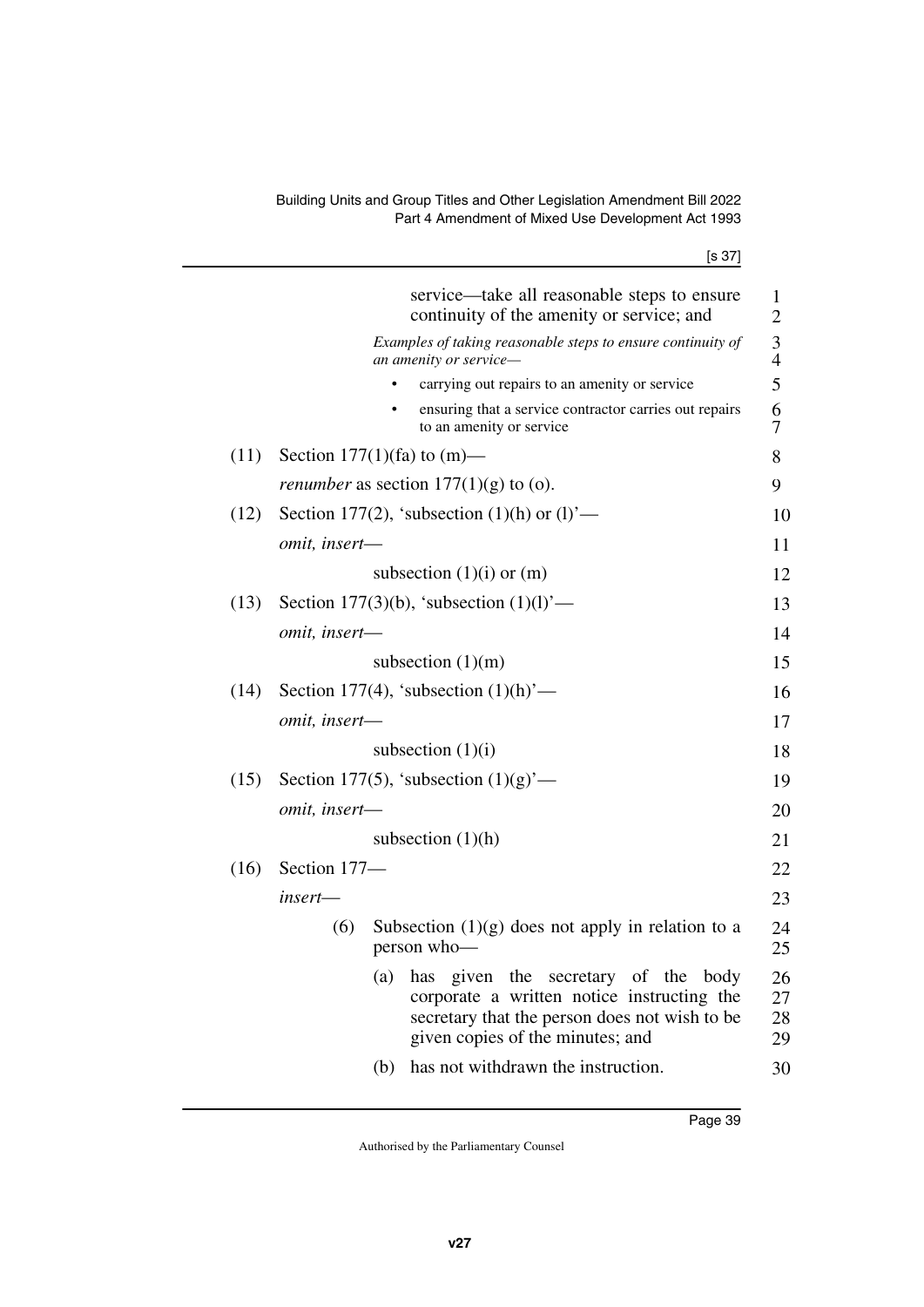<span id="page-41-1"></span>[s 38]

<span id="page-41-7"></span><span id="page-41-6"></span><span id="page-41-5"></span><span id="page-41-4"></span><span id="page-41-3"></span><span id="page-41-2"></span><span id="page-41-0"></span>

|               |    | (7)                     | In this section—                                                                                                                                                                                                                                                                                                                | $\mathbf{1}$                           |
|---------------|----|-------------------------|---------------------------------------------------------------------------------------------------------------------------------------------------------------------------------------------------------------------------------------------------------------------------------------------------------------------------------|----------------------------------------|
|               |    |                         | <i>essential utility service</i> means the provision of<br>sewerage services, electricity, gas or water.                                                                                                                                                                                                                        | $\overline{2}$<br>3                    |
|               |    |                         |                                                                                                                                                                                                                                                                                                                                 |                                        |
| Clause        | 38 | of bodies corporate)    | Amendment of s 183 (Delegation by corporate members                                                                                                                                                                                                                                                                             | 4<br>5                                 |
|               |    | Section 183-            |                                                                                                                                                                                                                                                                                                                                 | 6                                      |
|               |    | insert—                 |                                                                                                                                                                                                                                                                                                                                 | 7                                      |
|               |    | (2)                     | Subsection (1) does not affect the requirements<br>under section 169 for the appointment of<br>nominees of a member that is subsidiary body<br>corporate to represent the member, and vote on<br>behalf of the member, at meetings of the body<br>corporate.                                                                    | 8<br>9<br>10<br>11<br>12<br>13         |
| Clause        | 39 | committee)              | <b>Amendment of s 185 (Constitution of executive</b>                                                                                                                                                                                                                                                                            | 14<br>15                               |
|               |    | Section $185(7A)$ —     |                                                                                                                                                                                                                                                                                                                                 | 16                                     |
|               |    | omit, insert-           |                                                                                                                                                                                                                                                                                                                                 | 17                                     |
|               |    | (7A)                    | A person is eligible for election as chairperson,<br>secretary or treasurer, or as another member of the<br>executive committee of the body corporate only if<br>the person is an electable person for the body<br>corporate at the time of the meeting of the body<br>corporate at which the person's election is<br>proposed. | 18<br>19<br>20<br>21<br>22<br>23<br>24 |
| <b>Clause</b> | 40 | Insertion of new s 185B |                                                                                                                                                                                                                                                                                                                                 | 25                                     |
|               |    | After section 185A-     |                                                                                                                                                                                                                                                                                                                                 | 26                                     |
|               |    | $insert$ —              |                                                                                                                                                                                                                                                                                                                                 | 27                                     |
|               |    |                         | 185B Non-voting members of executive committee                                                                                                                                                                                                                                                                                  | 28                                     |
|               |    | (1)                     | The following persons are, without further<br>election or appointment, members of the                                                                                                                                                                                                                                           | 29<br>30                               |
|               |    |                         |                                                                                                                                                                                                                                                                                                                                 |                                        |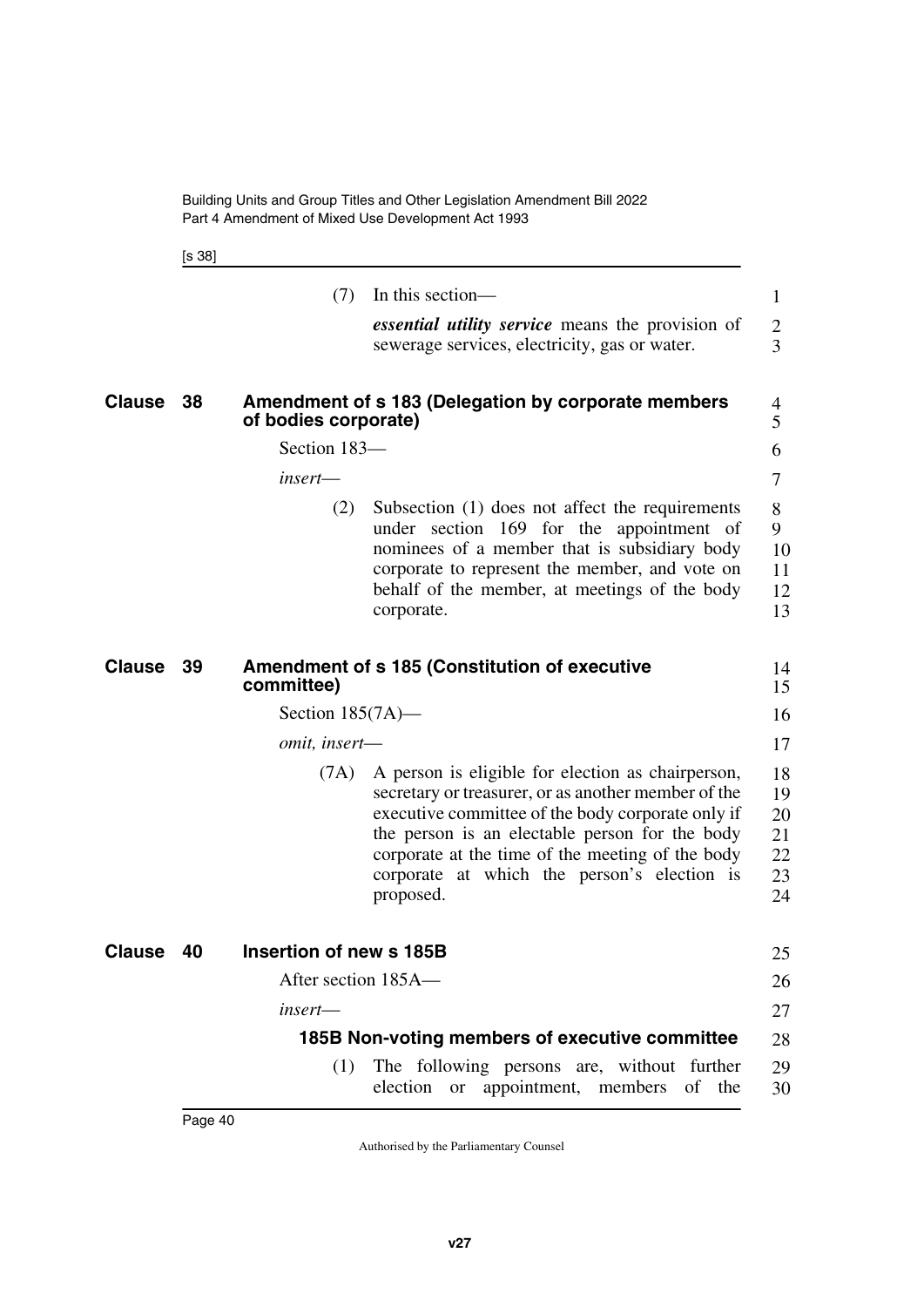<span id="page-42-1"></span><span id="page-42-0"></span>

|              |                      | executive committee of a body corporate—                                                                                                                     | 1                    |
|--------------|----------------------|--------------------------------------------------------------------------------------------------------------------------------------------------------------|----------------------|
|              |                      | a body corporate manager appointed by the<br>(a)<br>body corporate;                                                                                          | $\overline{c}$<br>3  |
|              |                      | (b)<br>a caretaking service contractor engaged by<br>the body corporate.                                                                                     | $\overline{4}$<br>5  |
|              | (2)                  | Subsection (1) applies even though the person is<br>not an electable person for the body corporate.                                                          | 6<br>7               |
|              | (3)                  | A person who is a member of an executive<br>committee under this section is not entitled to vote<br>at a meeting of the executive committee.                 | 8<br>9<br>10         |
|              | (4)                  | Subsection $(3)$ applies even if the person is a<br>member of the body corporate or a nominee of a<br>corporation that is a member of the body<br>corporate. | 11<br>12<br>13<br>14 |
|              | (5)                  | A person who is a member of an executive<br>committee under this section is not to be<br>counted-                                                            | 15<br>16<br>17       |
|              |                      | under section $185(4)$ for determining the<br>(a)<br>number of members of the executive<br>committee; or                                                     | 18<br>19<br>20       |
|              |                      | (b) under section $188(1)$ for determining<br>whether a quorum is constituted at a<br>meeting of the executive committee.                                    | 21<br>22<br>23       |
| Clause<br>41 | executive committee) | Amendment of s 186 (Vacation of office of member of                                                                                                          | 24<br>25             |
|              | (1)                  | Section 186(1)(a) and (b)—                                                                                                                                   | 26                   |
|              | omit, insert-        |                                                                                                                                                              | 27                   |
|              |                      | if the person ceases to be an electable person<br>(a)<br>for the body corporate under section<br>$166C(a)(i)$ or $(c)(i)$ or $(ii)$ ; or                     | 28<br>29<br>30       |
|              |                      | for a person who is a nominee of a<br>(b)<br>corporation that is a member of the body<br>corporate, if-                                                      | 31<br>32<br>33       |
|              |                      | Page 41                                                                                                                                                      |                      |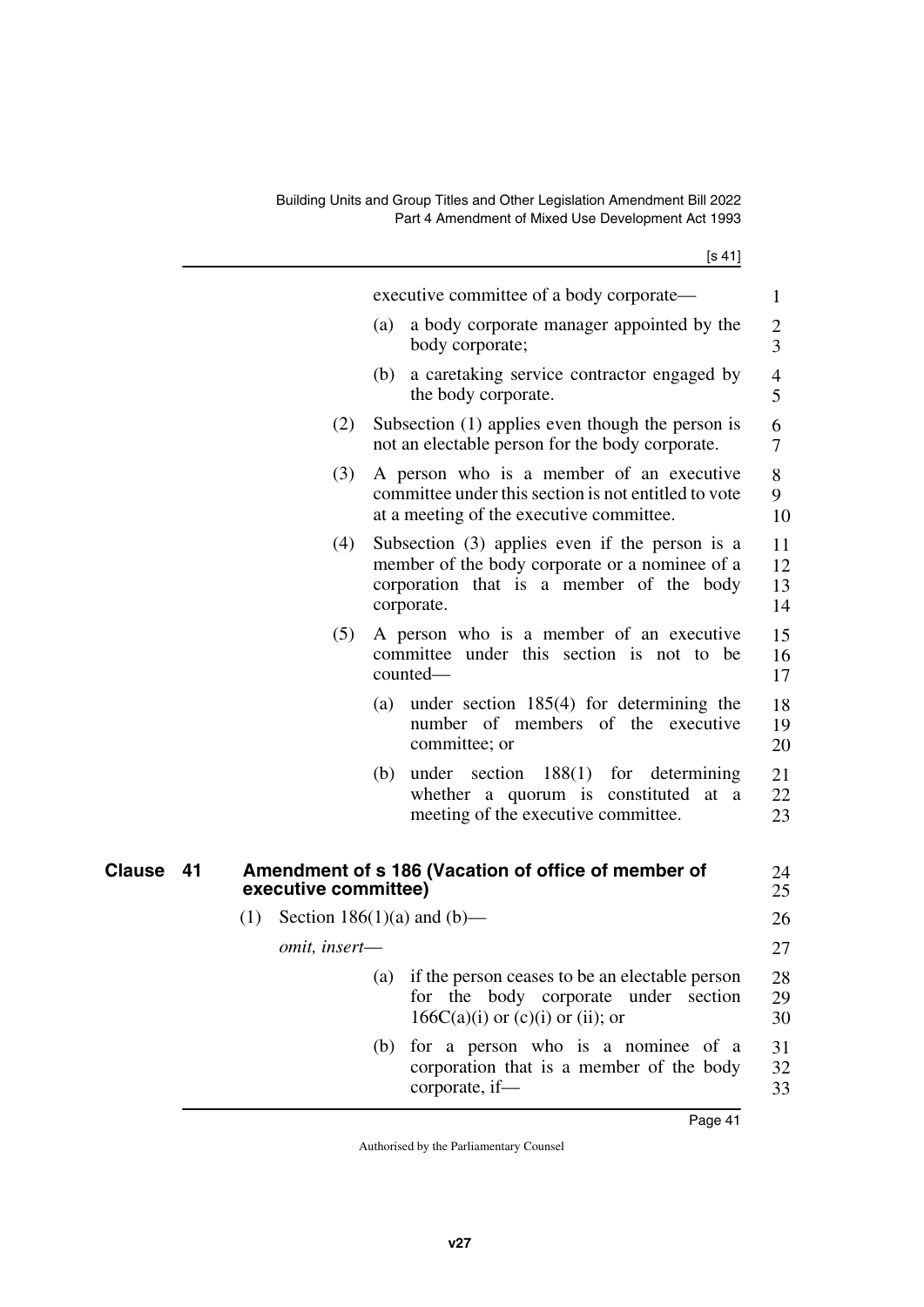[s 42]

<span id="page-43-1"></span><span id="page-43-0"></span>

|                     |                           | (i)<br>the corporation notifies the body<br>corporate, in writing, that the person's<br>office, as a member of the executive<br>committee, is vacated; or                                                                                         | 1<br>$\overline{2}$<br>3<br>$\overline{4}$ |
|---------------------|---------------------------|---------------------------------------------------------------------------------------------------------------------------------------------------------------------------------------------------------------------------------------------------|--------------------------------------------|
|                     |                           | the corporation ceases to be a member<br>(ii)<br>of the body corporate; or                                                                                                                                                                        | 5<br>6                                     |
|                     | (2)<br>Section $186(2)$ — |                                                                                                                                                                                                                                                   | 7                                          |
|                     | omit, insert-             |                                                                                                                                                                                                                                                   | 8                                          |
|                     | (2)                       | However, if a person elected as secretary or<br>treasurer of the body corporate is not a member of<br>the executive committee under section 185(9), the<br>person's office cannot<br>be<br>vacated<br>under<br>subsection $(1)(b)(i)$ or $(ii)$ . | 9<br>10<br>11<br>12<br>13                  |
| <b>Clause</b><br>42 |                           | Amendment of s 188 (Meetings of executive committee)                                                                                                                                                                                              | 14                                         |
|                     | Section 188-              |                                                                                                                                                                                                                                                   | 15                                         |
|                     | insert-                   |                                                                                                                                                                                                                                                   | 16                                         |
|                     | (5)                       | The secretary of the executive committee must<br>give a copy of the minutes of each of its meetings<br>to each member of the body corporate and<br>mortgagee of a lot.                                                                            | 17<br>18<br>19<br>20                       |
|                     | (6)                       | Subsection $(5)$ does not apply in relation to a<br>person who-                                                                                                                                                                                   | 21<br>22                                   |
|                     |                           | has given the secretary a written notice<br>(a)<br>instructing the secretary that the person does<br>not wish to be given copies of the minutes;<br>and                                                                                           | 23<br>24<br>25<br>26                       |
|                     |                           | has not withdrawn the instruction.<br>(b)                                                                                                                                                                                                         | 27                                         |
|                     | (7)                       | A copy of minutes given to a person under<br>subsection (5) must be given within 21 days after<br>the meeting is held.                                                                                                                            | 28<br>29<br>30                             |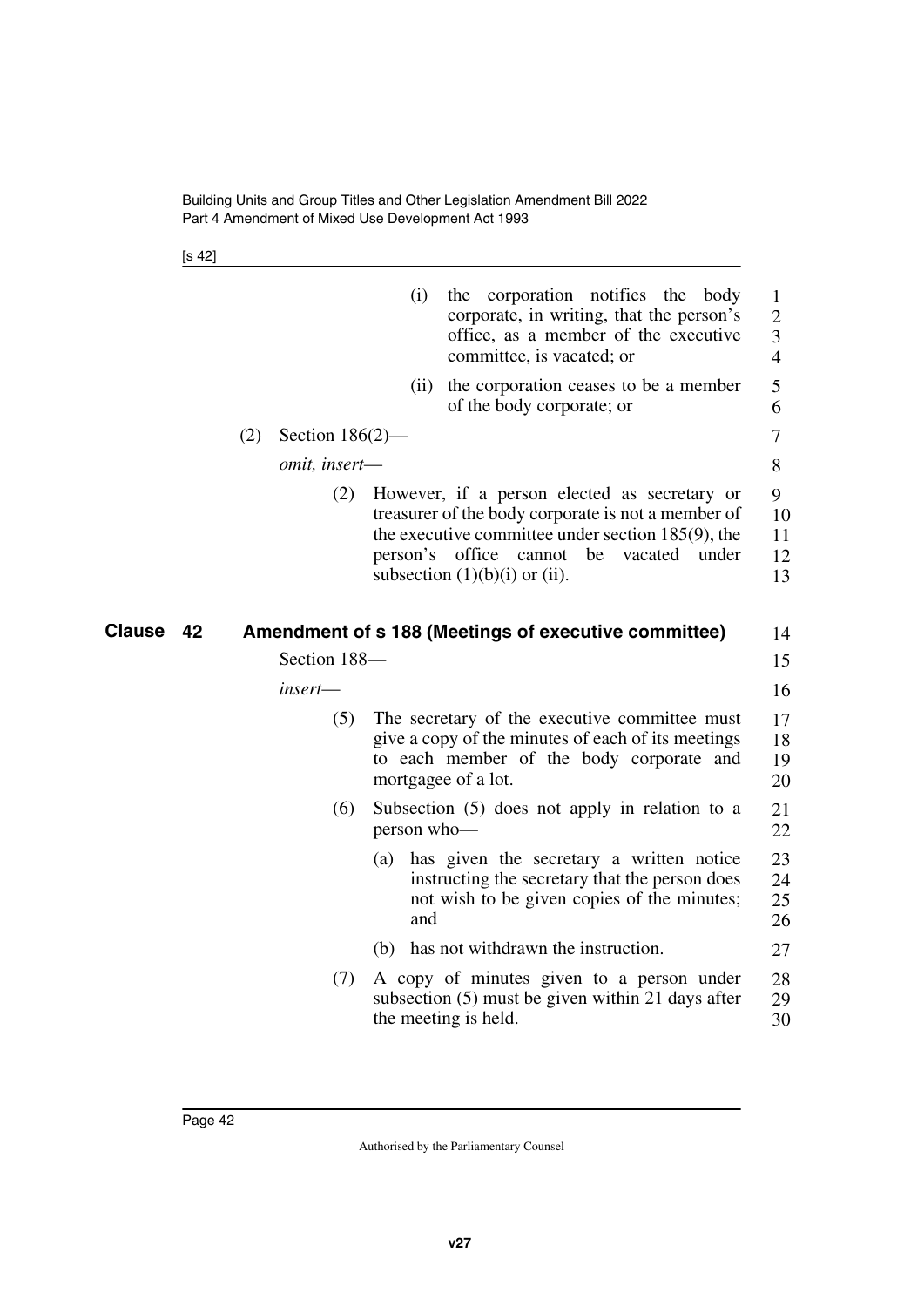[s 43]

<span id="page-44-3"></span><span id="page-44-2"></span><span id="page-44-1"></span><span id="page-44-0"></span>

| <b>Clause</b> | 43 | Insertion of new ss 188AA-188AC |     |        |                                                                                                                                                                         | 1                          |
|---------------|----|---------------------------------|-----|--------|-------------------------------------------------------------------------------------------------------------------------------------------------------------------------|----------------------------|
|               |    | After section 188-              |     |        |                                                                                                                                                                         | $\overline{2}$             |
|               |    | insert—                         |     |        |                                                                                                                                                                         | 3                          |
|               |    |                                 |     |        | 188AA Notice of executive committee meetings                                                                                                                            | 4                          |
|               |    | (1)                             |     |        | The secretary of the executive committee must<br>serve notice of a meeting of the committee on-                                                                         | 5<br>6                     |
|               |    |                                 | (a) |        | each member of the committee; and                                                                                                                                       | 7                          |
|               |    |                                 | (b) |        | each member of the body corporate; and                                                                                                                                  | 8                          |
|               |    |                                 | (c) |        | each mortgagee of a lot.                                                                                                                                                | 9                          |
|               |    | (2)                             |     |        | The notice must be served—                                                                                                                                              | 10                         |
|               |    |                                 | (a) |        | at least 7 days before the meeting; or                                                                                                                                  | 11                         |
|               |    |                                 | (b) | voting | at least 2 days before the meeting, if all<br>members<br>of<br>the<br>executive<br>committee-                                                                           | 12<br>13<br>14             |
|               |    |                                 |     | (i)    | vote, at the last meeting of the<br>committee held before the proposed<br>meeting, in favour of the reduced<br>notice period for the proposed meeting;<br><sub>or</sub> | 15<br>16<br>17<br>18<br>19 |
|               |    |                                 |     | (ii)   | agree in writing to the reduced notice<br>period for the proposed meeting.                                                                                              | 20<br>21                   |
|               |    | (3)                             |     |        | The notice must—                                                                                                                                                        | 22                         |
|               |    |                                 | (a) |        | state when and where the meeting is to be<br>held; and                                                                                                                  | 23<br>24                   |
|               |    |                                 |     |        | (b) be accompanied by the agenda for the<br>meeting.                                                                                                                    | 25<br>26                   |
|               |    | (4)                             |     |        | Subsection (1) does not apply in relation to a<br>person who-                                                                                                           | 27<br>28                   |
|               |    |                                 | (a) |        | has given the secretary of the executive<br>committee a written notice instructing the<br>secretary that the person does not wish to be                                 | 29<br>30<br>31             |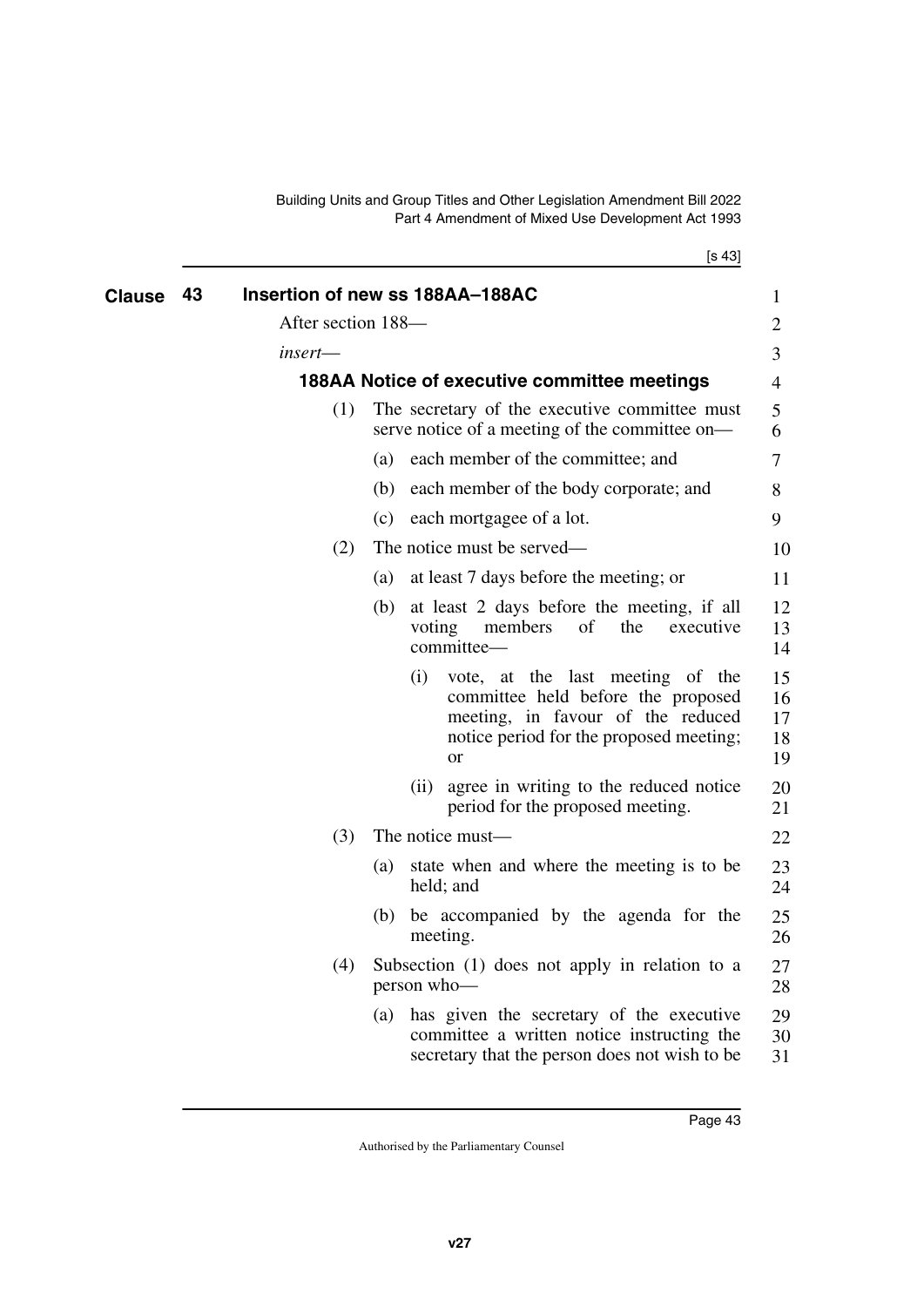| ł | × |
|---|---|
|   |   |

<span id="page-45-1"></span><span id="page-45-0"></span>

|     |     | given notice of meetings of the committee;<br>and                                                                                                                                                                         | 1<br>2                     |
|-----|-----|---------------------------------------------------------------------------------------------------------------------------------------------------------------------------------------------------------------------------|----------------------------|
|     | (b) | has not withdrawn the instruction.                                                                                                                                                                                        | 3                          |
|     |     | 188AB When voting member ineligible to vote at<br>executive committee meetings                                                                                                                                            | 4<br>5                     |
| (1) |     | For this section, a voting member of an executive<br>committee is a <b><i>debtor member</i></b> for a meeting of<br>the executive committee if-                                                                           | 6<br>7<br>8                |
|     | (a) | the member is a member of the body<br>corporate and at the time of the meeting the<br>member owes a relevant body corporate<br>debt to the body corporate; or                                                             | 9<br>10<br>11<br>12        |
|     | (b) | the member is the nominee of a corporation<br>that is a member of the body corporate and<br>at the time of the meeting, the corporation<br>owes a relevant body corporate debt to the<br>body corporate.                  | 13<br>14<br>15<br>16<br>17 |
| (2) |     | A debtor member for a meeting of an executive<br>committee must not vote at the meeting—                                                                                                                                  | 18<br>19                   |
|     | (a) | in the member's own right; or                                                                                                                                                                                             | 20                         |
|     | (b) | as a person appointed under section $185(10)$<br>act in another executive committee<br>to<br>member's place.                                                                                                              | 21<br>22<br>23             |
| (3) |     | Also, a person who is appointed under section<br>$185(10)$ to act in the place of a debtor member for<br>a meeting of an executive committee must not<br>exercise a vote on behalf of the debtor member at<br>the meeting | 24<br>25<br>26<br>27<br>28 |
| (4) |     | However, nothing in this section prevents a debtor<br>member for a meeting of an executive committee<br>from being counted, under section 188, for<br>deciding whether there is a quorum for the<br>meeting.              | 29<br>30<br>31<br>32<br>33 |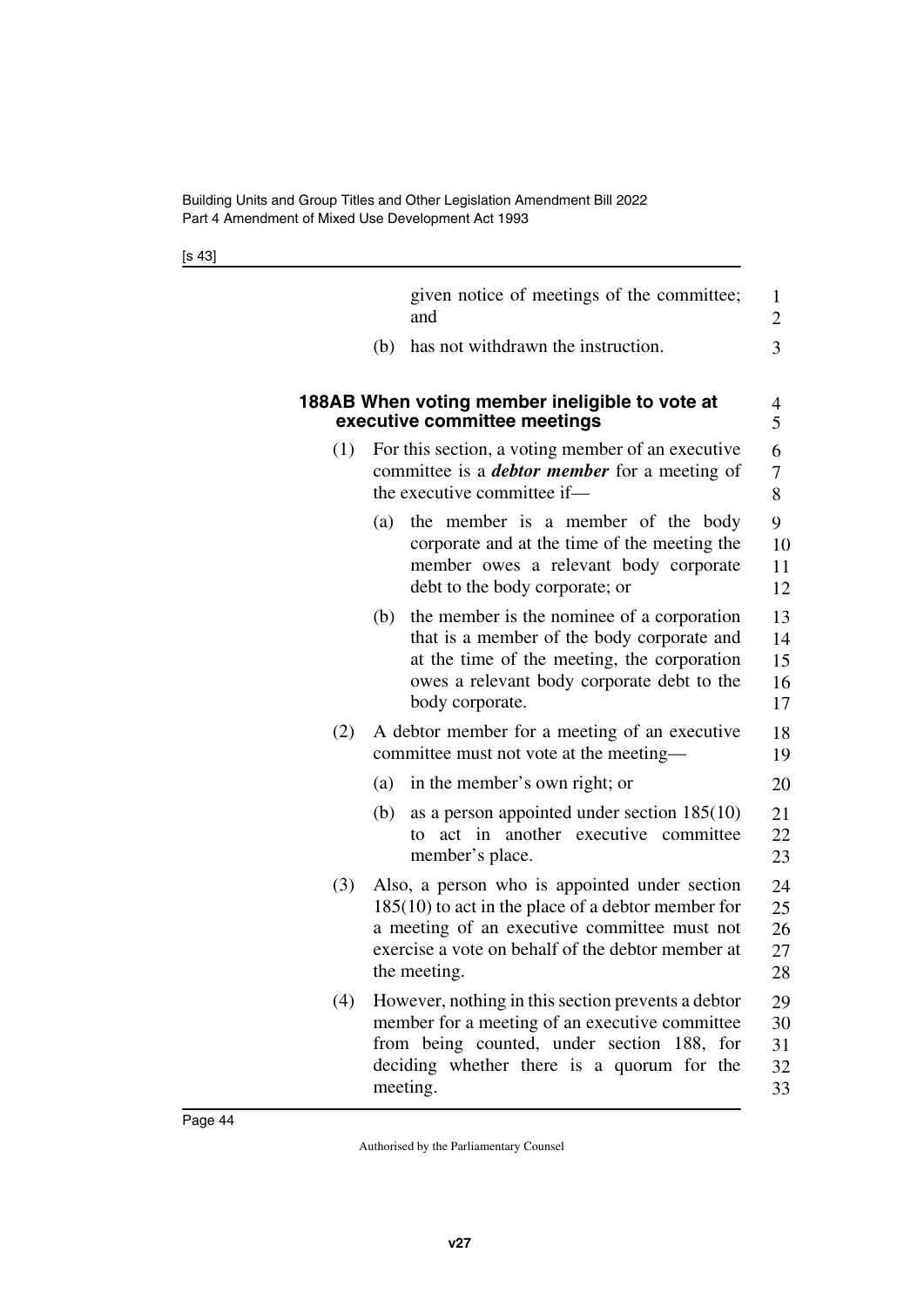[s 44]

<span id="page-46-3"></span><span id="page-46-2"></span><span id="page-46-1"></span><span id="page-46-0"></span>

|              | 188AC When executive committee member may                                                                                                                                                       | 1                        |
|--------------|-------------------------------------------------------------------------------------------------------------------------------------------------------------------------------------------------|--------------------------|
|              | receive particular benefits                                                                                                                                                                     | $\overline{2}$           |
|              | A member of an executive committee may receive<br>a direct or indirect benefit from a service<br>contractor only if-                                                                            | 3<br>$\overline{4}$<br>5 |
|              | the benefit is the supply of, or payment<br>(a)<br>$for-$                                                                                                                                       | 6<br>7                   |
|              | (i)<br>a service that the body corporate has<br>engaged the contractor to provide; or                                                                                                           | 8<br>9                   |
|              | (ii) a service that an owner of a lot has<br>engaged the contractor to provide at<br>market price; or                                                                                           | 10<br>11<br>12           |
|              | Example for subparagraph (ii)-                                                                                                                                                                  | 13                       |
|              | gardening or maintenance<br>service<br>a<br>provided by a service contractor to lot<br>owners                                                                                                   | 14<br>15<br>16           |
|              | (b)<br>for a service contractor that is a caretaking<br>service contractor—the benefit is the supply<br>of, or payment for, a letting agent business<br>service conducted by the contractor; or | 17<br>18<br>19<br>20     |
|              | the body corporate has authorised the<br>(c)<br>member, by ordinary resolution, to receive<br>the benefit.                                                                                      | 21<br>22<br>23           |
| Clause<br>44 | Amendment of s 189 (Executive committee's decisions to<br>be decisions of body corporate)                                                                                                       | 24<br>25                 |
|              | Section 189-<br>(1)                                                                                                                                                                             | 26                       |
|              | insert—                                                                                                                                                                                         | 27                       |
|              | (2A)<br>The executive committee must act reasonably in<br>making, or not making, a decision.                                                                                                    | 28<br>29                 |
|              | (2)<br>Section 189 $(2A)$ and $(3)$ —                                                                                                                                                           | 30                       |
|              | <i>renumber</i> as section $189(3)$ and (4).                                                                                                                                                    | 31                       |
|              |                                                                                                                                                                                                 |                          |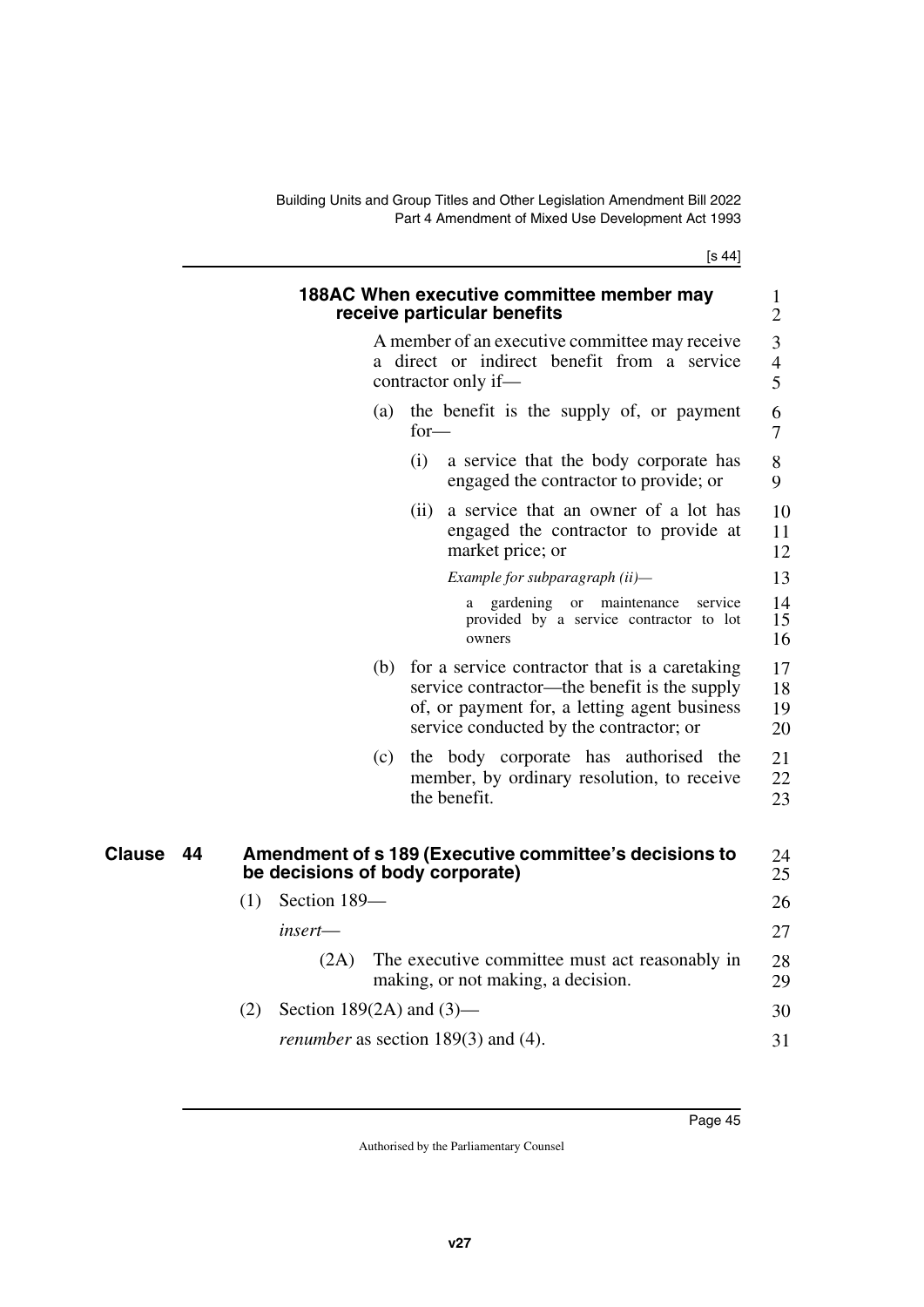<span id="page-47-5"></span><span id="page-47-4"></span><span id="page-47-3"></span><span id="page-47-2"></span><span id="page-47-1"></span><span id="page-47-0"></span>[s 45]

<span id="page-47-9"></span><span id="page-47-8"></span><span id="page-47-7"></span><span id="page-47-6"></span>

| <b>Clause</b> | 45 | Insertion of new pt 15<br>After part 14— |                                                                                                                             | 1<br>2         |
|---------------|----|------------------------------------------|-----------------------------------------------------------------------------------------------------------------------------|----------------|
|               |    | $insert$ —                               |                                                                                                                             | 3              |
|               |    | Part 15                                  | <b>Transitional provisions</b>                                                                                              | 4              |
|               |    |                                          | for Building Units and                                                                                                      | 5              |
|               |    |                                          | <b>Group Titles and Other</b>                                                                                               | 6              |
|               |    |                                          | <b>Legislation</b>                                                                                                          | 7              |
|               |    |                                          | <b>Amendment Act 2022</b>                                                                                                   | 8              |
|               |    |                                          | 231 Application of s 169                                                                                                    | 9              |
|               |    | (1)                                      | This section applies if a nominee appointed by a                                                                            | 10             |
|               |    |                                          | subsidiary body corporate under section $169(1)$                                                                            | 11             |
|               |    |                                          | immediately before the commencement does not<br>meet the requirements of section $169(4)$ .                                 | 12<br>13       |
|               |    | (2)                                      | On the commencement, the appointment of the                                                                                 | 14             |
|               |    |                                          | nominee ends.                                                                                                               | 15             |
|               |    |                                          | $Note-$                                                                                                                     | 16             |
|               |    |                                          | See section $169(3)$ in relation to any time during which<br>no person is appointed under section $169(1)$ for a<br>member. | 17<br>18<br>19 |
|               |    |                                          | 232 Application of s 177                                                                                                    | 20             |
|               |    |                                          | Section $177(1)(g)$ applies only in relation to a                                                                           | 21             |
|               |    |                                          | meeting of a body corporate held after the                                                                                  | 22             |
|               |    |                                          | commencement.                                                                                                               | 23             |
|               |    | persons                                  | 233 Elected persons who are not electable                                                                                   | 24<br>25       |
|               |    | (1)                                      | This section applies if a person elected as                                                                                 | 26             |
|               |    |                                          | chairperson, secretary or treasurer, or another                                                                             | 27             |
|               |    |                                          | member of the executive committee of a body<br>immediately<br>before<br>the<br>corporate,                                   | 28<br>29       |
|               |    |                                          | commencement is not an electable person for the                                                                             | 30             |
|               |    |                                          |                                                                                                                             |                |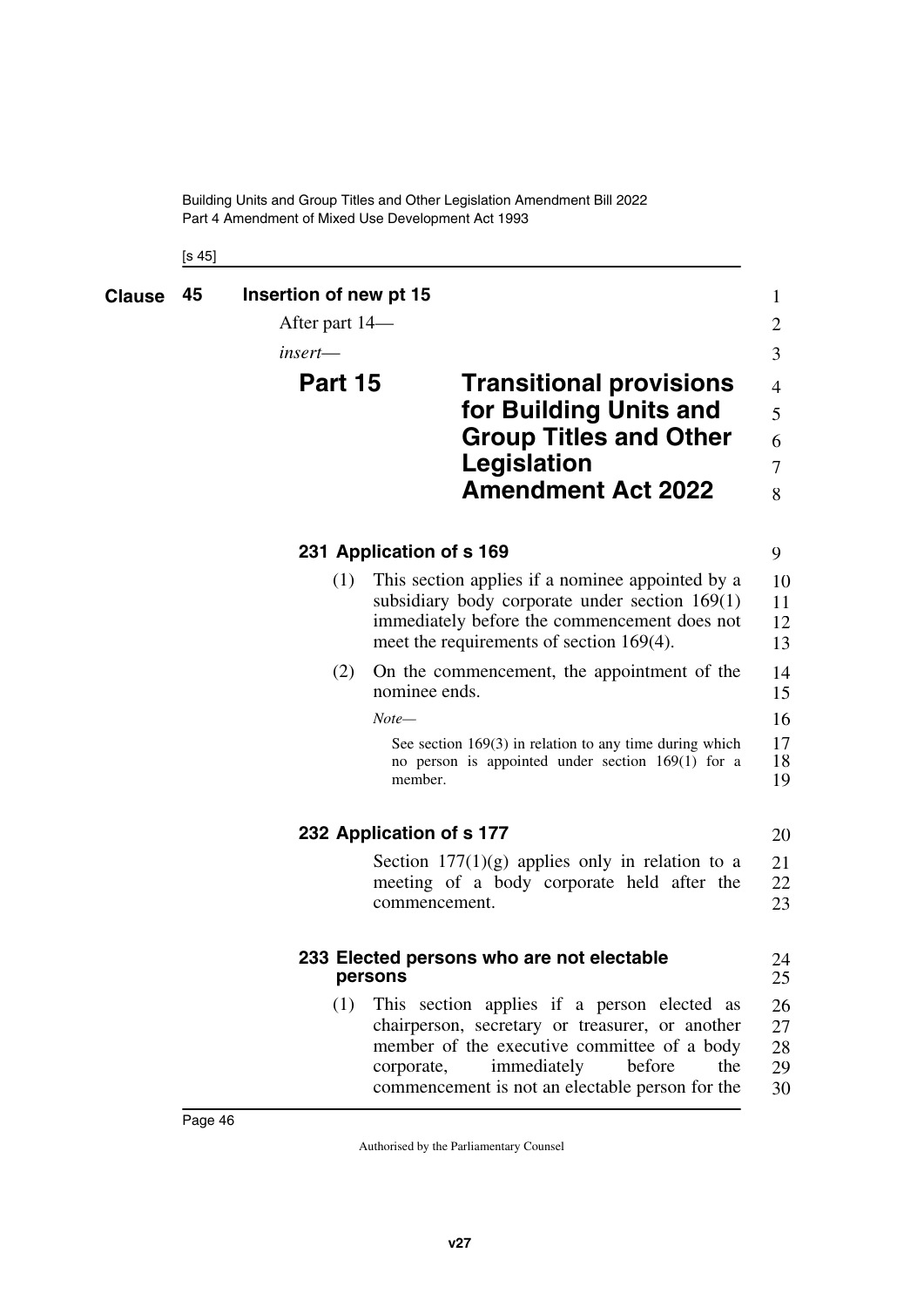body corporate.

person's office.

vacancy. (4) In this section—

<span id="page-48-1"></span><span id="page-48-0"></span>166C.

[s 46] (2) On the commencement, the person vacates the (3) Section 186(3) to (11) applies in relation to the *electable person*, for a body corporate, see section 1 2 3 4 5 6 7 8

<span id="page-48-5"></span><span id="page-48-4"></span><span id="page-48-3"></span><span id="page-48-2"></span>

|               |    |                    | 234 Application of s 188                                                                                            | 9              |
|---------------|----|--------------------|---------------------------------------------------------------------------------------------------------------------|----------------|
|               |    |                    | Section $188(5)$ applies only in relation to a<br>meeting of an executive committee held after the<br>commencement. | 10<br>11<br>12 |
| <b>Clause</b> | 46 |                    | Amendment of sch 1 (Election of executive committee<br>members of bodies corporate)                                 | 13<br>14       |
|               |    |                    | Schedule 1, section $3(2)(b)$ , from 'owes'—                                                                        | 15             |
|               |    | omit, insert-      |                                                                                                                     | 16             |
|               |    |                    | is not an electable person for the body corporate.                                                                  | 17             |
| <b>Clause</b> | 47 |                    | <b>Amendment of sch 5 (Dictionary)</b>                                                                              | 18             |
|               |    | (1)                | Schedule 5, definitions <i>letting</i> agent and <i>relevant</i> body<br>corporate debt-                            | 19<br>20       |
|               |    | omit.              |                                                                                                                     | 21             |
|               |    | Schedule 5-<br>(2) |                                                                                                                     | 22             |
|               |    | $insert$ —         |                                                                                                                     | 23             |
|               |    |                    | <i>associated body corporate, for part 9, division 1,</i><br>subdivision 2, see section 166B.                       | 24<br>25       |
|               |    |                    | <i>electable person</i> see section 166C.                                                                           | 26             |
|               |    |                    | letting agent-                                                                                                      | 27             |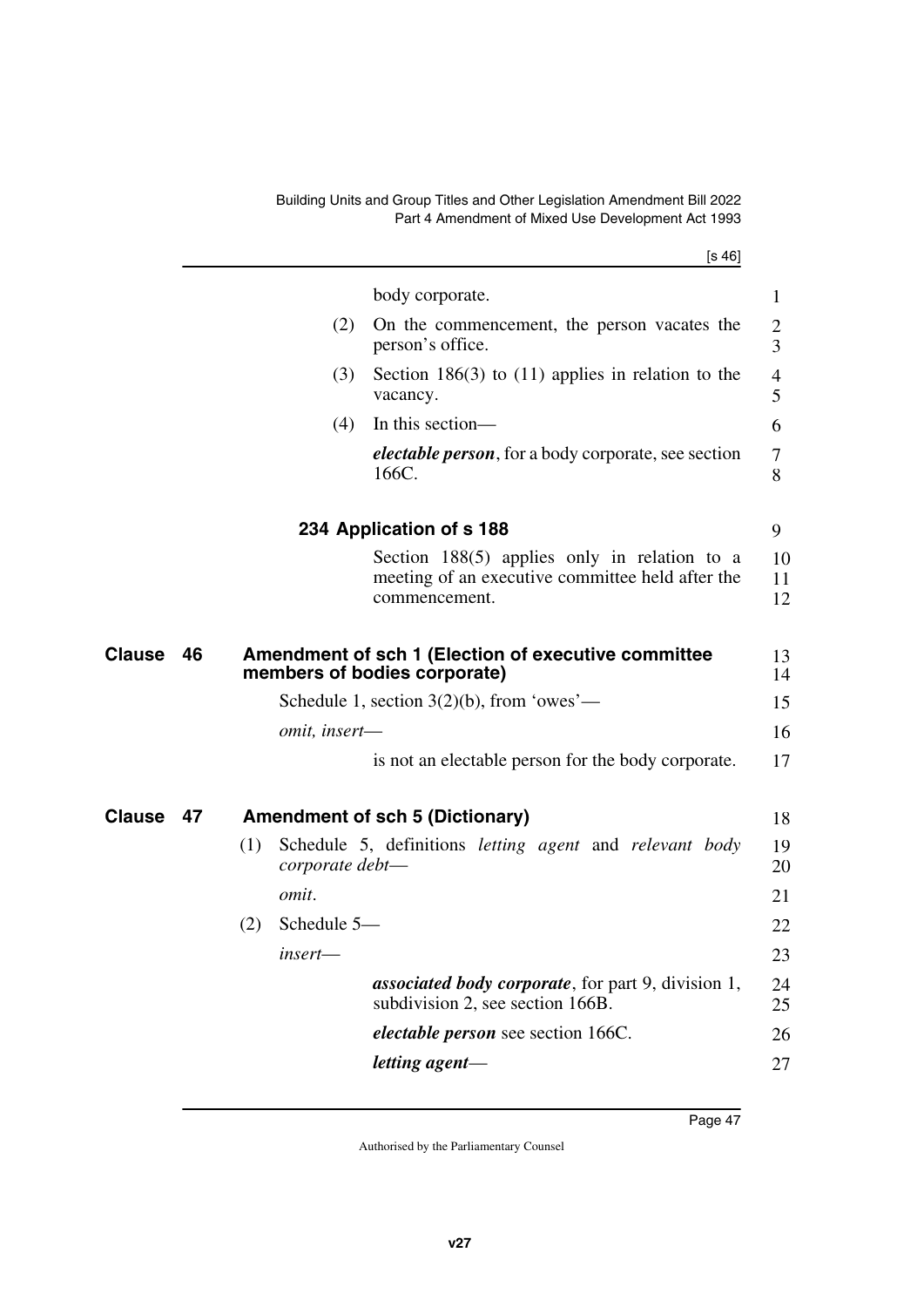Building Units and Group Titles and Other Legislation Amendment Bill 2022 Part 5 Other amendments

[s 48]

|     | section 166B; or                                                                                                                                |
|-----|-------------------------------------------------------------------------------------------------------------------------------------------------|
|     | (b) otherwise—see section $201T(1)$ .                                                                                                           |
|     | relevant body corporate debt means any of the<br>following amounts relating to a lot that are unpaid<br>and have been due for at least 30 days— |
| (a) | a contribution;                                                                                                                                 |
| (b) | a penalty for not paying a contribution by<br>the date for payment;                                                                             |
| (c) | another amount associated with<br>the<br>ownership of a lot.                                                                                    |
|     | Examples of another amount—                                                                                                                     |
|     | an annual payment for the exclusive use and<br>control of a car park under a by-law made by<br>a body corporate                                 |
|     | lawn<br>mowing<br>for<br>services<br>amount<br>an<br>arranged by a body corporate on behalf of an<br>owner of a lot                             |
|     | <i>service provider</i> , for part 9, division<br>1,<br>subdivision 2, see section 166B.                                                        |

#### <span id="page-49-3"></span><span id="page-49-2"></span><span id="page-49-1"></span><span id="page-49-0"></span>**Part 5 Other amendments** 21

| Clause 48 | <b>Acts amended</b>                     |  |  |
|-----------|-----------------------------------------|--|--|
|           | Schedule 1 amends the Acts it mentions. |  |  |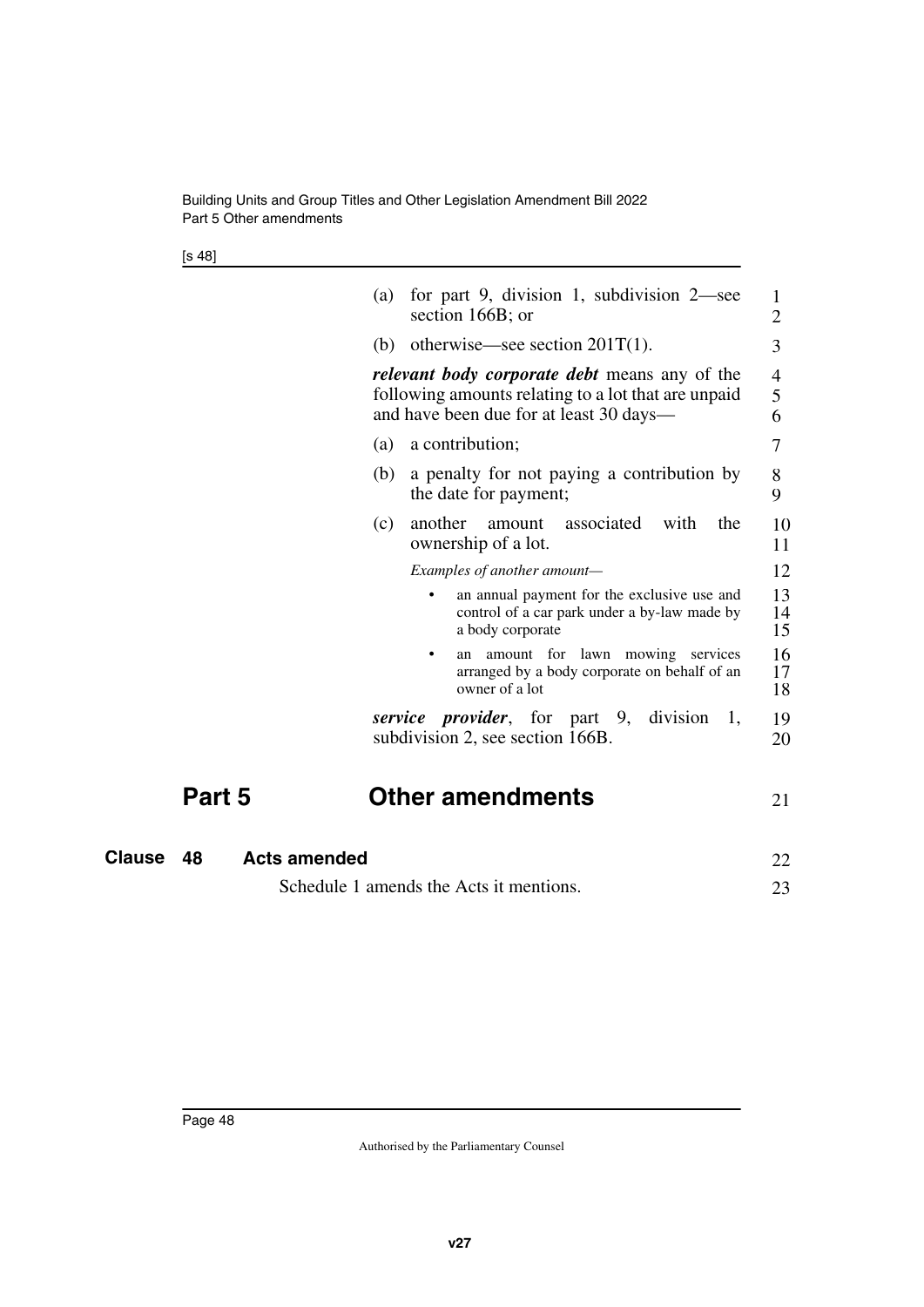<span id="page-50-2"></span><span id="page-50-1"></span><span id="page-50-0"></span>

|                                              |                         | Schedule 1                                                         |                |
|----------------------------------------------|-------------------------|--------------------------------------------------------------------|----------------|
| <b>Schedule 1</b><br><b>Other amendments</b> |                         | $\mathbf{1}$                                                       |                |
|                                              |                         | section 48                                                         | $\overline{2}$ |
|                                              |                         | <b>Building Units and Group Titles Act 1980</b>                    | 3              |
| 1                                            | (b), after ';'-         | Section 7(1), definition <i>original plan</i> , paragraphs (a) and | 4<br>5         |
|                                              | $insert$ —              |                                                                    | 6              |
|                                              |                         | or                                                                 | 7              |
| $\mathbf{2}$                                 | $\dddot{\ }$ ; $\dot{}$ | Sections 15(a), 17(a), 19(1)(a) and (b) and 21(2)(a), after        | 8<br>9         |
|                                              | insert—                 |                                                                    | 10             |
|                                              |                         | and                                                                | 11             |
| 3                                            |                         | Section 22(1)(a), after ';'-                                       | 12             |
|                                              | $insert$ —              |                                                                    | 13             |
|                                              |                         | or                                                                 | 14             |
| 4                                            |                         | Section 22(7)(a) and (b), after $\dot{\cdot}$ ;'-                  | 15             |
|                                              | insert—                 |                                                                    | 16             |
|                                              |                         | and                                                                | 17             |
| 5                                            |                         | Section 23(1)(a), (b) and (c), after ';'-                          |                |
|                                              | insert-                 |                                                                    | 18<br>19       |
|                                              |                         | or                                                                 | 20             |
|                                              |                         |                                                                    |                |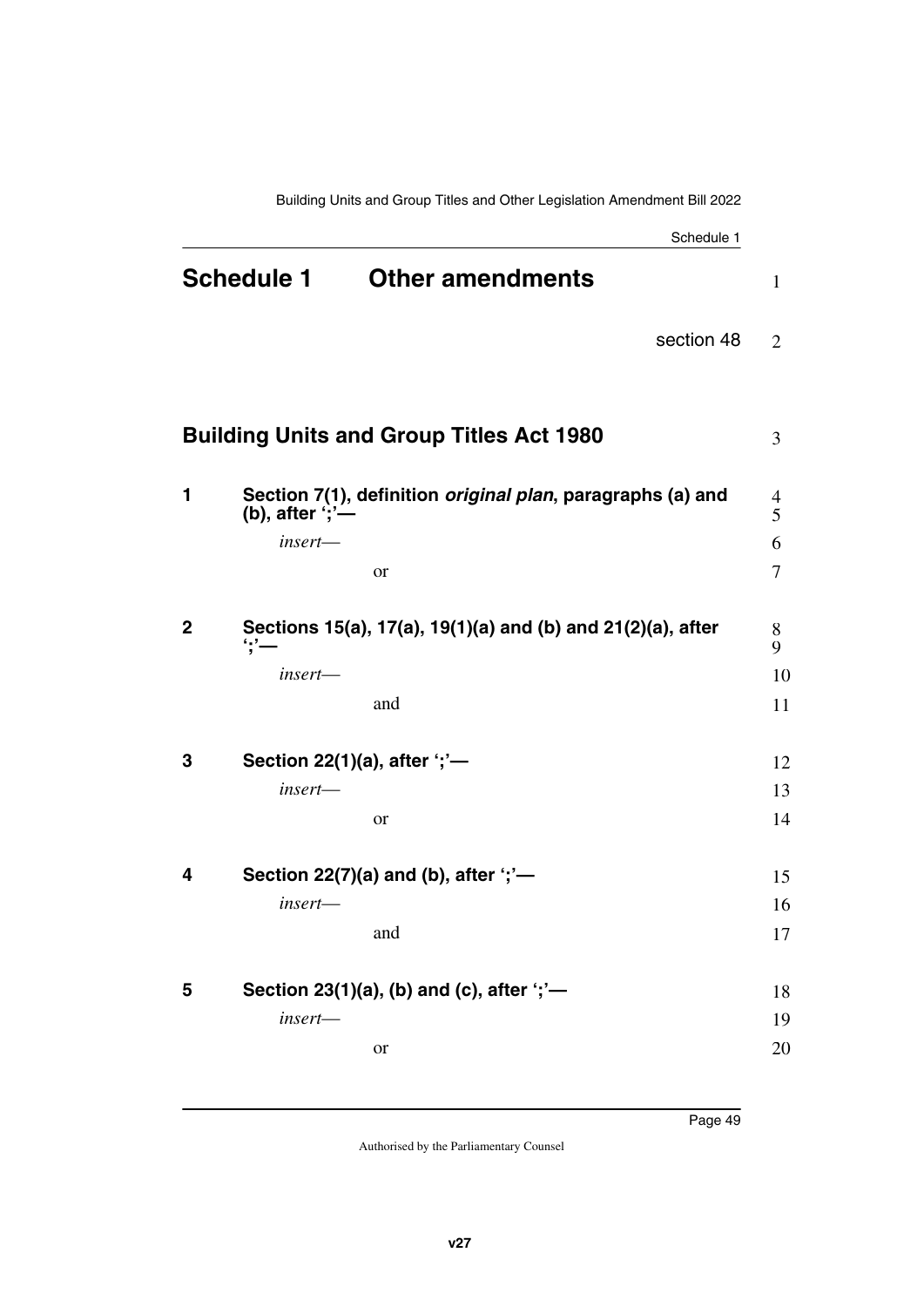Building Units and Group Titles and Other Legislation Amendment Bill 2022

Schedule 1

| 6  | Section 25(3), 'including'-<br>omit, insert-                                                   | $\mathbf{1}$<br>2 |
|----|------------------------------------------------------------------------------------------------|-------------------|
|    | including, for example, conditions about                                                       | 3                 |
| 7  | Section 25(3)(a), (7)(a) and (7A)(a), (b) and (c), after ';'-                                  | 4                 |
|    | insert-                                                                                        | 5                 |
|    | or                                                                                             | 6                 |
| 8  | Sections 26(9)(a), 30(7B)(a) and (b) and 37(1)(c)(i), (ii), (iii)<br>and (iv), after $\cdot$ ; | 7<br>8            |
|    | insert-                                                                                        | 9                 |
|    | and                                                                                            | 10                |
| 9  | Section 38(2) and (5), after 'pay'-                                                            | 11                |
|    | $insert$ —                                                                                     | 12                |
|    | the following amounts                                                                          | 13                |
| 10 | Section 40(1)(b), after 'make'-                                                                | 14                |
|    | insert-                                                                                        | 15                |
|    | the following                                                                                  | 16                |
| 11 | Section 40(5), definition prescribed person, paragraph<br>$(a)$ , after ';'-                   | 17<br>18          |
|    | $insert$ —                                                                                     | 19                |
|    | or                                                                                             | 20                |
| 12 | Section 53(8)(b)(i), after ';'-                                                                | 21                |
|    | insert-                                                                                        | 22                |
|    | and                                                                                            | 23                |
|    |                                                                                                |                   |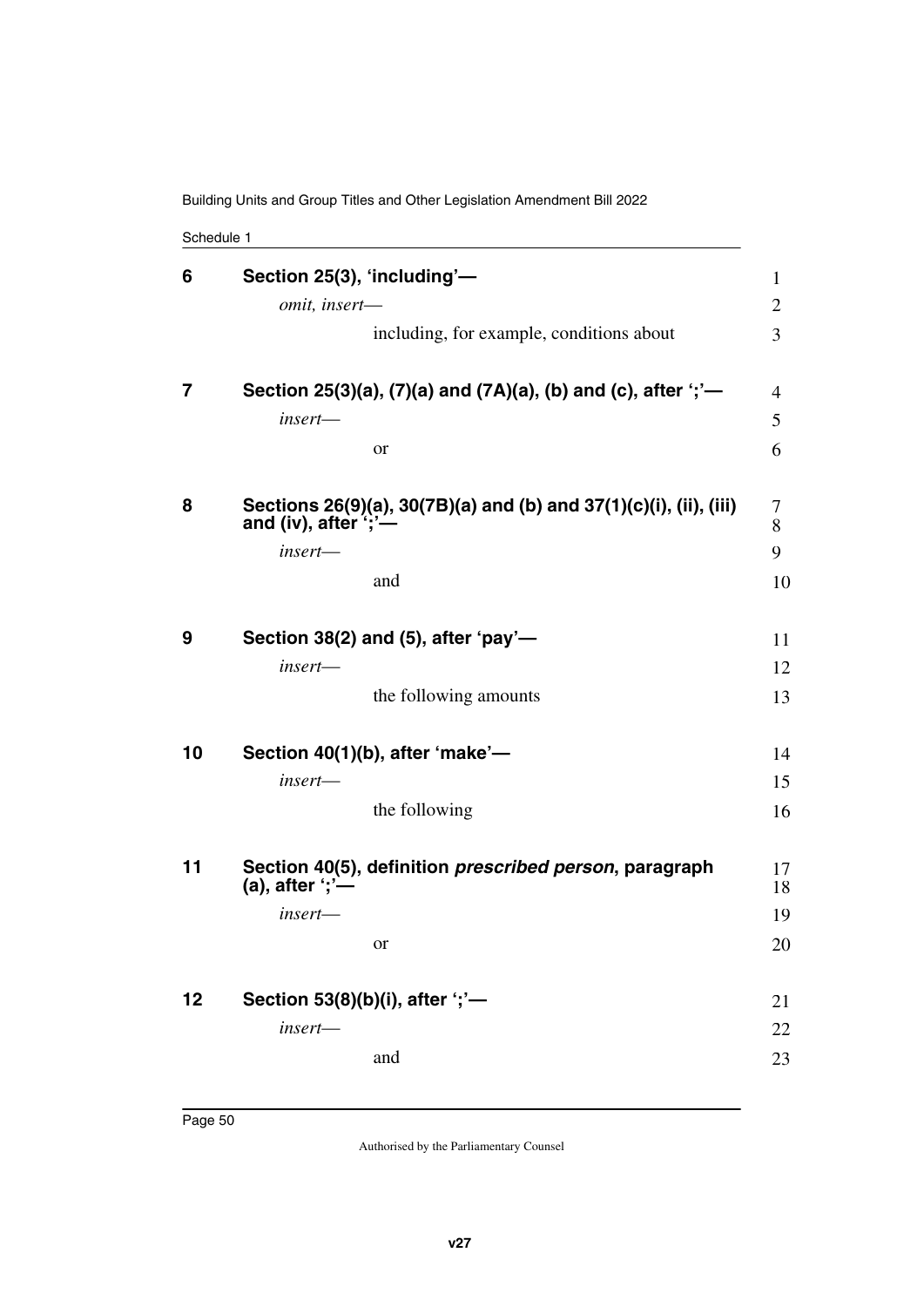Schedule 1

| 13 | Sections 67(a) and (b) and 78(1)(a) and (b), after $\dot{\cdot}$ ;'-                     | $\mathbf{1}$   |
|----|------------------------------------------------------------------------------------------|----------------|
|    | insert-                                                                                  | $\overline{2}$ |
|    | or                                                                                       | $\overline{3}$ |
| 14 | Section 95(1), after 'referee on'-                                                       | 4              |
|    | insert-                                                                                  | 5              |
|    | each of the following persons                                                            | 6              |
| 15 | Sections 103, penalty, paragraph (a), 130(1)(a) and (b) and<br>131(a), after $\cdot$ ; — | 7<br>8         |
|    | insert-                                                                                  | 9              |
|    | <b>or</b>                                                                                | 10             |
| 16 | Schedule 2, part 1, section $3(1)(a)$ , after ';'-                                       | 11             |
|    | insert-                                                                                  | 12             |
|    | and                                                                                      | 13             |
| 17 | Schedule 2, part 2, section $1(6)(a)(ii)$ , 'section $43(4)$ '-                          | 14             |
|    | omit, insert-                                                                            | 15             |
|    | section $43(5)$                                                                          | 16             |
| 18 | Schedule 3, section 10(a) and (b), after "; "-                                           | 17             |
|    | $insert$ —                                                                               | 18             |
|    | and                                                                                      | 19             |
| 19 | Schedule 3, section 11, after 'section 30(12)'-                                          | 20             |
|    | insert-                                                                                  | 21             |
|    | of this Act                                                                              | 22             |